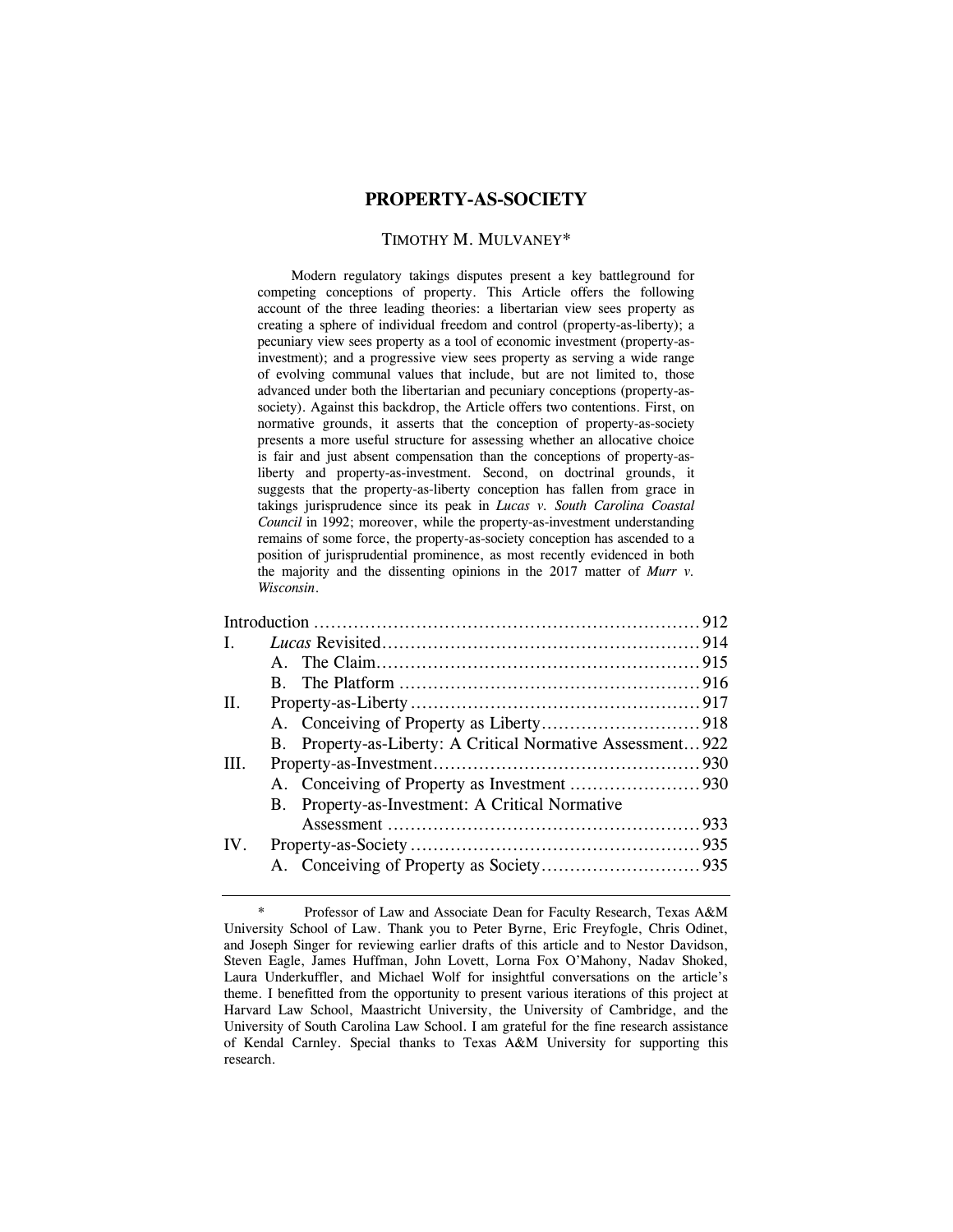|             | B. Property-as-Society: A Critical Normative Assessment937       |
|-------------|------------------------------------------------------------------|
| $V_{\cdot}$ | The Jurisprudence: Competing Conceptions of Property942          |
|             | A. The Fading Influence of the Property-as-Liberty View  943     |
|             | B. The Mounting Influence of the Property-as-Society             |
|             |                                                                  |
|             | 1. The <i>Murr</i> Majority and the Property-as-Society          |
|             |                                                                  |
|             | a. <i>Murr's</i> Eschewal of the Property-as-Liberty             |
|             |                                                                  |
|             | b. <i>Murr</i> 's Support for the Property-as-Society            |
|             |                                                                  |
|             | c. Initial Critiques of <i>Murr</i> as Takings Doctrine  960     |
|             | 2. The <i>Murr</i> Dissent and the Property-as-Society View .964 |
|             |                                                                  |

#### **INTRODUCTION**

According to the prevailing judicial interpretation of the Fifth Amendment's "Takings Clause," the state is liable where a regulatory decision reallocates property interests in a manner that is markedly unfair and unjust to an individual property owner absent compensation.<sup>1</sup> There is general agreement that the unfairness or injustice of such a decision ordinarily is tied to the extent to which that decision reasonably should have been expected by the takings claimant. Just how an owner's expectations are to be evaluated, though, is a contested matter of seminal importance in more global discussions surrounding the very meaning of the institution of property. It is thus unsurprising that, since its reemergence in the late 1970s, regulatory takings law has served not only as a forum for case-by-case wrangling between individual owners and state entities but a key battleground for competing libertarian, pecuniary, and progressive conceptions of property itself.

While these varying conceptions of property often overlap and are best considered as existing along a spectrum rather than in isolation, they roughly can be summarized as follows: a libertarian view sees property as creating a sphere of individual freedom and control (property-as-liberty); a pecuniary view sees property as a tool of economic investment (property-as-investment); and a progressive view sees property as serving a whole host of evolving social goals including, but not limited to, the aforementioned goals of promoting freedom and encouraging economic investment (property-as-society).

<sup>1.</sup> *See Pa. Coal Co. v. Mahon*, 260 U.S. 393, 413 (1922); *Armstrong v. United States*, 364 U.S. 40, 48–49 (1960); *Penn Cent. Transp. Co. v. New York City*, 438 U.S. 104, 123–24 (1978).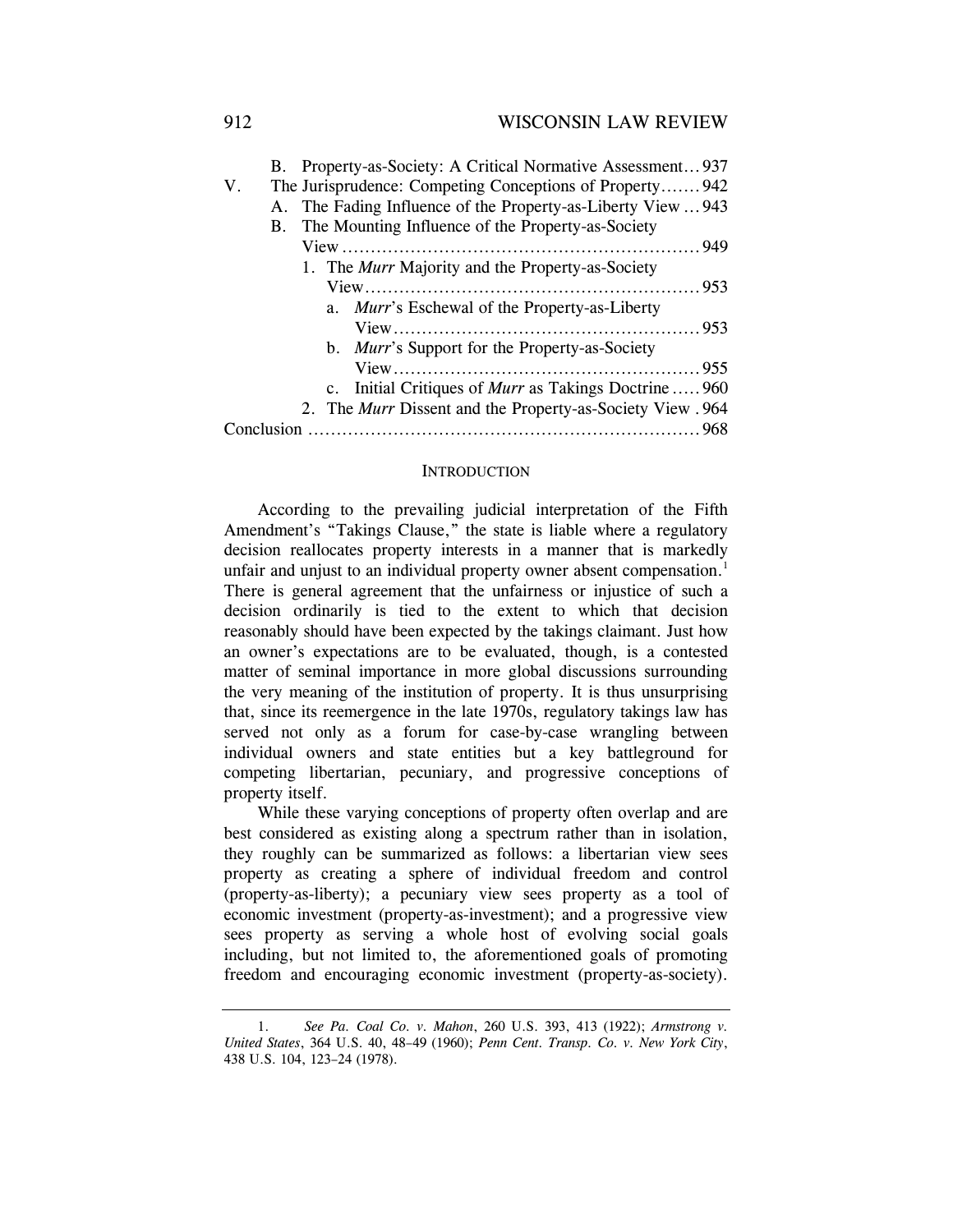Beginning with its well-known 1978 opinion in *Penn Central Transportation Co. v. New York City*, 2 the Supreme Court weaved and winded through these competing conceptions in takings cases for the better part of fifteen years.<sup>3</sup> Yet, in 1992, a majority of the Court in *Lucas v. South Carolina Coastal Council*, 4 in an opinion authored by Justice Antonin Scalia, pushed takings jurisprudence firmly towards conceiving of property in decidedly libertarian terms. Justice Anthony Kennedy's opinion<sup>5</sup> concurring only in the judgment rested on the property-as-investment view, while separate dissents by Justices Harry Blackmun<sup>6</sup> and John Paul Stevens<sup>7</sup> depended on the property-as-society view.

As Part I below sets out, the splintered nature of the *Lucas*  decision presents both an effective platform for evaluating the normative force of these competing conceptions and a useful baseline against which one can gauge these conceptions' doctrinal influence a quarter-century later. Parts II through IV delineate and offer a normative critique of, in turn, the property-as-liberty, property-asinvestment, and property-as-society conceptions. Part V moves from theory to the extant jurisprudence, with a special emphasis on the Court's 2017 decision in *Murr v. Wisconsin*. 8 In the course thereof, this Article makes two principal claims.

The first claim rests on normative grounds: Property, as an institution crafted to benefit the public interest, necessarily must be accountable to the plural values that characterize the nation's democratic culture. To maintain such accountability, the state should make allocative adjustments as social, economic, and moral perspectives on the content of these values—and perspectives on what might harm these values—evolve over time. The pluralistic property-associety view underlying Justice Blackmun's and Justice Stevens's *Lucas* 

<sup>2. 438</sup> U.S. 104 (1978).

<sup>3.</sup> For holdings supportive of the property-as-liberty view, see, for example, *Hodel v. Va. Surface Mining & Reclamation Ass'n*, 452 U.S. 264 (1981); *Loretto v. Teleprompter Manhattan CATV Corp.*, 458 U.S. 419 (1982); *Nollan v. Cal. Coastal Comm'n*, 483 U.S. 825 (1987). For holdings supportive of the property-as-investment view, see, for example, *Kaiser Aetna v. United States*, 444 U.S. 164 (1979); *First English Evangelical Lutheran Church of Glendale v. County of Los Angeles*, 482 U.S. 304 (1987). For holdings supportive of the property-as-society view, see, for example, *Agins v. City of Tiburon*, 447 U.S. 255 (1980), *abrogated by Lingle v. Chevron U.S.A. Inc.*, 544 U.S. 528 (2005); *Keystone Bituminous Coal Ass'n v. DeBenedictis*, 480 U.S. 470 (1987).

<sup>4. 505</sup> U.S. 1003 (1992).

 <sup>5.</sup> *Id.* at 1032–36 (Kennedy, J., concurring).

<sup>6.</sup> *Id.* at 1036–61 (Blackmun, J., dissenting).

<sup>7.</sup> *Id.* at 1061–78 (Stevens, J., dissenting).

<sup>8. 137</sup> S. Ct. 1933 (2017).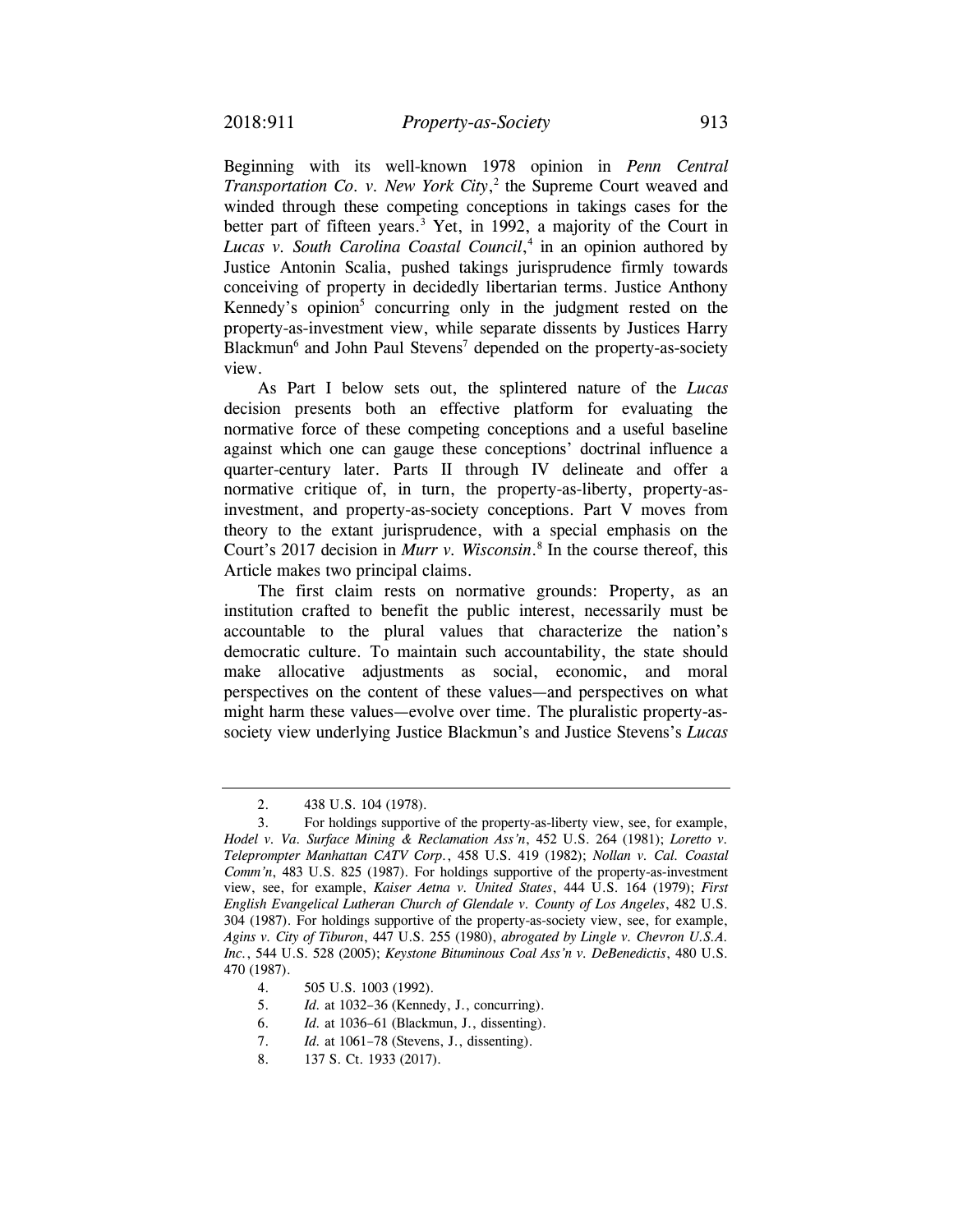dissents, therefore, presents the most helpful structure for assessing the justificatory nature of a state re-allocative choice absent compensation.

The second claim is doctrinal in character: The libertarian understanding of property supported by the *Lucas* majority opinion largely has faded from view in regulatory takings law. Moreover, while the property-as-investment understanding outlined in Justice Kennedy's *Lucas* concurrence remains of some force in takings jurisprudence, both the majority and dissenting opinions in *Murr* demonstrate that this understanding has given way in several important respects to the property-as-society view. This Article concludes, therefore, that, twenty-five years on, the lasting legacy of *Lucas*, both normatively and doctrinally, lies in its dissents.

#### I. *LUCAS* REVISITED

In its 1978 decision in *Penn Central Transportation Co. v. New York City*, the Supreme Court identified a non-exclusive list of considerations that are relevant to a court's determining in an individual takings case whether an imposition stemming from a new regulatory safeguard or obligation is fair and just absent compensation.<sup>9</sup> To decide when "fairness and justice" require that "economic injuries caused by public action be compensated by the government, rather than remain concentrated on a few persons," the Justices instructed lower courts to "engag[e] in . . . *ad hoc*, factual inquiries" that include contemplating (1) "[t]he economic impact of the regulation on the claimant;" (2) the "nature" and "extent" to which the regulation has interfered with the claimant's reasonable "investment-backed expectations;" and (3) the "character of the governmental action."10 Proponents of a libertarian

<sup>9.</sup> *Penn Cent. Transp. Co. v. New York City*, 438 U.S. 104, 123–24, 130– 31 (1978); *see also Lucas*, 505 U.S. at 1019 n.8 (describing the considerations explicitly referenced in *Penn Central* as "keenly relevant"); *Herzberg v. County of Plumas*, 34 Cal. Rptr. 3d 588, 597–98 (Ct. App. 2005) (remarking on the nonexclusivity of the considerations explicitly identified in *Penn Central* as relevant to regulatory takings claims); *Shaw v. County of Santa Cruz*, 88 Cal. Rptr. 3d 186, 214 n.38 (Ct. App. 2008) (describing the three considerations documented in *Penn Central*  as the "principle guidelines" but explaining how the California courts have "identified from United States Supreme Court cases . . . a number of additional, nonexclusive factors that might be relevant considerations in a particular case of an alleged *Penn Central* regulatory taking") (quoting *Lingle v. Chevron U.S.A. Inc.*, 544 U.S. 528, 539 (2005)). The Supreme Court's June 2017 opinion in *Murr v. Wisconsin* includes language supportive of non-exclusivity. *See, e.g.*, *Murr*, 137 S. Ct. at 1943 ("A central dynamic of the Court's regulatory takings jurisprudence . . . is its flexibility."); *id.* at 1954 (referring to "a complex of factors" relevant to the regulatory takings analysis) (quoting *Palazzolo v. Rhode Island*, 533 U.S. 606, 617 (2001)).

 <sup>10.</sup> *Penn Cent.*, 438 U.S. at 124, 130–31 (emphasis added).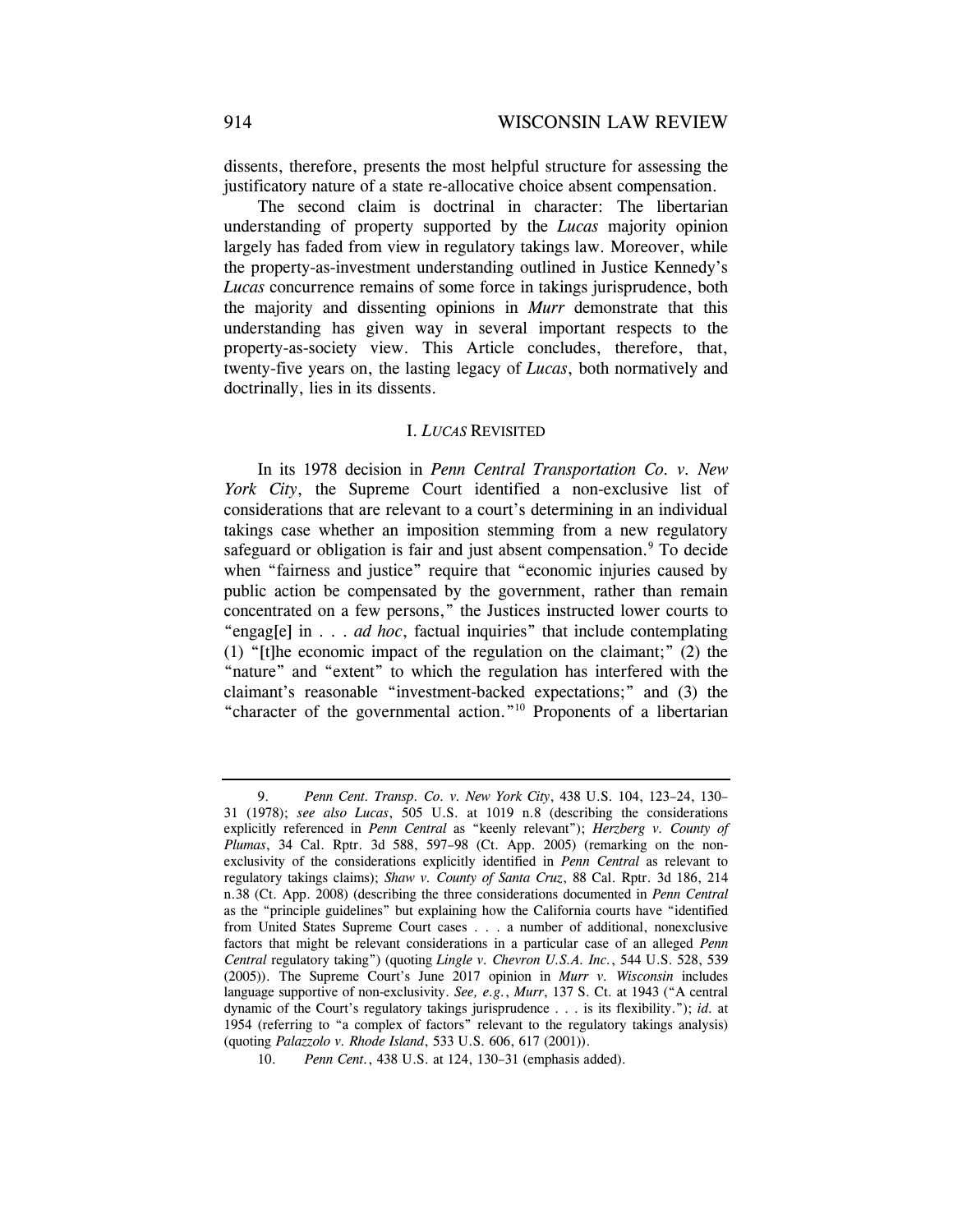conception of property lamented *Penn Central*'s "ad hocery"<sup>11</sup> and saw in the case of one David Lucas an opportunity to push takings law in a new [direction.12](https://direction.12) In outlining Mr. Lucas's claim and the Court's basic reaction thereto, this abbreviated Part positions the *Lucas* case as a platform for the theoretical and doctrinal discussion in the Parts that follow.

# *A. The Claim*

In 1986, after reaping significant returns through his development company's sale of more than 1000 lots on a narrow barrier island in South Carolina, Mr. Lucas purchased from the company two such lots for [himself.13](https://himself.13) Though the state's coastal zone had been subject to extensive regulation for some time, these lots were considered buildable when Mr. Lucas acquired them even though, apparently, similarly situated lots in all other east coast states were not.<sup>14</sup> Soon after Mr. Lucas's acquisition, the state legislature passed the 1988 South Carolina Beachfront Management Act.<sup>15</sup> Relying on a wealth of new scientific evidence highlighting the impacts of erosion emanating from the type of development that was already proliferating on the state's shores, this legislation served in many respects as a last ditch measure to preserve the natural features of a beach and dune system that protects the public and property from harm.<sup>16</sup> The Act established a coastal setback line

 13. *See* Vicki Been, Lucas *v. The Green Machine: Using the Takings Clause to Promote More Efficient Regulation?*, *in* PROPERTY STORIES 299, 304 (Gerald Korngold & Andrew P. Morriss eds., 2d ed. 2009).

 14. *See* Carol M. Rose, *The Story of* Lucas: *Environmental Land Use Regulation Between Developers and the Deep Blue Sea*, *in* ENVIRONMENTAL LAW STORIES 237 (Richard J. Lazarus & Oliver A. Houck eds., 2005).

15. *Lucas v. S.C. Coastal Council*, 505 U.S. 1003, 1008–09 (1992).

 nature." Richard J. Lazarus, Lucas *Unspun*, 16 SOUTHEASTERN ENVTL. L.J. 13, 29 *Clause*, 18 COLUM. J. ENVTL. L. 1, 4 n.18 (1993) (explaining how oceanfront 16. *Id.* at 1007–08. In the words of Professor Richard Lazarus, "[t]he Beachfront Management Act sought to put an end to the human folly of placing people, lives, livelihoods, and homes in those places most exposed to the destructive forces of (2007). *See also* John A. Humbach, *Evolving Thresholds of Nuisance and the Takings*  development interrupts the natural migration of protective sand dunes and consists of

 *Michelman*, 88 COLUM. L. REV. 1697 (1988). 11. *See* Susan Rose-Ackerman, *Against Ad-Hocery: A Comment on* 

 *Some Thoughts on the Decline of Private Property*, 58 WASH. L. REV. 481, 495–96 12. *See, e.g.*, Marcia Coyle, *Property Revival; Economic Rights Gurus Look to High Court*, NAT'L L.J., Jan. 27, 1992, at 44, LEXIS ("This term could be a dream come true for property owners fuming over regulations restricting the use of their land and for conservative legal strategists longing for an economic rights revival."). The label "dream come true" is apt, for just several years prior leading takings scholar Professor Joseph Sax had asserted that "the path of noncompensation seems rather clearly set" and he saw "no evidence . . . [it] will not continue." *See* Joseph L. Sax, (1983).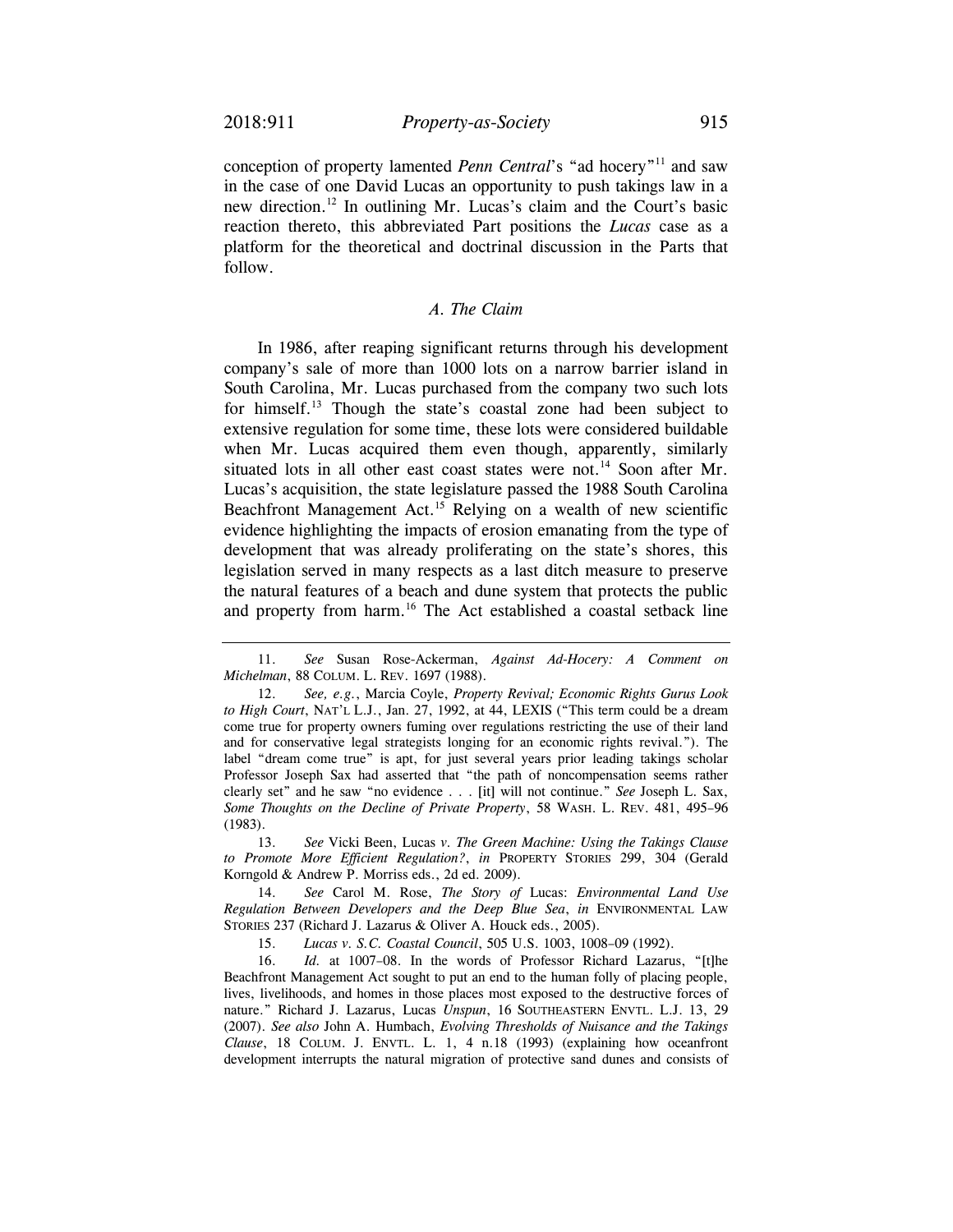based on historic high water events of the prior forty years and prohibited development or reconstruction on any lots—including the two recently purchased by Mr. Lucas—seaward of that line.<sup>17</sup>

Mr. Lucas filed suit seeking compensation for the alleged unconstitutional regulatory taking of his properties.<sup>18</sup> He advocated a new, *per se* rule by which the sheer weight of the economic impact resulting from a land use restriction of this nature automatically triggers takings liability regardless of whether it mirrors a common law restriction or otherwise serves an important public interest, such as health and safety or environmental preservation.<sup>19</sup>

### *B. The Platform*

The trial court found that the Act made the two parcels—which Mr. Lucas together had purchased for upwards of \$1,000,000economically worthless, and, obliging the theory advanced by Mr. Lucas, ordered the state to pay takings compensation.<sup>20</sup> The South Carolina Supreme Court reversed, asserting that legislative restrictions on land uses that seek to prevent harm do not give rise to takings liability even where they render a property interest devoid of all economic value.<sup>21</sup> In a dramatic move just days after the controversial

- 17. *Lucas*, 505 U.S. at 1007.
- 18. *Id.* at 1009.

20. *Lucas*, 505 U.S. at 1007–09.

21. *S.C. Coastal Council*, 404 S.E.2d at 901–02 (citing *Mugler v. Kansas*, 123 U.S. 623 (1887)).

 *Justice as Amicus Curiae in Support of Petitioner*, 25 LOY. L.A. L. REV. 1225, 1248– materials that in major storms are converted to debris that become "windborne missiles that endanger the lives and property of others")*. But see* Brief for Institute of Justice as Amicus Curiae Supporting Petitioner, *Lucas*, 505 U.S. 1006 (No. 91-453), *reprinted in*  Richard A. Epstein, Lucas v. South Carolina Coastal Council*: Brief of the Institute for*  49 (1992) (conceding that anti-armoring provisions along the coast protect the public from nuisance-like-harm and are appropriate without compensation, but asserting that South Carolina did not "show  $\Box$  that the construction of a house on a beachfront lot . . . will affect the stability of the land on which neighbors have constructed their own houses"). The state legislature also cited the Act's benefits to the tourism industry and plant and animal habitat preservation. *See* S.C. CODE ANN. § 48-39-250 (Law Co-op. Supp. 1992).

 <sup>19.</sup> *Lucas v. S.C. Coastal Council*, 404 S.E.2d 895, 898 (S.C. 1991), *rev'd*, 505 U.S. 1003 (1992) ("Lucas maintains that if a regulation operates to deprive a landowner of 'all economically viable use' of his property, it has worked a 'taking' for which compensation is due, regardless of any other consideration."); Transcript of Oral Argument at 25–26, *Lucas*, 505 U.S. 1003 (No. 91-453) ("QUESTION: You want the per se rule, and you argued it below. If it takes away all the economic value, it is a taking that has to be compensated. [The state and its amici] are saying that is so sometimes but not all the time, that if there is a nuisance, if it is threatening the public safety, you can take it all away without paying and you deny that. [COUNSEL FOR MR. LUCAS]: I deny that, yes, sir.").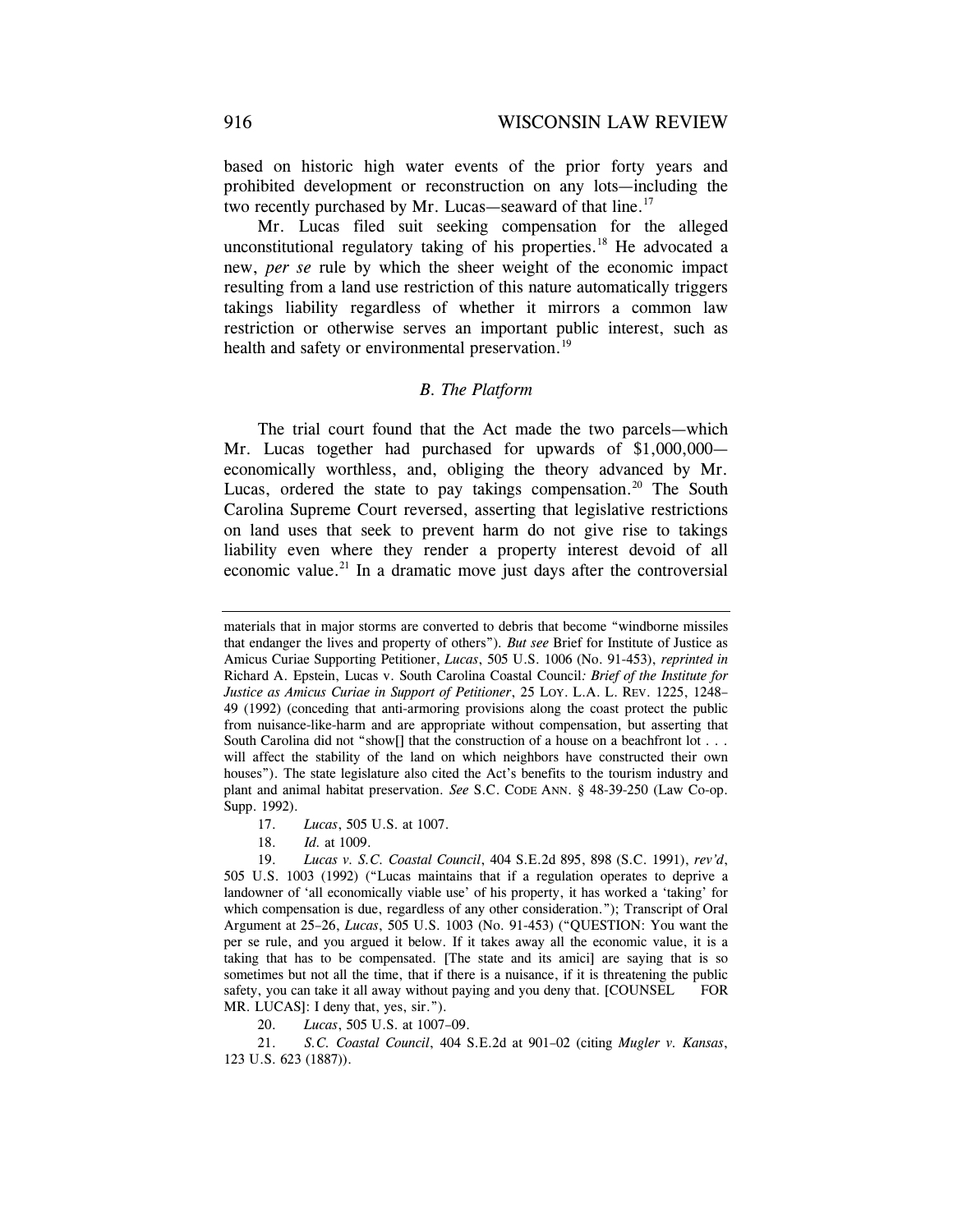confirmation of Justice Clarence Thomas—a noted opponent of the state's imposing on traditionally-recognized property rights via new regulations—the U.S. Supreme Court granted Mr. Lucas's petition for [certiorari.22](https://certiorari.22)

The *Lucas* Court decided 6-3 to reverse the South Carolina Supreme Court and remand the case for application of the "test" the Court fashioned. Only four Justices, though, joined Justice Antonin Scalia in the majority opinion, which in several ways reflected a strong libertarian understanding of property.<sup>23</sup> Justice Kennedy concurred only in the judgment and rested his view of the case on the theory that property amounts to a tool of economic investment.<sup>24</sup> Justice Blackmun and Justice Stevens issued separate, piercing dissents, both of which reflected more progressive, socially-oriented conceptions of property than those advanced by Justices Scalia and Kennedy. Using the *Lucas*  case as a platform, the next three Parts both outline and critically assess these varying conceptions of property in turn. Thereafter, the fifth and final Part examines the doctrinal influence of these conceptions in regulatory takings law twenty-five years after the Court issued its decision in *Lucas*.

### II. PROPERTY-AS-LIBERTY

Justice Scalia's opinion for the Court in *Lucas* rested in several respects on the decidedly libertarian view that property is one's castle, and that owners generally are immunized from the burdens of government regulation so long as they keep their activities within the castle's bounds. Drawing on Justice Scalia's opinion for illustrative purposes, the first section of this Part explains the basic contours of this conception of property. The second section, in subjecting this

<sup>22.</sup> Justice Thomas previously had delivered lectures advocating "aggressive protection of property rights under the federal Constitution." Richard J. Lazarus, *The Measure of a Justice: Justice Scalia and the Faltering of the Property Rights Movement Within the Supreme Court*, 57 HASTINGS L.J. 759, 797–98 (2006).

<sup>23.</sup> After initially indicating that he would join the majority opinion, *id.* at 806, Justice David Souter simply authored a statement outlining his position that the case should be dismissed as improvidently granted in light of the implausible factual conclusion on which the plaintiff's entire claim was based: that a regulation had deprived an oceanfront lot as devoid of *all* value simply because its owner could no longer build a permanent, occupiable structure upon it. *See Lucas*, 505 U.S. at 1076 (statement of Souter, J.). Other Justices questioned this finding, too. *See, e.g.*, *id.* at 1033–34 (Kennedy, J., concurring); *id.* at 1044–45 (Blackmun, J., dissenting); *id.* at 1065 n.3 (Stevens J., dissenting). Such skepticism proved worthy when it later became known that an inland neighbor was willing to buy one of the parcels subject to a restrictive covenant precluding development for \$315,000 to ensure the preservation of her ocean view. *See* STEVEN J. EAGLE, REGULATORY TAKINGS § 7-3(b)(2) (5th ed. 2012).

 <sup>24.</sup> *Lucas*, 505 U.S. at 1035–36 (Kennedy, J., concurring).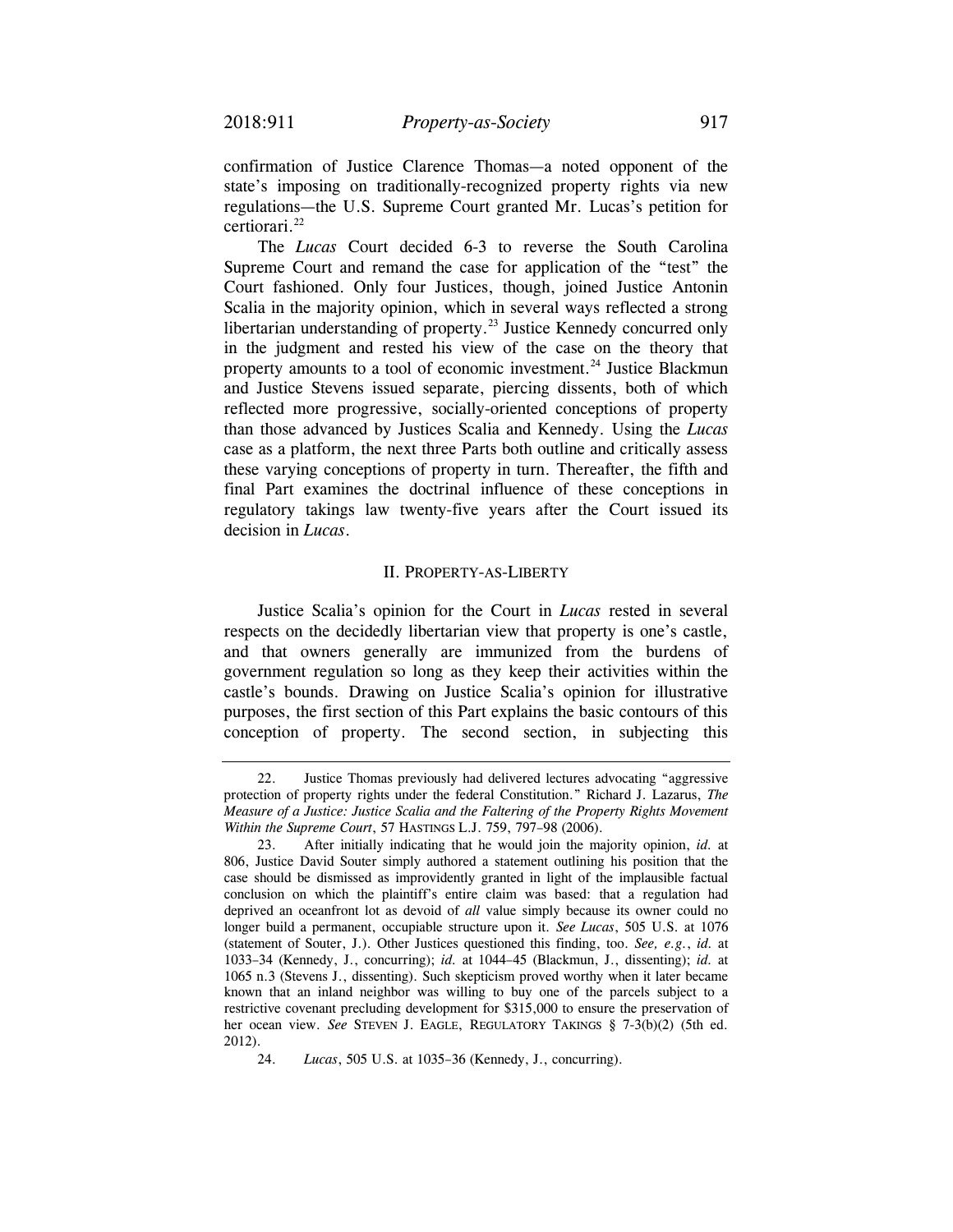conception to normative critique, contends that the property-as-liberty view is not especially constructive in resolving takings disputes given that it both largely neglects the liberty interests of non-claimants and fails to appreciate those democratic values beyond liberty that property serves.

## *A. Conceiving of Property as Liberty*

Citing favorably to Professor Richard Epstein's famous, strident critique of the Court's "eschew[al]" of any "set formula" in *Penn Central*, 25 Justice Scalia's majority opinion in *Lucas* announced what it deemed a "categorical formulation."<sup>26</sup> In accord with this formulation, the state must pay takings compensation, without "inquiry into the public interest advanced," where—on the Court's various phrasings that it presumably deemed synonymous—a regulation amounts to a "total taking" or a "total deprivation of beneficial" or "feasible" use of property, eliminates "all economically productive or beneficial uses" of property, or requires that property "be left substantially in its natural state" or "economically idle."<sup>27</sup>

Rejecting Mr. Lucas's unconditional theory, though, the Court conceded that common law tort and property doctrines limit the liberty of an owner to use her land as she pleases so as to protect the liberty of others to put their lands to their desired uses. Takings liability, according to the Court, does not attach where a regulation merely restates "background principles" of the common law "of property and nuisance" that, for example, "forestall . . . grave threats to the lives and property of others."28 However, if a regulation supplements the class of uses deemed harmful under these common law principles and the only economically valuable uses of the claimant's property are those the regulation now prohibits, the state must purchase that property—or the owner's liberty to use that property—to prevent what it newly has concluded are harmful activities.<sup>29</sup>

 *Resurrection*, 1987 SUP. CT. REV. 1, 4 (1987)). At the cited page, Professor Epstein 25. *See id.* at 1015 (citing Richard A. Epstein, *Takings: Descent and*  referred to *Penn Central* and its progeny as "confused, and often contradictory" and as an illustration of "intellectual disarray." *See* Epstein, *supra*, at 4.

<sup>26.</sup> *See Lucas*, 505 U.S. at 1019 n.8.

 *Flawed Takings Legacy*, 41 VT. L. REV. 689, 711 n.151 (2017) (asserting that 27. *Id.* at 1015–20, 1030, 1034. *See* John D. Echeverria, *Antonin Scalia's Palazzolo* and *Tahoe-Sierra* gave conflicting guidance on how to interpret *Lucas* on this point).

 <sup>28.</sup> *Lucas*, 505 U.S. at 1029 n.16, 1030.

 <sup>29.</sup> *See* Humbach, *supra* note 16, at 3 ("[F]uture legislative efforts to remedy deficiencies in the common law of nuisance can now be overturned precisely *because*  the common law fails to protect people from the particular harm in question.").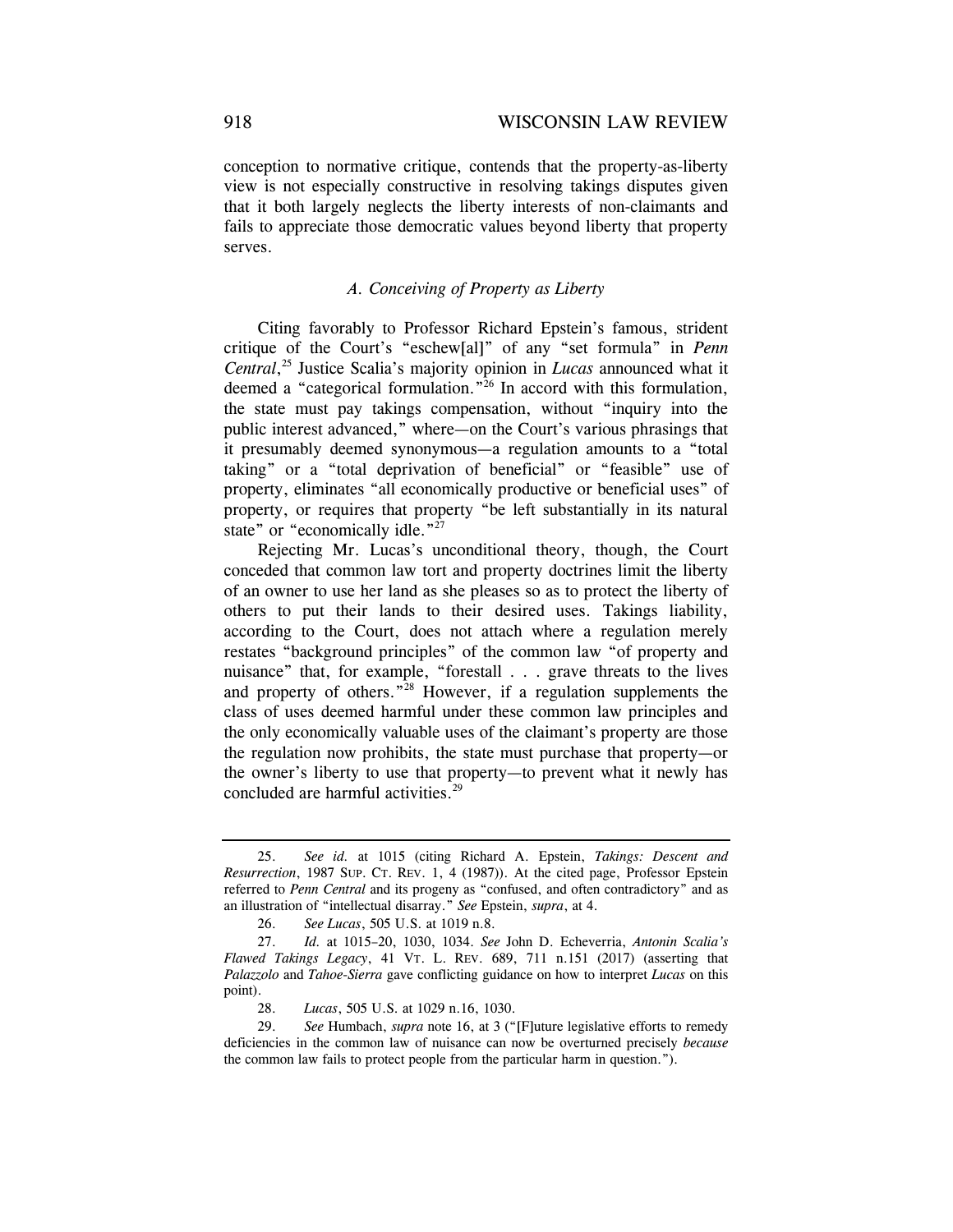The Court initially acknowledged that "background principles" of the common law evolve in the sense that "changed circumstances or new knowledge may make what was previously permissible no longer so."30 For instance, the Court explained that regulatory safeguards that prohibit landfilling where changing hydrological conditions indicate such an act would flood a neighbor's land or that preclude the operation of a nuclear plant when new information reveals that it sits astride an earthquake fault would not be compensable.<sup>31</sup> In its next breath, though, the Court cheapened its own acknowledgement that changing conditions and new knowledge matter. The South Carolina legislature had voted to institute the enhanced regulatory safeguards at issue in *Lucas* as a result, in part, of its improving understanding of the significant threat that new and existing coastal development posed to coastal residents and the public more generally.<sup>32</sup> Yet, in remanding the case to the state courts for the "background principles" determination,<sup>33</sup> Justice Scalia's opinion expressed considerable skepticism that such principles, as traditionally construed at common law, would have precluded Mr. Lucas's development of single family homes on these two lots, particularly when his immediate neighbors already had constructed homes.<sup>34</sup> Common law principles, wrote Justice Scalia, "rarely support prohibition of [this] 'essential use' of land."35

The *Lucas* majority thus operated on the assumption that the common law of property creates a pre-political, formally defined, and static sphere of individual liberty that is legally resistant to the government's interference through the enactment and enforcement of new limitations on possession, transfer, and use.<sup>36</sup> While the Court

34. Professor Michelman noted a series of "other pertinent and, it seems, equally plausible traditions," including, for example, the public's ability to access and use the beaches of tidal waters, that the *Lucas* majority disregards. *See id.* at 323.

35. *Lucas*, 505 U.S. at 1031 (quoting *Curtin v. Benson*, 222 US 78, 86 (1911)); *see also* J.B. Ruhl, *Climate Change Adaptation and the Structural Transformation of Environmental Law*, 40 ENVTL. L. 363, 399 (2010) (asserting that any reading of Justice Scalia's opinion in *Lucas* as suggesting "that, over time, what was once allowed under common law no longer [may be]" is "[n]o doubt . . . not what [Justice Scalia] intended").

36. LAURA S. UNDERKUFFLER, THE IDEA OF PROPERTY 142 (2003) (describing the lay tendency to view property as "a bulwark surrounding a sphere of individual

 30. *Lucas*, 505 U.S. at 1031 (citing RESTATEMENT (SECOND) OF TORTS § 827 cmt. g (AM. LAW INST. 1979)).

 <sup>31.</sup> *Id*. at 1029.

 <sup>32.</sup> *Id.* at 1007–08.

 *Comment on* Lucas *and Judicial Conservatism*, 35 WM. & MARY L. REV. 301, 314 33. Frank I. Michelman, *Property, Federalism, and Jurisprudence: A*  (1993) (stating the question on remand as follows: "Did [the Beachfront Management Act], or did it not, contain a norm—a rule or principle—whose effect is to deny to owners of land (situated as Lucas' was) a secure freedom to build (as Lucas proposed to build)?").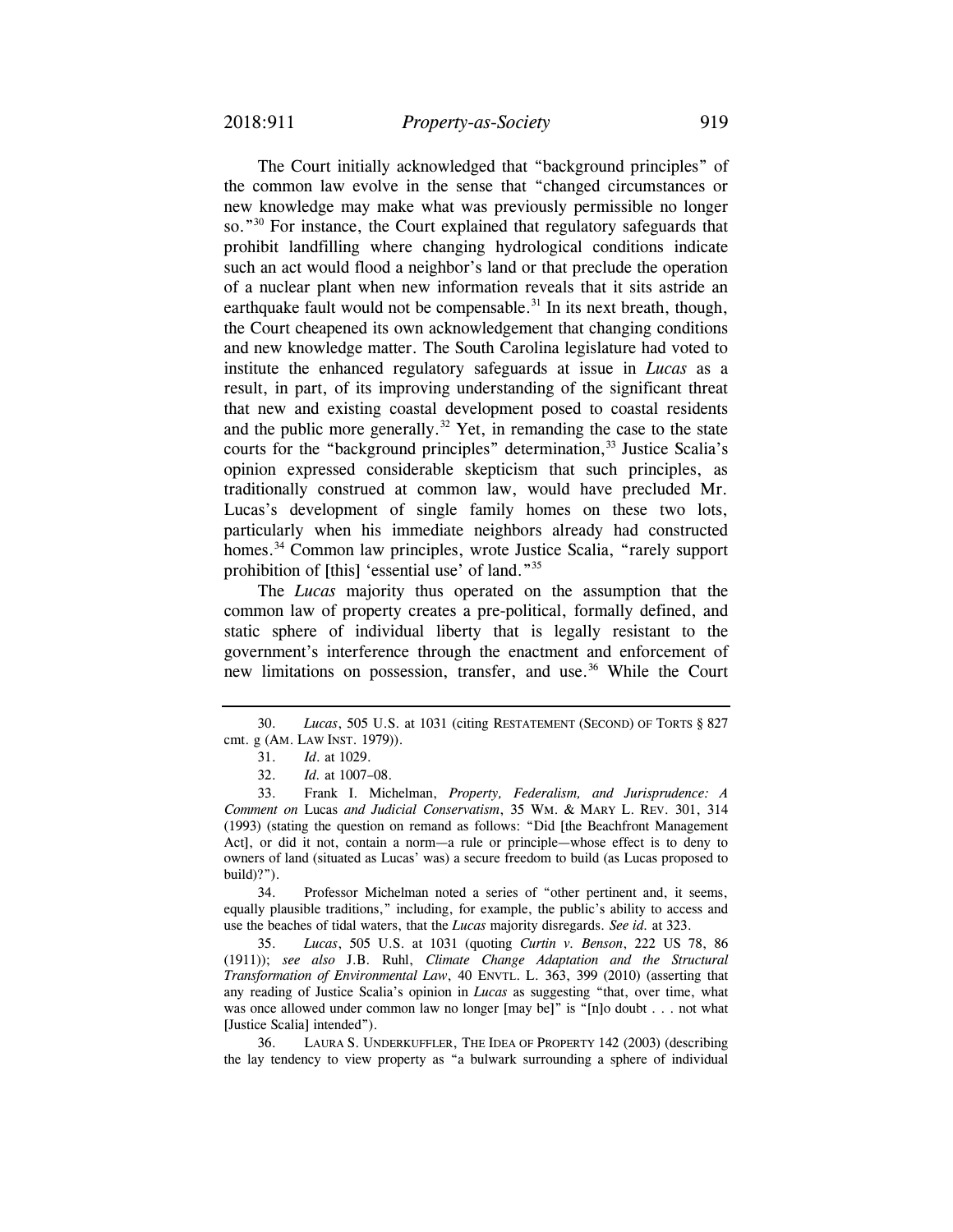"unlawful" and the new restriction simply made this implicit eternal uneasily intimated that this property-as-liberty theory applied only in those highly unusual cases where a regulation deprives property of all value, it did not attempt to justify why the theory is or should be inapt when the loss in value is not complete.<sup>37</sup> Rather than address this inconsistency head on, the Court simply asserted that it was inappropriate for the South Carolina Supreme Court to reject Mr. Lucas's claim merely in light of the state legislature's recent assertion that his constructing a home would harm the public. The Court explained that, to reject Mr. Lucas's claim on remand, the state courts needed to find that the proposed development "*always*" had been "dictate" explicit.<sup>38</sup> Unless there is an especially clear historical application of a common law rule—a rule akin, as one scholar explained, to "building houses in dunelands is forbidden"<sup>39</sup>—the South Carolina state courts not-so-subtly were instructed to conclude that property owners in Mr. Lucas's shoes can develop their property for residential purposes as they choose.<sup>40</sup>

 *Failed to Clean Up Takings Law in* Murr v. Wisconsin, 11 N.Y.U. J.L. & LIBERTY 37. *See* Richard Epstein, *Disappointed Expectations: How the Supreme Court*  151, 183–84 (2017) ("[T]here is something obviously jarring about a rule that allows a land-use regulation to impair sixty, seventy, or eighty percent of the value of any given piece of property without compensation. . . . [T]here is no obvious tipping point along that continuum where compensation is suddenly required.").

 *Property: Castles, Investments, and Just Obligations*, 30 HARV. ENVTL. L. REV. 309, 60 ARIZ. L. REV. 67, 87 (2018) (referring to conceiving of the Takings Clause as liberty . . . [as] an absolute and inalienable right, which provides security and protection"). The goal of takings law, as one scholar describes this perspective, involves identifying "the borders of ownership and . . . protect[ing] . . . those who stay within the lines" by assuring that the state does not bypass the payment requirement for condemnatory acts. Joseph William Singer, *The Ownership Society and Takings of*  325 (2006); *see also* Stewart E. Sterk, *Dueling Denominators and the Demise of* Lucas, protecting against "condemnation bypass").

 <sup>38.</sup> *Lucas*, 505 U.S. at 1030. As one insightful student noted soon after the decision, legal "principles" do not usually "dictate;" "[t]hat is, after all, what makes them principles rather than rules." Michelman, *supra* note 33, at 326 (quoting Michael E. Wall, (Im)possible Justifications of *Lucas* 6 (Apr. 28, 1993) (unpublished student paper) (on file with the William & Mary Law Review)); *see also* Timothy M. Mulvaney, *The New Judicial Takings Construct*, 120 YALE L.J. ONLINE 247 (2011), <https://www.yalelawjournal.org/forum/the-new-judicial-takings-construct>

<sup>[</sup><https://perma.cc/JN95-Z86J>] (concluding that constricting the common law to its early moorings would unduly hinder property law's ability to conform with changes in economics, society, technology, and the environment).

<sup>39.</sup> Michelman, *supra* note 33, at 315.

<sup>40.</sup> Without the benefit of detailed supplementary briefing on the potentially applicable "background principles" of South Carolina common law, the South Carolina Supreme Court quickly held that no inherent common law limitation in Mr. Lucas's title precluded his proposed use. *Lucas v. S.C. Coastal Council*, 424 S.E.2d 484, 485 (1992).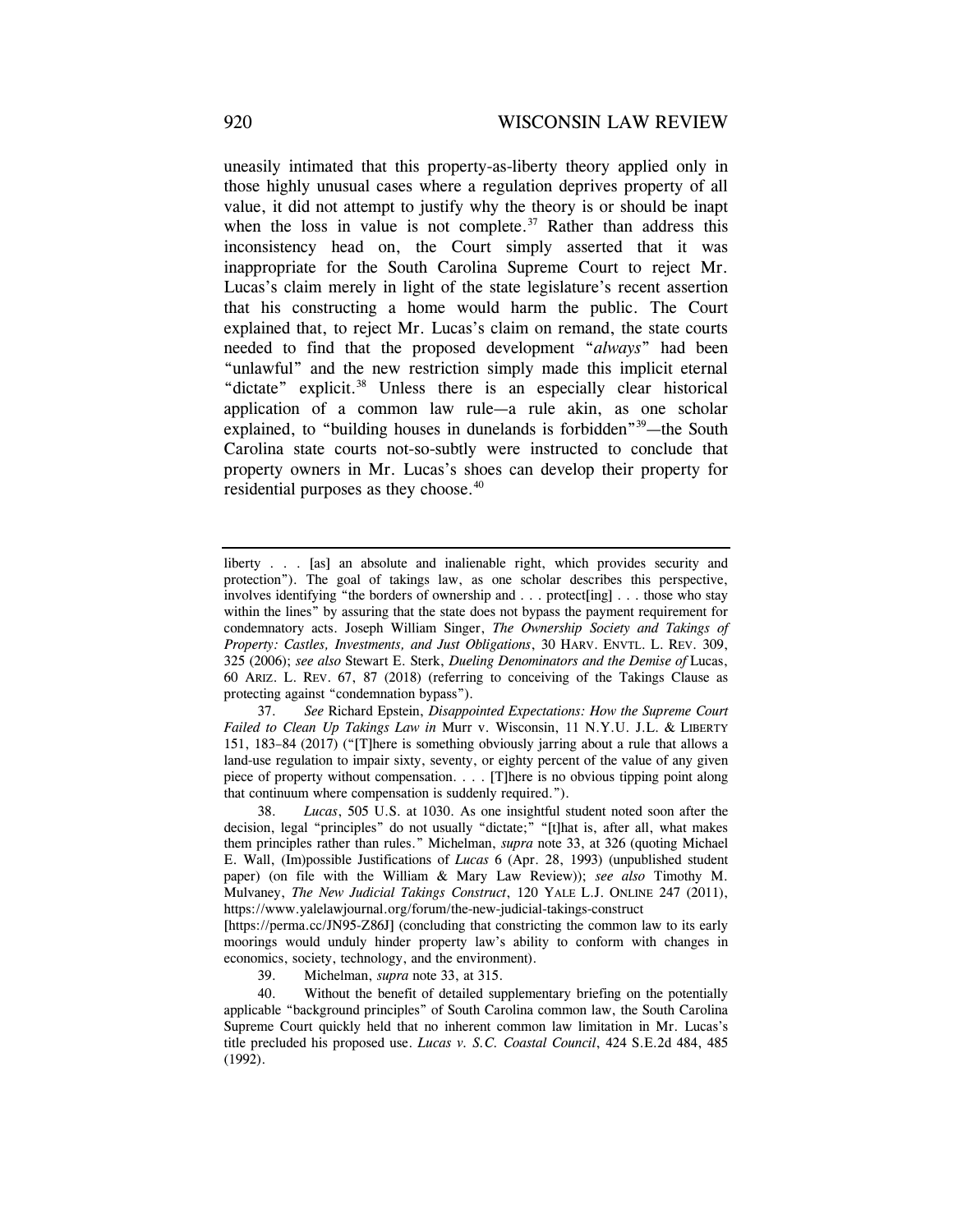The implicit direction to South Carolina's state courts, then, was that restrictions on the development of a confined parcel of privatelyowned land designed to maintain that land in its natural state are presumptively proscribed absent compensation, at least where the parcel is deemed economically worthless. To the *Lucas* majority, Mr. Lucas had the liberty to determine whether or not to build *something*; should his neighbors collectively have desired to deprive him of this liberty through regulation, they had to both demonstrate a legitimate public purpose for preventing any economically viable development and pay Mr. Lucas for his loss. South Carolina's Beachfront Management Act may well have served such a legitimate public purpose, $41$  but it came at the expense of depriving Mr. Lucas of any meaningful land use choices. Regardless of the social consequences, these choices are not of legitimate concern to anyone but Mr. Lucas himself.<sup>42</sup>

From this vantage point, most decisions by a property owner concern that owner alone. Property is not conceived in terms of what owners are obligated to do or avoid for the benefit and protection of others—including the obligation to avoid perpetrating harm through the destruction of important ecological services—but instead in terms of what owners can do for themselves to avoid a substantial personal economic blow.43 While the *Lucas* Court concedes that many exercises of property rights impact others, $44$  its view is that it is only the rare instance where such an exercise *illegitimately* does so.<sup>45</sup> It follows that,

<sup>41.</sup> Michelman, *supra* note 33, at 311 ("Lucas himself agreed (as did all of the Justices of the U.S. Supreme Court) that South Carolina's goal of preventing beach erosion fell easily within the range of the state's proper governmental concerns and that prohibiting construction on land in the coastal zone was a reasonable way of pursuing that goal.").

 *Happened to Use in* Murr v. Wisconsin*?*, UMKC L. REV. (forthcoming) (July 14, 42. *See* Robert H. Thomas, *Restatement (SCOTUS) of Property: What*  2018), <https://ssrn.com/abstract=3007166> [\[https://perma.cc/LKS3-5G2S\]](https://perma.cc/LKS3-5G2S) (asserting that, in these circumstances, *Lucas* instructs that "it isn't necessary to look at [the claimant's] expectations or the nature of the government action or the reasons for it").

 *Understanding* Lucas v. South Carolina Coastal Council, 45 STAN. L. REV. 1433, 1441 *Making Sense of* Penn Central, 39 ENVTL. L. REP. 10,471, 10,474 (2009) 43. *See* Joseph L. Sax, *Property Rights and the Economy of Nature:*  (1993) (explaining that, on this view of property, "[o]wnership . . . means at least that the owner has some right to employ the property for personal benefit, even if it thereby eliminates 'benefits' that land provides in its natural state"); John D. Echeverria, ("[A]pparently, an actual economic wipeout is sufficient by itself to establish a taking . . . .").

<sup>44.</sup> *See, e.g.*, *Lucas v. S.C. Coastal Council*, 505 U.S. 1003, 1025 (1992) ("Practically all human activities unless carried on in a wilderness interfere to some extent with others or involve some risk of interference.") (quoting RESTATEMENT (SECOND) OF TORTS § 822, cmt. g (AM. LAW INST. 1979)).

<sup>45.</sup> To one prominent critic, the *Lucas* Court's perspective "suppresses the ways in which one castle can be used to invade another." Singer, *supra* note 36, at 317–18; *cf.* JOHN STUART MILL, ON LIBERTY 142 (David Bromwich & George Kateb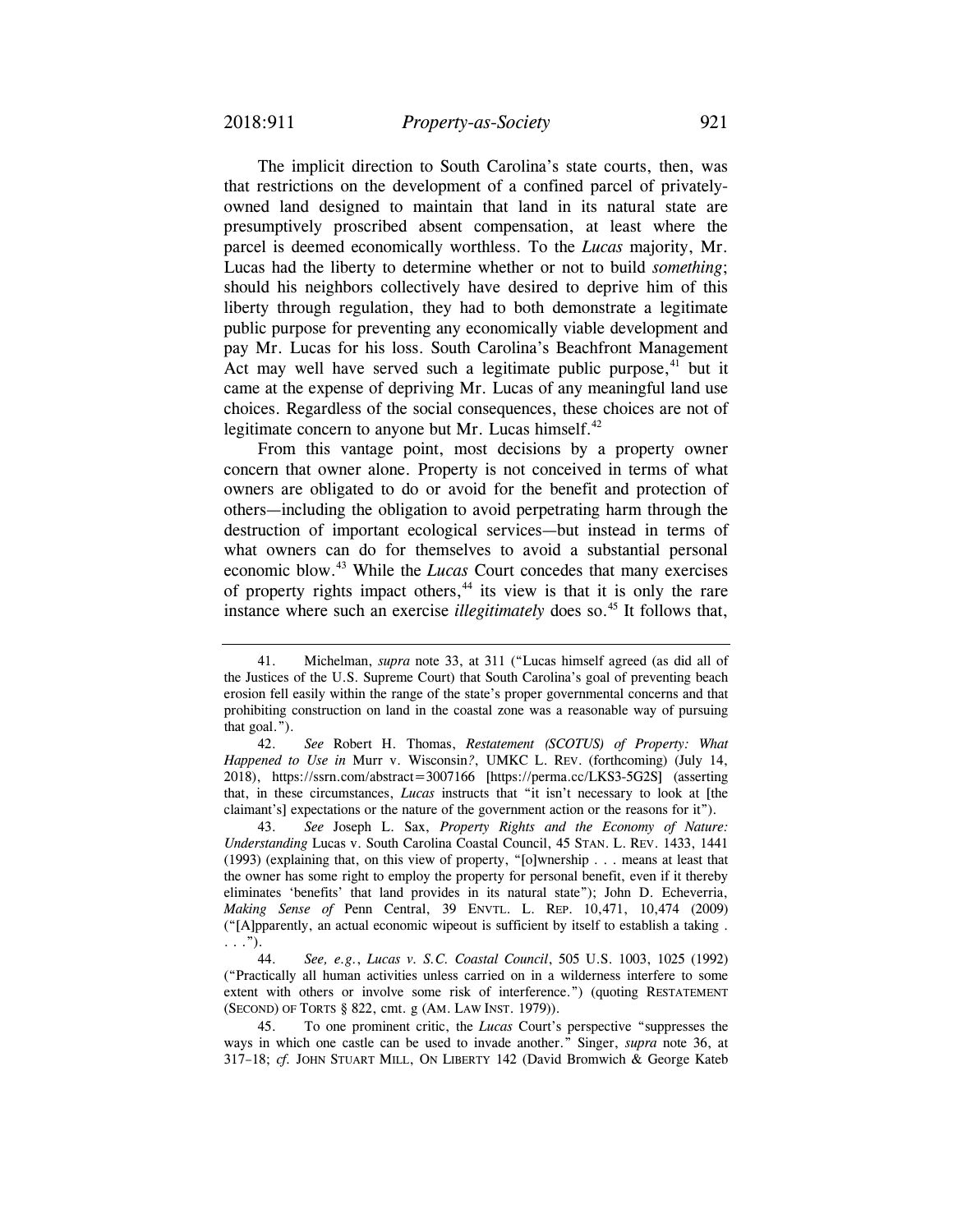from the majority's perspective, the liberty of the claimant is pitted against the anti-liberty exploits of the state. According to the *Lucas*  majority's understanding of property-as-liberty, at least where an owner's options are curtailed in their entirety by the state absent compensation, the owner often is the victimized transferee of wealth and the state is the antagonistic transferor.<sup>46</sup> On this view, the more the legal system protects property from the state's regulatory exploits, the freer individuals will be. Liberty thus serves as the starting point for crafting and maintaining a fair and just property regime. In those exceptional cases where regulation proves unavoidable for pragmatic purposes, liberty can be respected (albeit in a second-best sort of way) through the payment of compensation to those owners whose liberty is curtailed as a result of that regulation.

#### *B. Property-as-Liberty: A Critical Normative Assessment*

Many individual constitutional rights—such as speech, association, religious exercise, and equal protection—can be considered "public goods" in the sense that (i) one person's "consumption" of those "goods" (i.e., exercise of those rights) generally does not detract from consumption by others, and (ii) no person can be easily prevented from enjoying them.<sup>47</sup> As constitutional public goods, these rights generally can be protected against interference by the state.<sup>48</sup> The conception of property underlying the *Lucas* majority opinion rests on the assumption that property rights are among these constitutional public goods in providing a barrier of protection against the government's wishes.<sup>49</sup>

Conceiving of property as a constitutional public good is what Professor Jennifer Nedelsky has described as a powerful and quite

eds., Yale Univ. Press 2003) (1859) (distinguishing between self-regarding and otherregarding acts in asserting that "[e]ncroachment on [others'] rights; infliction on them of any loss or damage not justified by his own rights . . . are fit objects of moral reprobation, and, in grave cases, of moral retribution and punishment").

<sup>46.</sup> Laura S. Underkuffler, Tahoe*'s Requiem: The Death of the Scalian View of Property and Justice*, 21 CONST. COMMENT. 727, 749–50 (2004).

 47. Of course, scholars have raised the prospect of critical exceptions. *See, e.g.*, Charles R. Lawrence III, *If He Hollers Let Him Go: Regulating Racist Speech on Campus*, 1990 DUKE L.J. 431, 447, 452, 470 (suggesting that, given hate-speech's propensity to silence its critics, the government's non-interference with one's claim to freely speak hate interferes with another's claim to free speech).

 *An Examination of Speech and Property*, 52 ME. L. REV. 311, 316 (2000). 48. *See, e.g.*, Laura S. Underkuffler-Freund*, Property: A Special Right*, 71 NOTRE DAME L. REV. 1033, 1039 (1996) [hereinafter Underkuffler-Freund, *Special Right*] ("[U]pon granting one person the right to speak, there is no *necessary* taking of that same right from another."); Laura S. Underkuffler, *When Should Rights "Trump?"* 

 <sup>49.</sup> *See, e.g.*, *Lucas v. S.C. Coastal Council*, 505 U.S. 1003, 1016–17 n.7 (1992) (referring to "a rich tradition of protection [of property] at common law").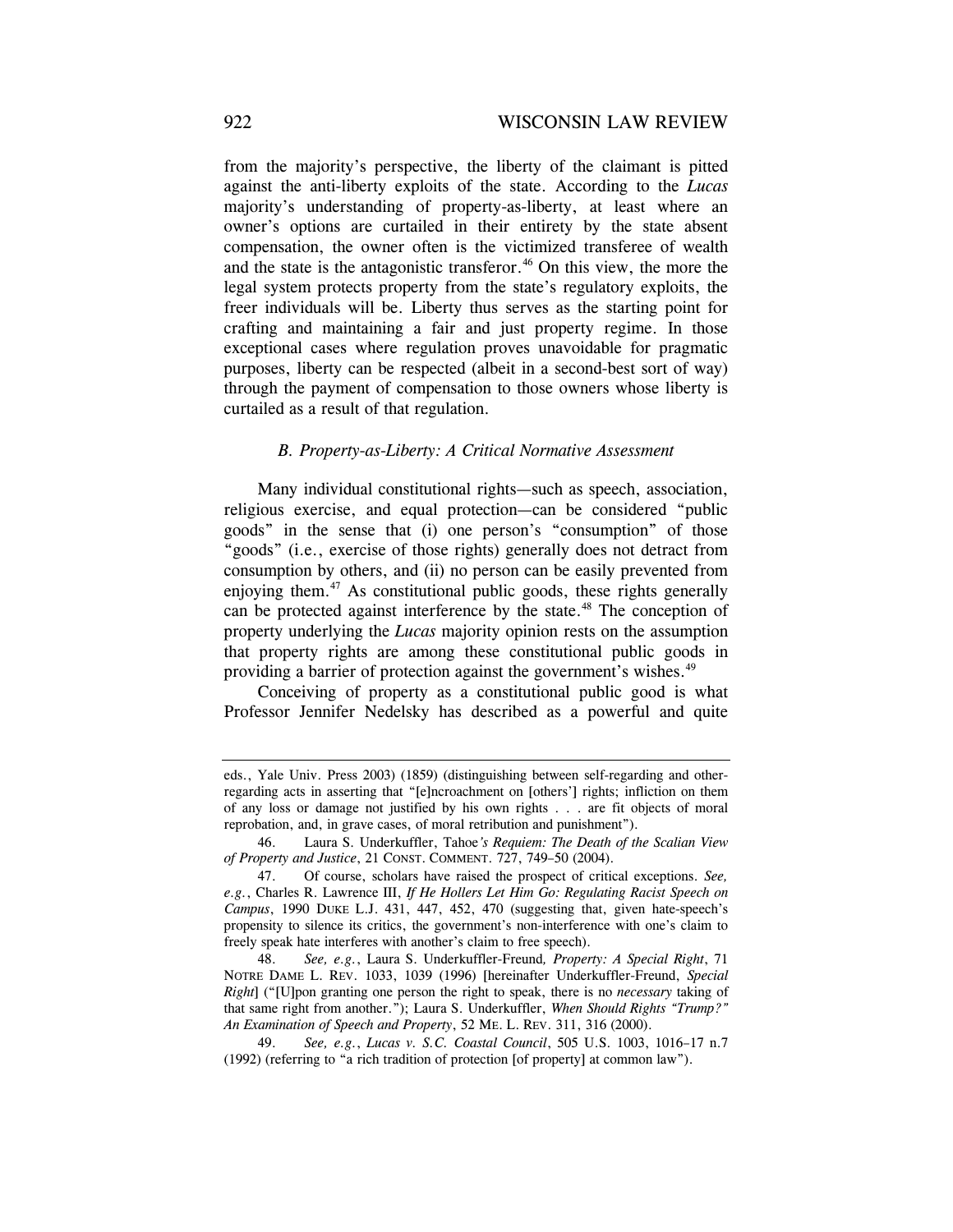commonplace "psychological experience."50 In actuality, though, property rights are distinct from constitutional public goods in several important respects.<sup>51</sup> Unlike the subjects of these other rights, the resources to which property is directed are limited and often cannot readily be shared.<sup>52</sup> If the state allocates to one party a right, for example, to control the use of land, that right (and those attendant to it) is denied to all others. Though possible in the context of constitutional public goods, it is not possible in the property context to distinguish between protection against government interference and government obligations to interfere.<sup>53</sup> Not only is there no right to be left alone when it comes to property but there is *no way* to be left alone. Recognizing one person's claim to a limited, non-shareable resource

 50. JENNIFER NEDELSKY, PRIVATE PROPERTY AND THE LIMITS OF AMERICAN *Rights" Debate?*, 10 PACE ENVTL. L. REV. 21, 23 (1993) ("The basic claim of the CONSTITUTIONALISM 250 (1990); *see also* John Humbach, *What is Behind the "Property*  property-rights advocates . . . is a claim founded on deeply rooted ideas ringing of basic fairness: 'What's mine is mine.'"). Kevin Gray suggests that lawmakers often perpetuate this mythical idea by obscuring the reality of property's contingent nature. Kevin Gray, *Equitable Property, in* 47 CURRENT LEGAL PROBLEMS 157, 159 (M.D.A. Freeman & R. Halson eds., 1994) ("property is not theft but fraud").

<sup>51.</sup> The next several paragraphs draw in significant part from one of the author's recent articles. *See* Timothy M. Mulvaney, *Non-Enforcement Takings*, 59 B.C. L. REV. 145 (2018).

 *Property Moving Forward*, 5 CALIF. L. REV. CIRCUIT 349, 360 n.47 (2014). 52. *See, e.g.*, Underkuffler-Freund, *Special Right*, *supra* note 48, at 1039; Morris R. Cohen, *Property and Sovereignty*, 13 CORNELL L.Q. 8, 13 (1928). Property's rivalrous nature helps explain John Locke's struggling to justify individual appropriations of nature's commons, for such appropriations would deprive all others of their pre-existing rights to those commons. *See* Timothy M. Mulvaney, *Progressive* 

 CORNELL J.L. & PUB. POL'Y 363, 370 (2010) ("No societally recognized and enforced 53. Property is, in this way, paradoxical: Many Americans have a deep personal feeling that property *should* be very strongly protected, but there is *no way that it can be*. *See, e.g.*, Laura S. Underkuffler, *The Politics of Property and Need*, 20 property right, which is 'normatively neutral,' actually exists."); Jennifer Nedelsky, *Should Property Be Constitutionalized? A Relational and Comparative Approach*, *in*  PROPERTY LAW ON THE THRESHOLD OF THE 21ST CENTURY 417, 427 (G.E. van Maanen & A.J. van der Walt eds., 1996) ("[P]roperty implicates the very core issues of politics: distributive justice and the allocation of power."); Eduardo M. Peñalver, *Property Metaphors and* Kelo v. New London*: Two Views of the Castle*, 74 FORDHAM L. REV. 2971, 2974 (2006) ("When owners prove unwilling or unable to sort out disagreements about . . . spillover effects on their own, the state [has] to make decisions about which spillover effects owners must tolerate and which spillovercreating actions they may not take . . . ."). *But see* Eric R. Claeys, Kelo, *The Castle, and Natural Property Rights*, *in* PRIVATE PROPERTY, COMMUNITY DEVELOPMENT, AND EMINENT DOMAIN 35, 47 (Robin Paul Malloy ed., 2008) ("In all but the most extreme cases, . . . the natural law refrains from picking and choosing among owners or land uses.").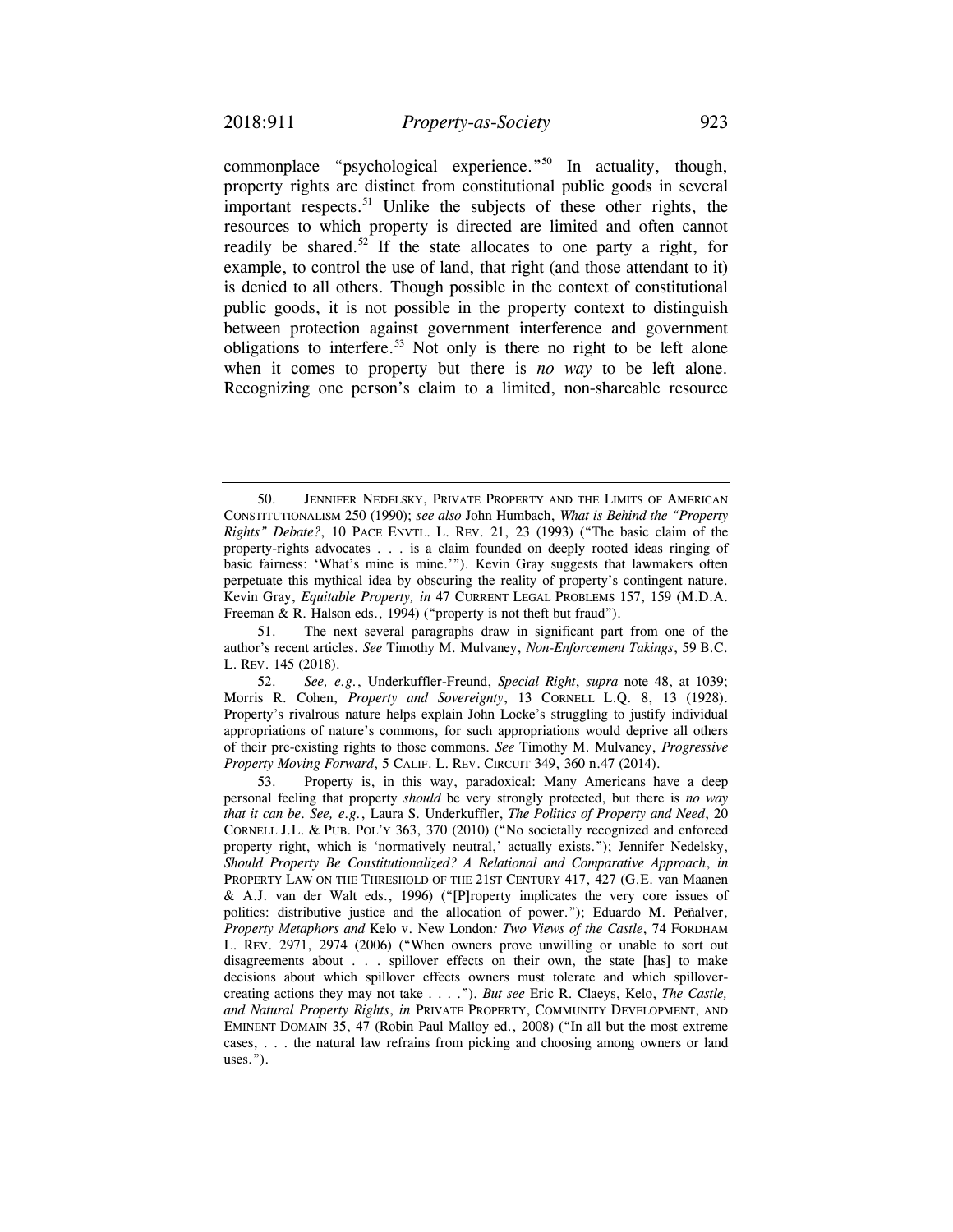unavoidably detracts from—and thus unavoidably interferes with consumption of that resource by others.<sup>54</sup>

Concentrating on the liberty of the claimant owner thus directs attention to just one side of the coin. While it is certainly the case that property can enhance specific varieties of liberty, it can do so *only upon* the sacrifice of other varieties.<sup>55</sup> Some varieties are specific, while others are general. For an example of a specific variety of liberty, recognizing a property right to intensive use of sensitive oceanfront lands in South Carolina clearly advances Mr. Lucas's liberty. However, this effort comes at the expense of curtailing the liberty interests of the many others who will be directly and indirectly impacted by this choice. In advancing Mr. Lucas's liberty, the liberty of those owners and non-owners reliant on land, personal, and infrastructural resources that Mr. Lucas's development will put at risk is sacrificed.<sup>56</sup> Of the more general varieties of liberty, advancing Mr. Lucas's liberty comes at the expense of the collective's affirmative liberty to engage with each other in self-governance to preserve sensitive lands for the protection of both present and future generations. If collective action restricting coastal development is authorized but only upon the payment of compensation, the collective's liberty in doing what it will with its money is infringed, given that the taxes used to make such a payment generally are paid involuntarily.<sup>57</sup> In distilled form, and distinct from a

 54. *See* ERIC T. FREYFOGLE, A GOOD THAT TRANSCENDS: HOW U.S. CULTURE UNDERMINES ENVIRONMENTAL REFORM 112–34 (2017) (explaining that, in such an instance, property rights do not increase overall but rather are "simply reconfigured").

 55. *See, e.g.*, Eric T. Freyfogle, *Property and Liberty*, 34 HARV. ENVTL. L. REV. 75, 84–91 (2010). It is conceivable that one's property claim would not necessarily interfere with another's claim if land were infinitely abundant and there were no barriers to entry to property ownership, as John Locke once famously if inaccurately imagined the American West. For a critique of Locke's assumptions about there being "enough, and as good" common land left for others, see, for example, Myrl L. Duncan, *Property as a Public Conversation, Not a Lockean Soliloquy: A Role for Intellectual and Legal History in Takings Analysis*, 26 ENVTL. L. 1095 (1996). Then again, if land were infinitely abundant and there were no barriers to entry to property ownership, the social benefits of fashioning and administering a property regime in land are not altogether obvious.

 In *Bormann v. Board of Supervisors*, the Iowa Supreme Court held that a statute that 56. The point is even clearer on the unusual facts of a well-known Iowa case. immunized from nuisance suits those property owners who put their land to use as controlled animal feeding operations unjustly and unfairly deprived these owners' neighbors of property absent compensation. 584 N.W.2d 309, 319–22 (Iowa 1998). To would-be controlled animal feeding operators, the statute removed a substantial restriction infringing upon a use to which they *sought* to put their land. Yet to the neighbors the statute imposed a substantial restriction upon a non-harmful use to which they already had put their land. *See* Mulvaney, *supra* note 51, at 176–77.

 REV. CONST. STUD. 1, 5 (1993). 57. *See, e.g.*, Jennifer Nedelsky, *Reconceiving Rights as Relationship*, 1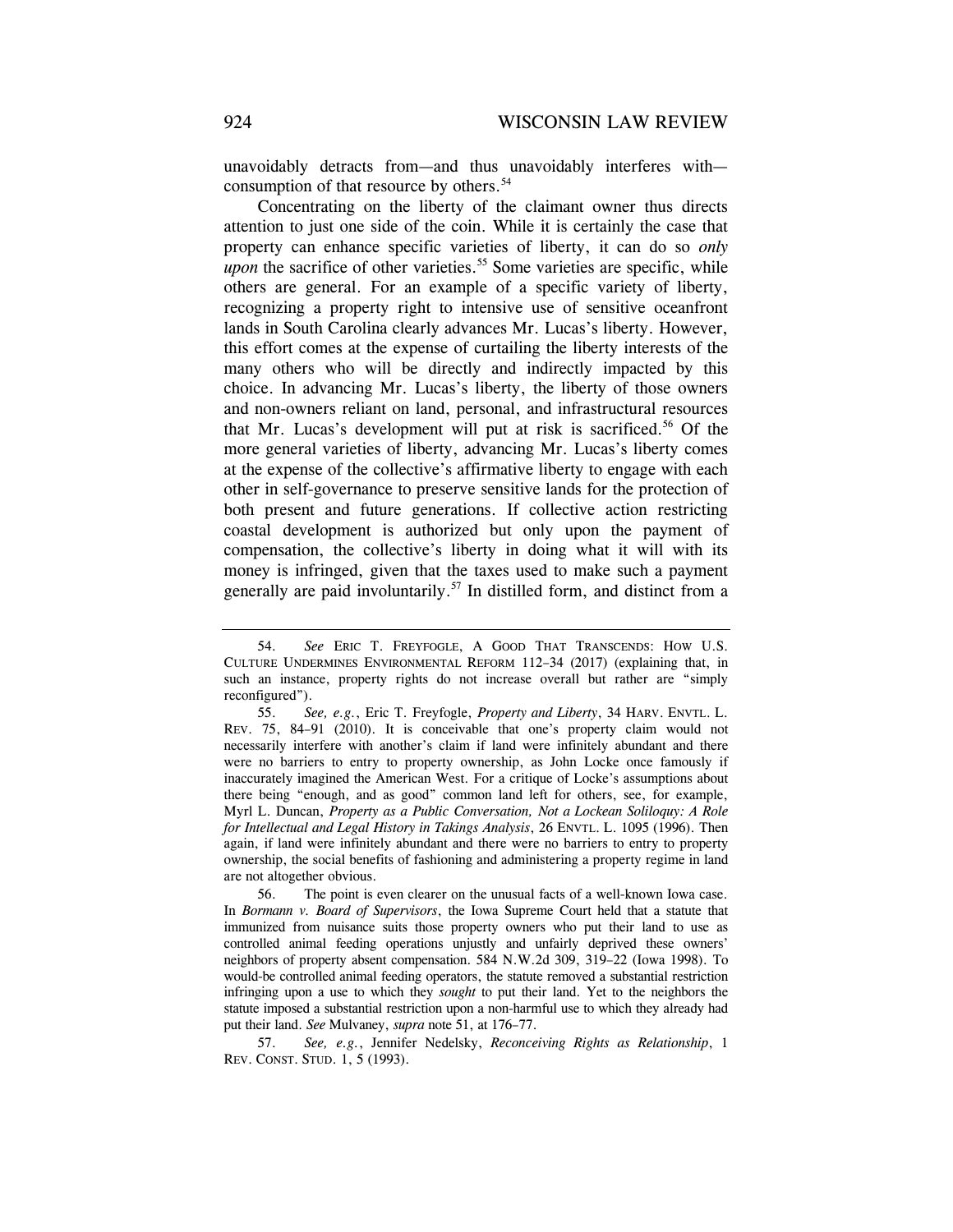world in which the might of physical power rules the day, property represents the *legal power* to constrain the liberties of others regardless of their physical [prowess.58](https://prowess.58) Respecting Mr. Lucas's liberty by arming him with the power to halt interferences with his preferred land use has adverse consequences for the liberty of those who favor competing uses, just as arming others with the power to halt Mr. Lucas's favored uses would have adverse consequences for Mr. Lucas's liberty.

 vested the authority to make these choices about which varieties of Given that there are liberties on both sides of the coin, *someone*  must choose which varieties of liberty to enhance and which to restrain. Who decides whether the law protects sensitive uses or authorizes intensive ones?59 Who decides whether the law protects against flooding or authorizes the filling of wetlands? $60$  Who decides whether the law requires that a landlord mitigate her damages when a tenant walks out on a lease or allows that landlord to sit idly by and later sue for all back rent?61 In our constitutional democracy, individuals have exercised their affirmative liberty to organize and cooperate in pursuit of mutually shared goals on these and myriad other topics. In so doing, they have liberty to enhance and which to restrain in the hands of their political representatives (i.e., the state). Property, therefore, is not inimical to state decision-making, as the *Lucas* majority insinuated—it is the *product* of it. State decisions necessarily will respect certain liberties and simultaneously constrain others over time. Contrary to a major assumption of the majority's property-as-liberty view, all key issues of property law have not already been decided in perpetuity. Respected liberties are not a pre-established and immutable touchstone of defining and allocating property interests; rather, they are an *outcome* of this democratic process of making policy choices among the varying potential answers to difficult questions through the formulation of property laws in the face of new circumstances and information. $62$ 

<sup>58.</sup> *Cf.* Felix S. Cohen, *Dialogue on Private Property*, 9 RUTGERS L. REV. 357, 373 (1954) ("[P]roperty is a relationship among human beings such that the socalled owner can exclude others from certain activities or permit others to engage in those activities and in either case *secure the assistance of the law in carrying out his decision*.") (emphasis added).

<sup>59.</sup> *Compare Just v. Marinette County*, 201 N.W.2d 761 (1972), *with Boomer v. Atl. Cement Co.*, 257 N.E.2d 870 (1970).

 <sup>60.</sup> *Compare Palazzolo v. Rhode Island* ex rel. *Tavares*, 785 A.2d 561 (R.I. 2001) (mem.), *with Loveladies Harbor, Inc. v. United States*, 28 F.3d 1171 (Fed. Cir. 1994), *abrogated by Bass Enters. Prod. Co. v. United States*, 381 F.3d 1360 (Fed. Cir. 2004).

<sup>61.</sup> *Compare Wright v. Bauman*, 398 P.2d 119 (Or. 1965), *with Somer v. Kridel*, 378 A.2d 767 (N.J. 1977).

<sup>62.</sup> *See, e.g.*, Jeremy Bentham, *Security and Equality of Property*, *in*  PROPERTY: MAINSTREAM AND CRITICAL POSITIONS 39, 52 (C.B. MacPherson ed., Univ. of Toronto Press 1978) (1802) ("Property and law are born together, and die together.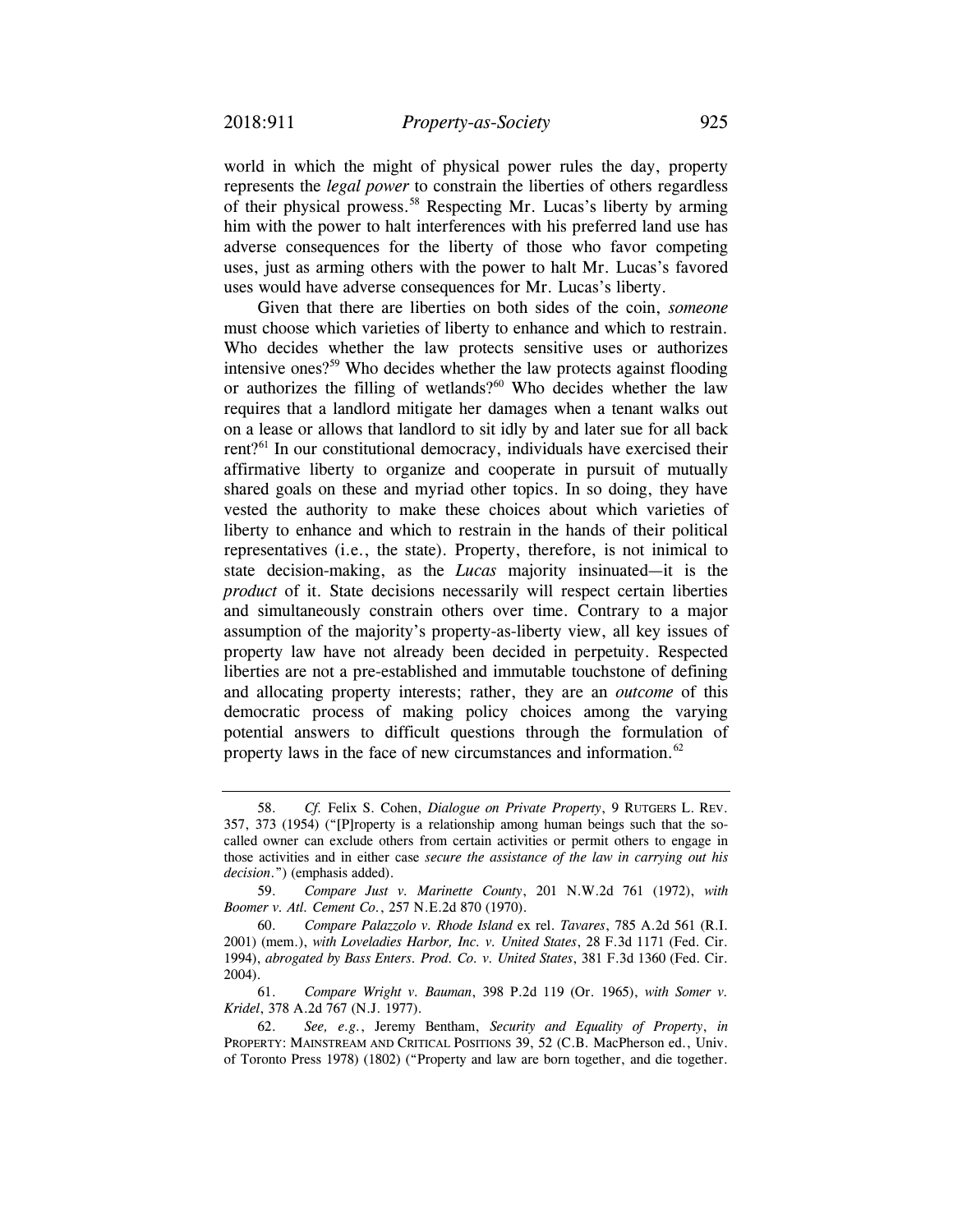These policy choices of state decision-makers are, in a democracy, tied on the whole to the electorate's predilections.<sup>63</sup> Naturally, these predilections vary over time and from one generation to the next.<sup>64</sup> American history, though spanning less than 250 years, is rife with examples of marked shifts in the collective's predilections. For instance, prior to the Industrial Revolution, a sensitive land user's liberty outweighed the liberty of one who later came along seeking to intensify her land use in a manner that would interrupt her neighbor's tranquility; as industrialization gained momentum, however, the liberty of the intensive user came to trump the quiet enjoyment of her [neighbors.65](https://neighbors.65) Reflecting this trend, the Oregon Supreme Court described wetlands in 1922 in the following terms: "The interest of the people of this state demands that as far as possible all of the swamps, marshes, swales, and wet land that can be successfully and conveniently drained and reclaimed should be permitted so to be treated . . . ."66 Not fifty

 64. *Id.* ("[P]roperty ought to be defined in ways that will produce the kind of society we want.").

65. Freyfogle, *supra* note 55, at 87. Professor Freyfogle offers a number of additional examples. *See, e.g.*, *id.* at 88–90 (discussing a nineteenth century shift in some jurisdictions away from protecting the liberty of hunters to enter unenclosed private lands and toward a private right to exclude); *id.* at 91–95 (outlining the principles that drove Irish land law in the twelfth century to demonstrate the range of choices lawmakers have in deciding whose liberty to protect and whose liberty to constrain).

 66. *Harbison v. City of Hillsboro*, 204 P. 613, 618 (Or. 1922); *see also* H.G. WOOD, A PRACTICAL TREATISE ON THE LAW OF NUISANCES IN THEIR VARIOUS FORMS; INCLUDING REMEDIES THEREFOR AT LAW AND IN EQUITY 505 (San Francisco, Bancroft-Whitney Co. 3d ed. 1893) (observing in the late 1800s that "[w]here water lies upon the surface of the ground in wet, swampy places, and extends even over the lands of several proprietors, but has not taken to itself the qualities of a stream so as to become a water-course, any owner of such lands may, by drains or other artificial means, exhaust the water and redeem his land from its swampy condition"); William B. Meyer, *When Dismal Swamps Became Priceless Wetlands*, AM. HERITAGE, May–June 1994, <http://www.americanheritage.com/content/when-dismal-swamps-became>priceless-wetlands [\[https://perma.cc/2883-HB33](https://perma.cc/2883-HB33)].

 *But see* Thomas W. Merrill & Henry E. Smith, *The Morality of Property*, 48 WM. & Before laws were made there was no property; take away laws, and property ceases."). MARY L. REV. 1849, 1851 (2007) (suggesting that, contra Bentham, a property regime cannot operate without a moral grounding that is disconnected from law, though without explaining what a "widely accepted," "simple," and "robust" underlying morality is or how it might be identified without tending to the impacts that one's use of property has on others).

<sup>63.</sup> Freyfogle, *supra* note 55, at 103 ("[W]e cannot even take a single step in the direction of constructing a property rights scheme based on the idea of property without immediately having to make policy choices."). It would be peculiar, then, to task the judiciary, through the Takings Clause, with conducting a probing review of every such policy choice made by the political body tasked with making those choices. *See* Michael C. Blumm, *The End of Environmental Law? Libertarian Property, Natural Law, and the Just Compensation Clause in the Federal Circuit*, 25 ENVTL. L. 171, 196 (1995).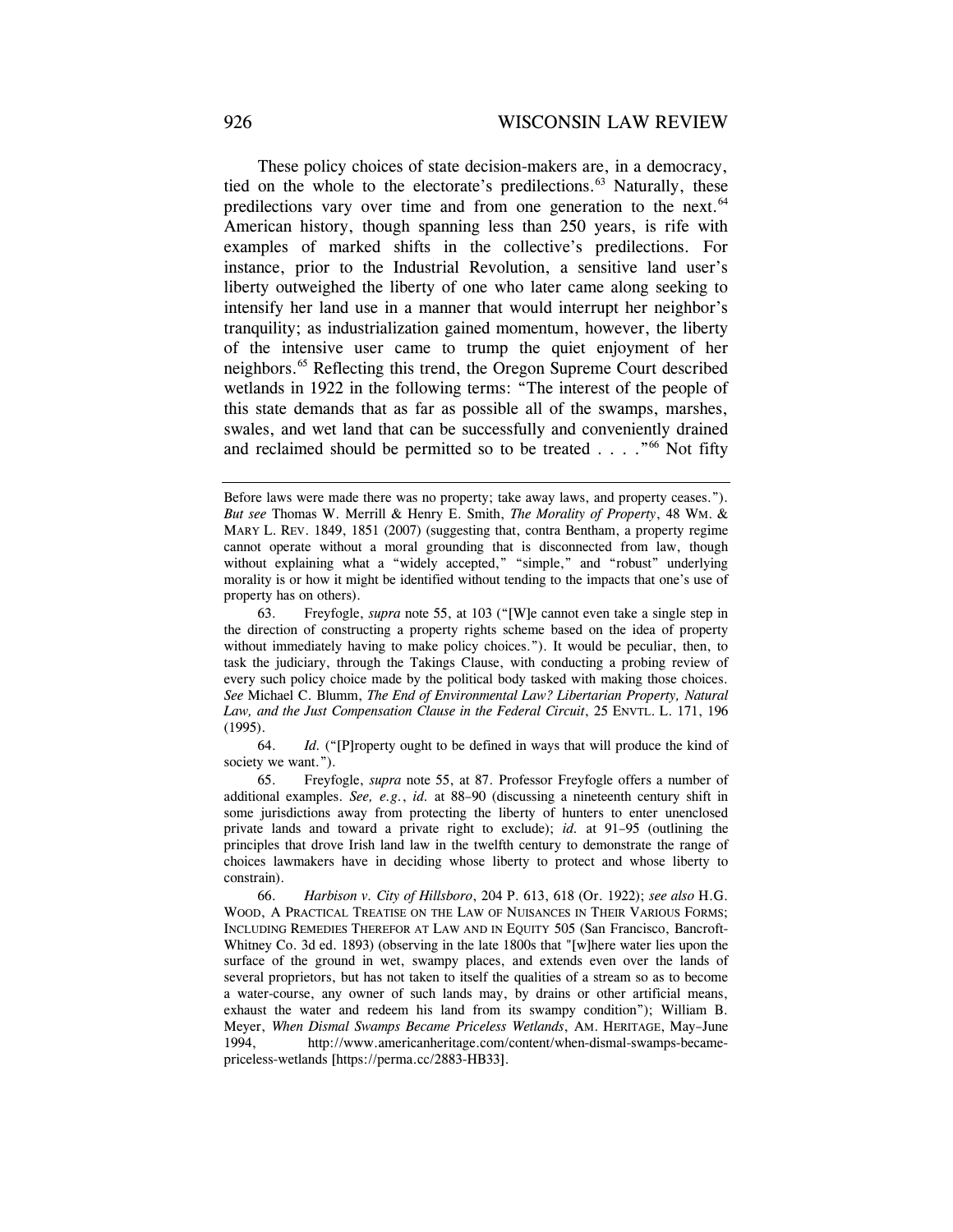years later, however, the pendulum swung back when, by a vote of 247-23, the U.S. House of Representatives overrode President Nixon's veto to pass federal legislation strongly protective of wetlands, casting aside builders' once-respected liberty to obliterate what had come to be recognized as precious natural resources.<sup>67</sup> This legislation, known colloquially as the Clean Water Act, remains in force today,  $68$  alongside air quality, zoning, banking, leasing, antidiscrimination, and countless other property regulations that deprive some parties of liberty.<sup>69</sup>

If property creates a pre-political, formally defined, and static sphere of individual liberty that generally should be deemed legally resistant to the government's interference through the enactment and enforcement of limitations on possession, transfer, and use, why do all of these regulations reflecting the evolving choices of modern society exist? Their existence sheds light on how property law operates in real terms, and simultaneously reveals the chinks in the armor of the property-as-liberty view underlying the *Lucas* majority opinion. These regulations are not, in fact, exclusively pro-liberty or anti-liberty. Rather, they are *extensions of* individual owners' liberties. They protect certain individuals' liberties against new and undesirable uses of property that would infringe on those liberties, though necessarily at the weighty expense of the liberty of others.<sup>70</sup> There is absolutely no system of private property that could avoid all such sacrifices.

Property consists of a body of laws—constitutional provisions, statutes, administrative rules and standards, local ordinances, and common law—that (i) instruct people on how they can use resources and on the types of resource-related relationships that are consistent with a free and democratic society, and (ii) inform owners which governmental decisions among those they perceive as interferences with their ownership they can complain about in a legal proceeding and which they cannot. These laws—these *regulations*—decide which liberties will be protected and which liberties will be sacrificed. Property, without law, cannot tell a hiker that she is at liberty to traverse undeveloped, privately-owned countryside or, instead, that the

<sup>67.</sup> *See* Annie Snider, *Clean Water Act: Vetoes by Eisenhower, Nixon Presaged Today's Partisan Divide*, E&E NEWS (October 18, 2012), <https://www.eenews.net/stories/1059971457>[\[https://perma.cc/3KJH-EXXC](https://perma.cc/3KJH-EXXC)].

<sup>68.</sup> *See* Clean Water Act, 33 U.S.C. §§ 1251–1387 (2012). Debate around the law's jurisdictional reach no doubt continues, but that debate centers not on obviously ecologically valuable wetlands adjacent to waters that are navigable in fact but instead on whether the law's protections are applicable to hydrologically isolated sloughs, prairie potholes, and the like. *See, e.g., Rapanos v. United States*, 547 U.S. 715 (2006).

 <sup>69.</sup> *See* Joseph William Singer, *Justifying Regulatory Takings*, 41 OHIO N.U. L. REV. 601, 605 (2015).

 <sup>70.</sup> *See, e.g.*, *Village of Euclid v. Ambler Realty Co.*, 272 U.S. 365 (1926).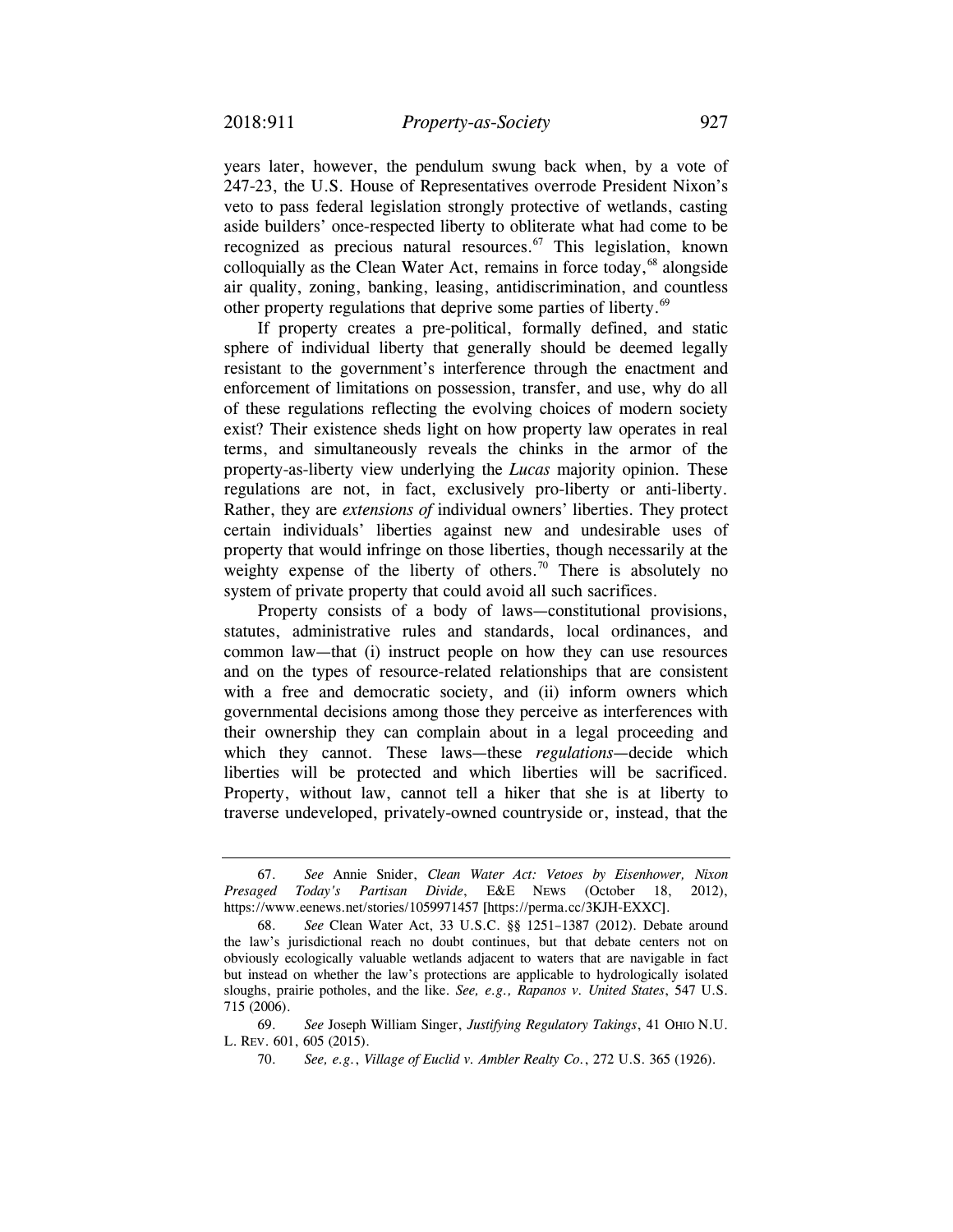private owner of that countryside is at liberty to exclude that hiker without the trouble of justifying it.<sup>71</sup> Property, without law, cannot tell a long-time resident that she is at liberty to curb the fumes emanating from a new neighboring factory or, instead, that the private owner of that factory is at liberty to emit those fumes.<sup>72</sup> There is, to crib from the title of a recent provocative book on the subject, "no freedom without regulation."73 Property law undoubtedly will protect liberty, but *which varieties* of liberty it will protect are not self-evident.

The property-as-liberty view espoused in *Lucas*, therefore, is not in actuality reliant on liberty as a defining principle, for this principle does not explain whose liberty to promote and whose liberty to curtail. Instead, the property-as-liberty view packages within the ideal of "liberty" at least two substantive assumptions. *First*, this view gives a specific, constricting content to liberty. It exalts the negative liberty to be free from the collective governance of others and derides the positive liberty to freely engage in such governance. Moreover, and relatedly, it conceives of this negative liberty as freedom from the state itself, but not from individuals. Thus, Mr. Lucas's liberty to be free from the collective governance of others via the state legislature's Beachfront Management Act features prominently in the Court's opinion, while there is nary a mention of the others whose liberty to engage in their preferred land uses or cooperate in an effort to promote a safe and secure place in which to live, work, and recreate Mr. Lucas's development activities will constrain. The property-as-liberty view overlooks the reality that disregarding the liberty of others is not a neutral stance but instead a choice that confers on Mr. Lucas substantial state power. A legal interpretation that confers this power on Mr. Lucas amounts to a state decision that allocates property interests just as would a legal interpretation that conferred power on others to halt Mr. Lucas's planned development.

*Second*, the property-as-liberty view underlying the majority opinion in *Lucas* rested on the assumption that nature is the exclusive subject of the current inhabitants' authority.<sup>74</sup> In the process, it

72. *E.g.*, Clean Air Act, 42 U.S.C. § 7401 (2012).

<sup>71.</sup> *E.g.*, Land Reform (Scotland) Act 2016, [http://www.legislation.gov.uk/asp/2016/18/pdfs/asp\\_20160018\\_en.pdf](http://www.legislation.gov.uk/asp/2016/18/pdfs/asp_20160018_en.pdf) [[https://perma.cc/6HCQ-WDGQ\]](https://perma.cc/6HCQ-WDGQ) (colloquially known as the Scotland Right-To-Roam Act). For an especially thoughtful exposition on shifting attitudes surrounding landowners' exclusionary interests, see ERIC T. FREYFOGLE, ON PRIVATE PROPERTY: FINDING COMMON GROUND ON THE OWNERSHIP OF LAND 29-61 (2007).

 <sup>73.</sup> JOSEPH WILLIAM SINGER, NO FREEDOM WITHOUT REGULATION: THE HIDDEN LESSON OF THE SUBPRIME CRISIS (2015); *see also* Joseph William Singer, *We Don't Serve Your Kind Here: Public Accommodations and the Mark of Sodom*, 95 B.U. L. REV. 929, 950 (2015) ("Markets are free not because they are unregulated but because they are open to all.").

<sup>74.</sup> *See* Sax, *supra* note 43.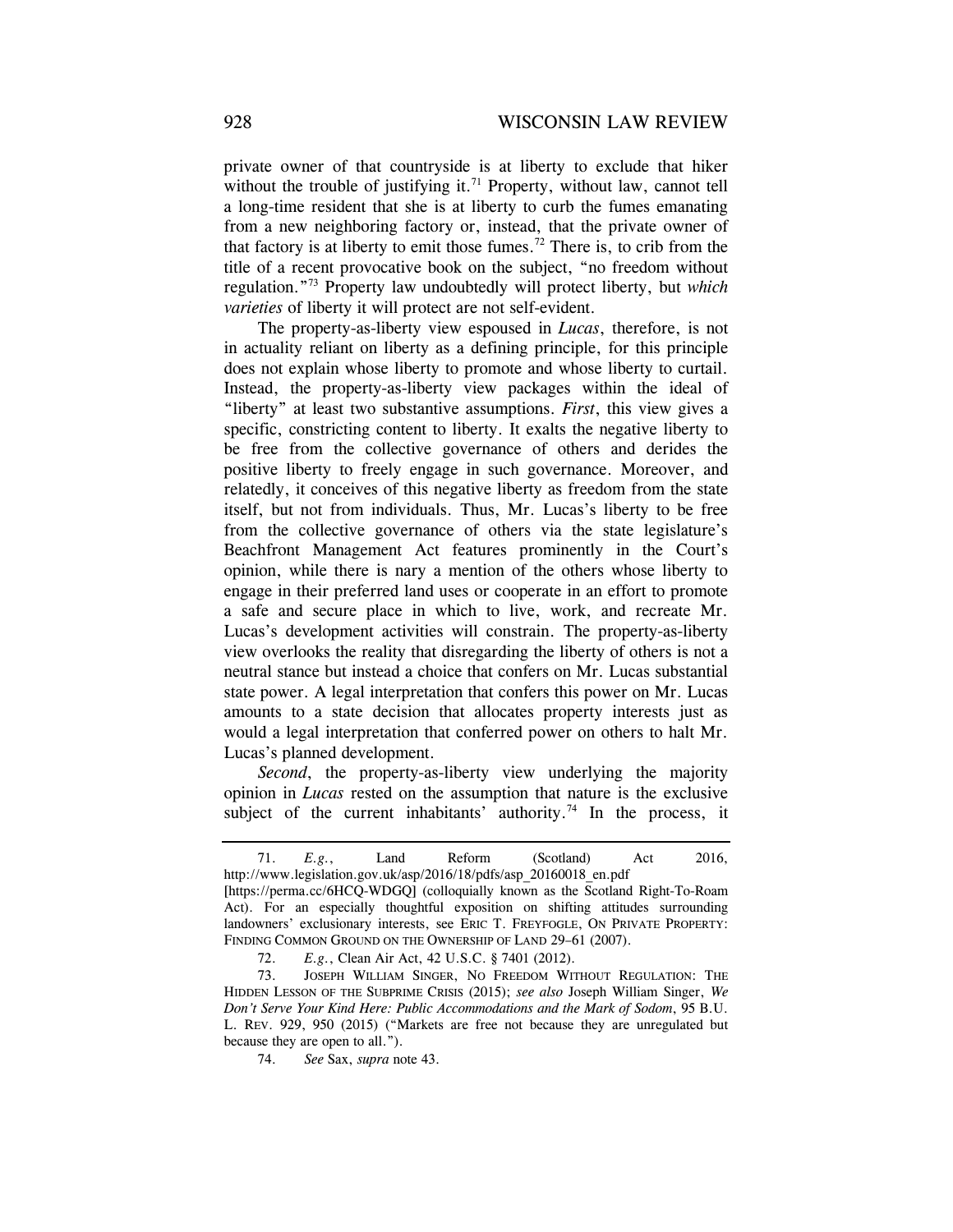eschewed nature's ecological and generational—and thus *property's* interconnectedness. This eschewal allowed the Court to understand nuisance law as limiting only those activities that present especially significant and overtly visible harms or, in the Court's words, "grave threats" to other owners' liberty.<sup>75</sup> Any more expansive conception of nuisance law would be an affront to the property-as-liberty view because it would limit the liberty of a current owner to intensively develop her land.76 Only by disregarding both those other current owners and non-owners who suffer less obvious harms and the future generations that will inherit the landscape—two groups that the common law of nuisance in actuality has served for centuries—can a system of private property be deemed an automatic net gain for liberty.<sup>77</sup> Were nuisance law—and property law more generally—understood instead as involving a choice among competing claims to liberty, a party's plea to liberty alone would not dictate whether that party's liberty should be curtailed or enhanced. The *Lucas* majority's view ignores the reality that, in most every property dispute, the liberty of some disputants will be respected to the detriment of the liberty of others.

The property-as-liberty theory underlying the *Lucas* majority opinion is commendable for recognizing that, in a constitutional democracy, property serves the democratic value of individual freedom. As applied in *Lucas*, it helpfully highlights several ways in which property significantly enhances an owner's liberty by creating and protecting the subject of her ownership. However, this theory conceives of liberty far too narrowly. The *Lucas* Court understood the only liberty at stake in assessing the state's coastal protection legislation as that of Mr. Lucas. Yet private property protection, in operation, imposes a colossal restriction on the liberty of the many others with legitimate interests that would be impacted by Mr. Lucas's development. The *Lucas* opinion fails to grapple with the wide-ranging consequences for the liberty of all parties that result from the state's allocation of property interests. More broadly, it brushes aside democratic values beyond liberty that our property system serves. As the next Part explains, Justice Kennedy's concurrence in the *Lucas*  judgment similarly rests on a conception of property centered on a singular value.

<sup>75.</sup> *Lucas v. S.C. Coastal Council*, 505 U.S. 1003, 1029 n.16 (1992).

<sup>76.</sup> Admittedly, the Court did not conceive of nuisance law as narrowly as others had advocated. *See, e.g.,* RICHARD A. EPSTEIN, TAKINGS: PRIVATE PROPERTY AND THE POWER OF EMINENT DOMAIN 120–25, 230–38 (1985).

 <sup>77.</sup> Freyfogle, *supra* note 55, at 102.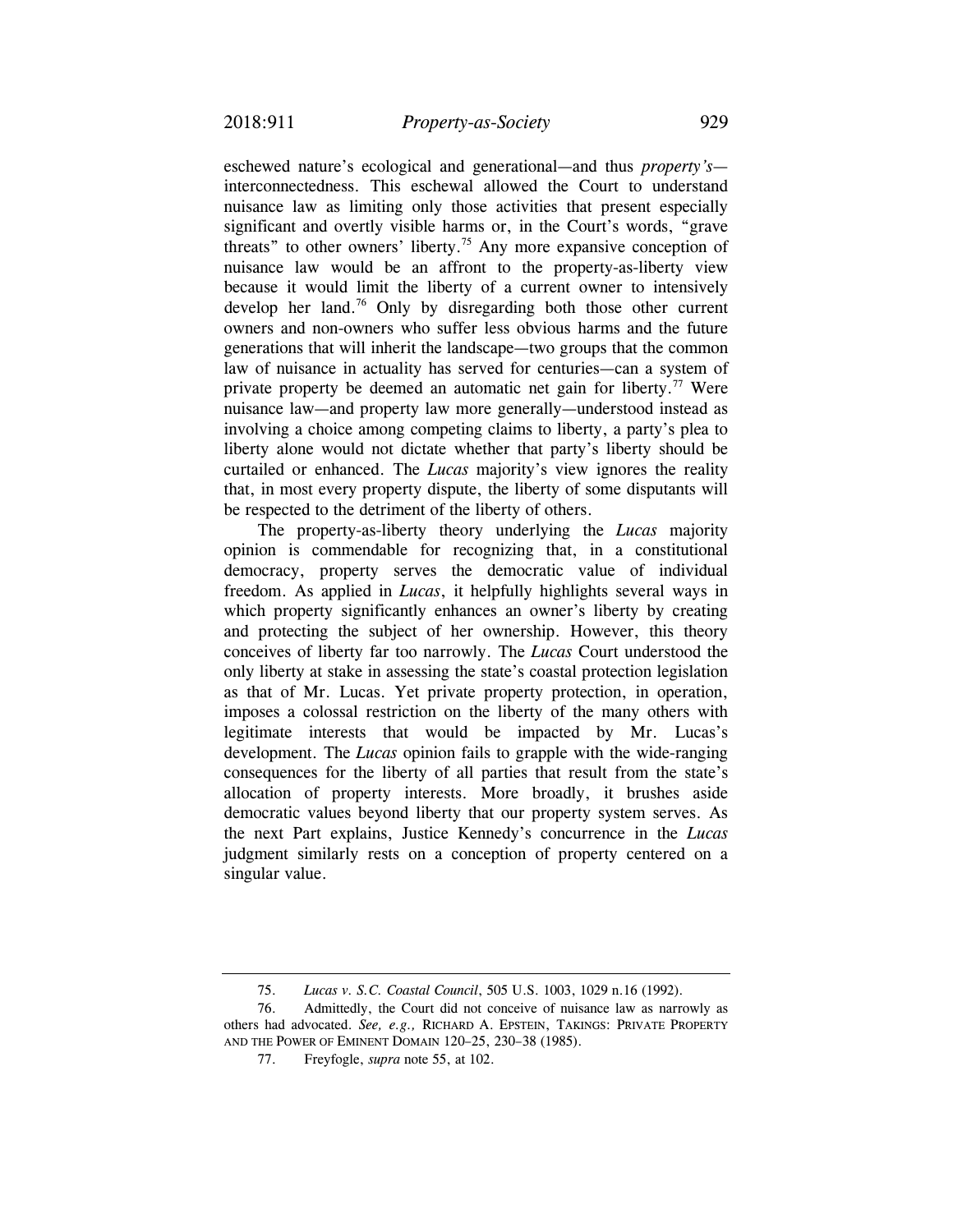### III. PROPERTY-AS-INVESTMENT

Justice Kennedy's concurrence in the *Lucas* judgment is grounded in the view that the institution of property exists not to serve the value of liberty but instead that of industry. The first section below outlines this property-as-investment conception through the lens of Justice Kennedy's concurrence. The second section exposes this conception of property to normative critique. It concludes that, like the property-asliberty conception, the property-as-investment conception fails to wrestle with the plurality of what are at times incommensurable values with which law-makers ought to be concerned in attempting to allocate property interests in a manner that is fair and just absent compensation.

### *A. Conceiving of Property as Investment*

Justice Kennedy concurred only in the *Lucas* judgment that, as he described it, the Beachfront Management Act "may have deprived [Mr. Lucas] of the use of his land in an interim period."<sup>78</sup> In lieu of the libertarian conception of property underlying Justice Scalia's majority opinion, Justice Kennedy's concurrence rests on a utilitarian approach to property. Under Justice Scalia's approach, decisions surrounding the use of property are not the prerogative of the regulatory state except in those narrow instances in which such decisions traditionally have been considered by the common law to negatively and substantially impact the liberty of others to do what they will with their property; at least where a regulation deprives property of all economically viable uses, the state's police power to limit property uses to prevent harm or otherwise promote the public welfare is relinquished.<sup>79</sup> To the contrary, under Justice Kennedy's approach, decisions surrounding the use of property *are* the prerogative of the regulatory state when justified based on the extent to which they advance the public welfare.<sup>80</sup> To Justice Kennedy, the extent to which a regulation advances the public welfare is largely dependent on its aligning with the affected owners' legitimate economic expectations that relate to and inform financial outlay decisions. He wrote that the Takings Clause "protects private expectations to *ensure private investment*."81

<sup>78.</sup> *Lucas*, 505 U.S. at 1033 (Kennedy, J., concurring).

 <sup>79.</sup> *See supra* notes 28–32 and accompanying text.

<sup>80.</sup> *Lucas*, 505 U.S. at 1034–35 (Kennedy, J., concurring) ("Where a taking is alleged from regulations which deprive the property of all value, the test must be whether the deprivation is contrary to reasonable, investment-backed expectations. . . . The State should not be prevented from enacting new regulatory initiatives in response to changing conditions, and courts must consider all reasonable expectations whatever their source.").

 <sup>81.</sup> *Id*. at 1035 (Kennedy, J., concurring) (emphasis added).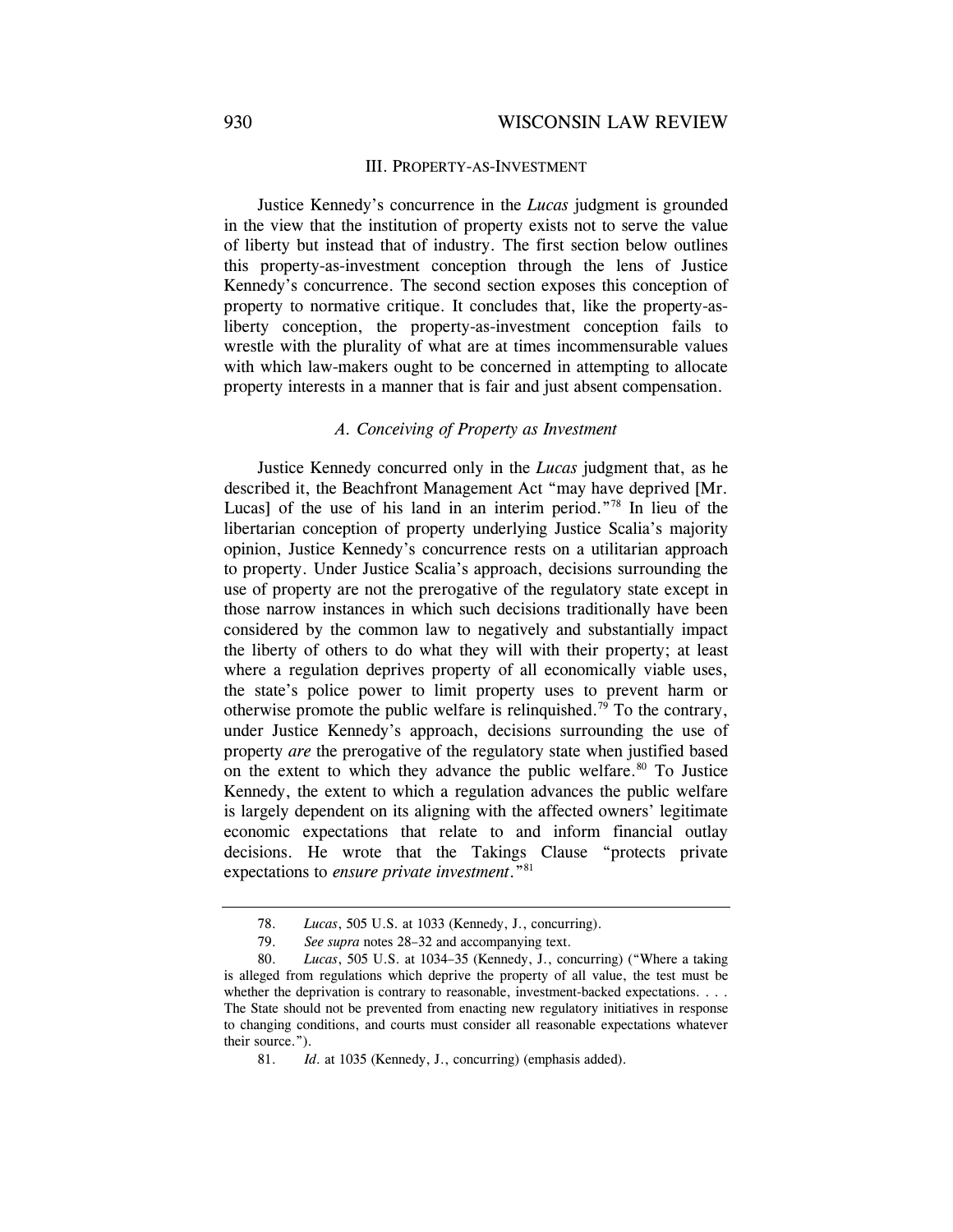While facilitating investment and the resulting productivity is at most an incidental byproduct of the property-as-liberty conception, it is the guiding light of the property-as-investment conception. The root of this economic claim is a familiar one: A private property system incentivizes behavior that both diversifies and enlarges the amount of resources available for consumption and increases the value of those resources. In turn, more and more valuable resources are available to satisfy individuals' consumption preferences in the aggregate. Justice Kennedy's approach bears markers of Professor Frank Michelman's famous "demoralization" theory of takings, which focuses on the impact of the state's failure to compensate on the investment decisions of non-compensated owners and their sympathizers.<sup>82</sup> Professor Michelman's theory—and, in turn, that underlying Justice Kennedy's concurrence in the *Lucas* judgment—can be traced to Jeremy Bentham, who included among the various "evils" of assaults on property rights the "deadening of industry."83 The property-as-investment view suggests that takings compensation should be due when a claimant sustains significant losses via regulation to avoid dis-incentivizing the pursuit of economic investments and the productivity of in-demand goods and services that results therefrom.

This property-as-investment conception leaves the state's enacting and enforcing regulatory safeguards that do not necessarily mirror traditional common law principles free from constitutional takings liability so long as they do not disrupt those reasonable and justified economic investments of the individually affected owner. While Justice Scalia's opinion expressed confidence that owners traditionally have the freedom to determine whether to build a home on a single lot, Justice Kennedy's approach requires an exercise in judgment by asking whether this *particular owner* was justified in the expectation that she could build a home on this *particular lot* in these *particular [circumstances](https://circumstances.84)*. 84 On this latter view, many regulatory reallocations of property are appropriate. However, where such a reallocation of

 *the Ethical Foundations of "Just Compensation" Law*, 80 HARV. L. REV. 1165, 1214– 82. *See* Frank I. Michelman, *Property, Utility, and Fairness: Comments on*  15 (1967). Professor Michelman advocated limiting takings liability to situations in which the costs of the state's paying compensation to offset "demoralization" are not outweighed by the costs of identifying the affected parties, a point on which Justice Kennedy did not opine. *See id*., at 1215.

<sup>83.</sup> *See* Jeremy Bentham, *Principles of the Civil Code*, *in* THEORY OF LEGISLATION 70–73 (Richard Hildreth ed. & trans., N.M. Tripathi Private Ltd. & Oceana Publ'ns, Inc. 1975) (1802).

 <sup>84.</sup> *Lucas*, 505 U.S. at 1035 (Kennedy, J., concurring) ("The Supreme Court of South Carolina erred, in my view, by reciting the general purposes for which the state regulations were enacted without a determination that they were in accord with the owner's reasonable expectations and therefore sufficient to support a severe restriction on specific parcels of property.").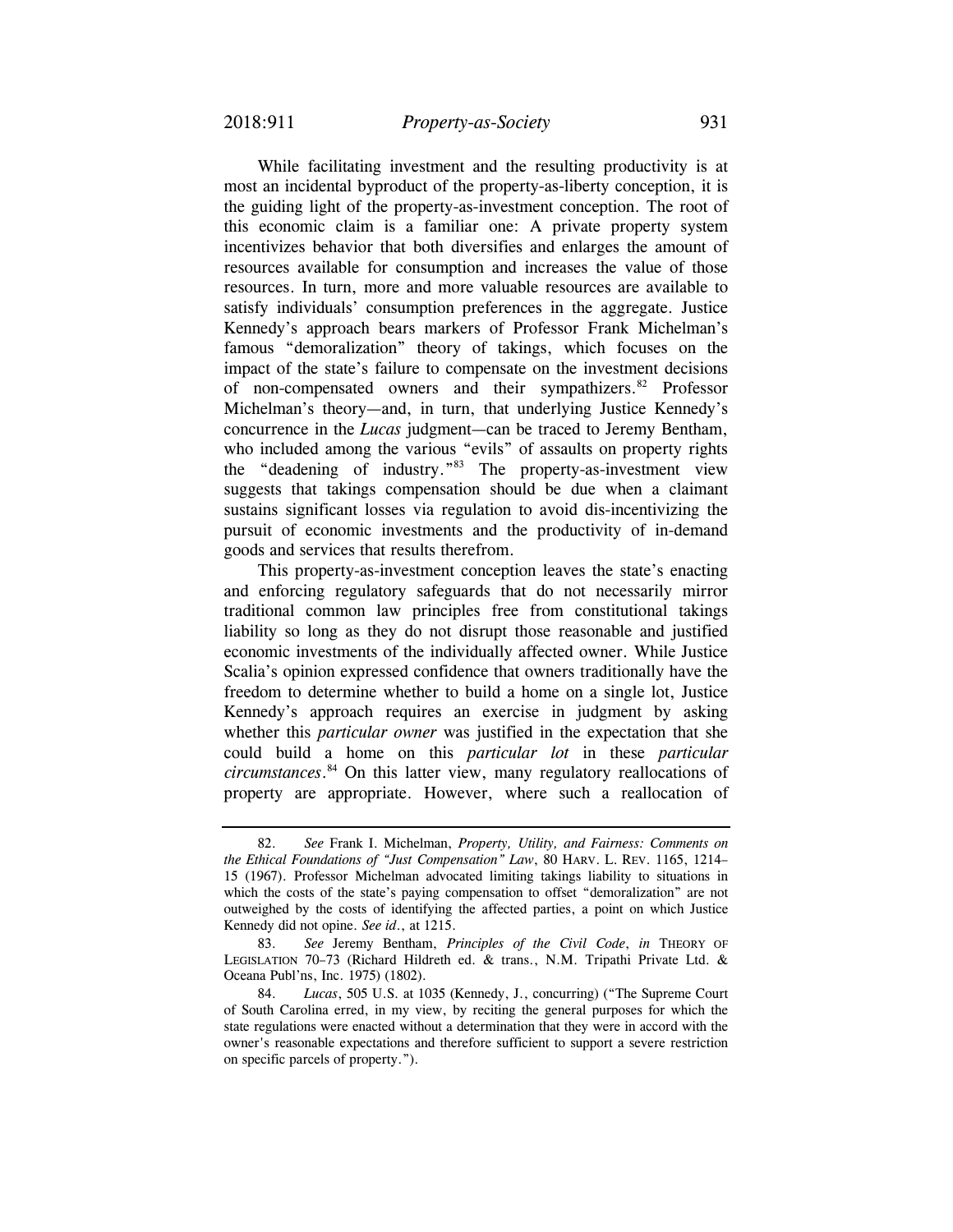property interests unduly impedes the assumed purposes of a property regime—investment and the resulting production—compensation is appropriate.

More faithfully than the majority, Justice Kennedy left open the ultimate question of whether a taking occurred in *Lucas*. On the property-as-investment conception underlying Justice Kennedy's concurrence, one might well contend that Mr. Lucas's expectation to build a home on his two lots in these circumstances was justified on the following grounds: Mr. Lucas bought the land when the law allowed such development; the construction of a home would not by itself cause a customarily significant harm to others; and, unlike ordinary zoning rules,<sup>85</sup> the legislation here did not generate any meaningful reciprocal benefits for Mr. Lucas given that his neighbors all already were allowed to do what is suddenly now, to him, proscribed. In this sense, the prohibition on development unjustifiably caught Mr. Lucas by surprise, and to allow it to go uncompensated would chill investment and productivity moving forward.

However, a strong case could be made for just the opposite conclusion on the property-as-investment conception. Perhaps Mr. Lucas's expectation to build a home on these lots in these circumstances was unreasonable, given that, considering new knowledge surrounding the coastal environment, it is evident that Mr. Lucas's situation was distinct from that of his neighbors who already had developed their lands. While construction of a home may well have been an innocent use in such an erosion-prone coastal zone in a prior or even recent age, today such an act has come to resemble an unjustifiable and, indeed, irresponsible intrusion into the previous investments by Mr. Lucas's neighbors. This claim is all the more powerful when one considers that, according to one prominent coastal lands expert, Mr. Lucas's lots were at the time of the case two of just six lots among the hundreds of oceanfront lots along the barrier island where erosion was especially severe.<sup>86</sup>

In further support of rejecting Mr. Lucas's takings claim on the property-as-investment view, South Carolina's coastline had been subjected to extensive regulation for more than thirty years when Mr. Lucas acquired his lots. $87$  Perhaps he should have forecasted the possibility of new, more stringent regulations, rather than relying blindly on the view that, having purchased the lots prior to the formal promulgation of these more stringent regulations, he was immune from

<sup>85.</sup> *Village of Euclid v. Ambler Realty Co.*, 272 US 365, 387–90 (1926).

 <sup>86.</sup> *See* Professor Josh Eagle, Panel Speaker at the University of South Carolina School of Law Conference on Takings and Coastal Management: Coastal Management after *Lucas* (Nov. 3, 2017).

<sup>87.</sup> Sax, *supra* note 43, at 1434.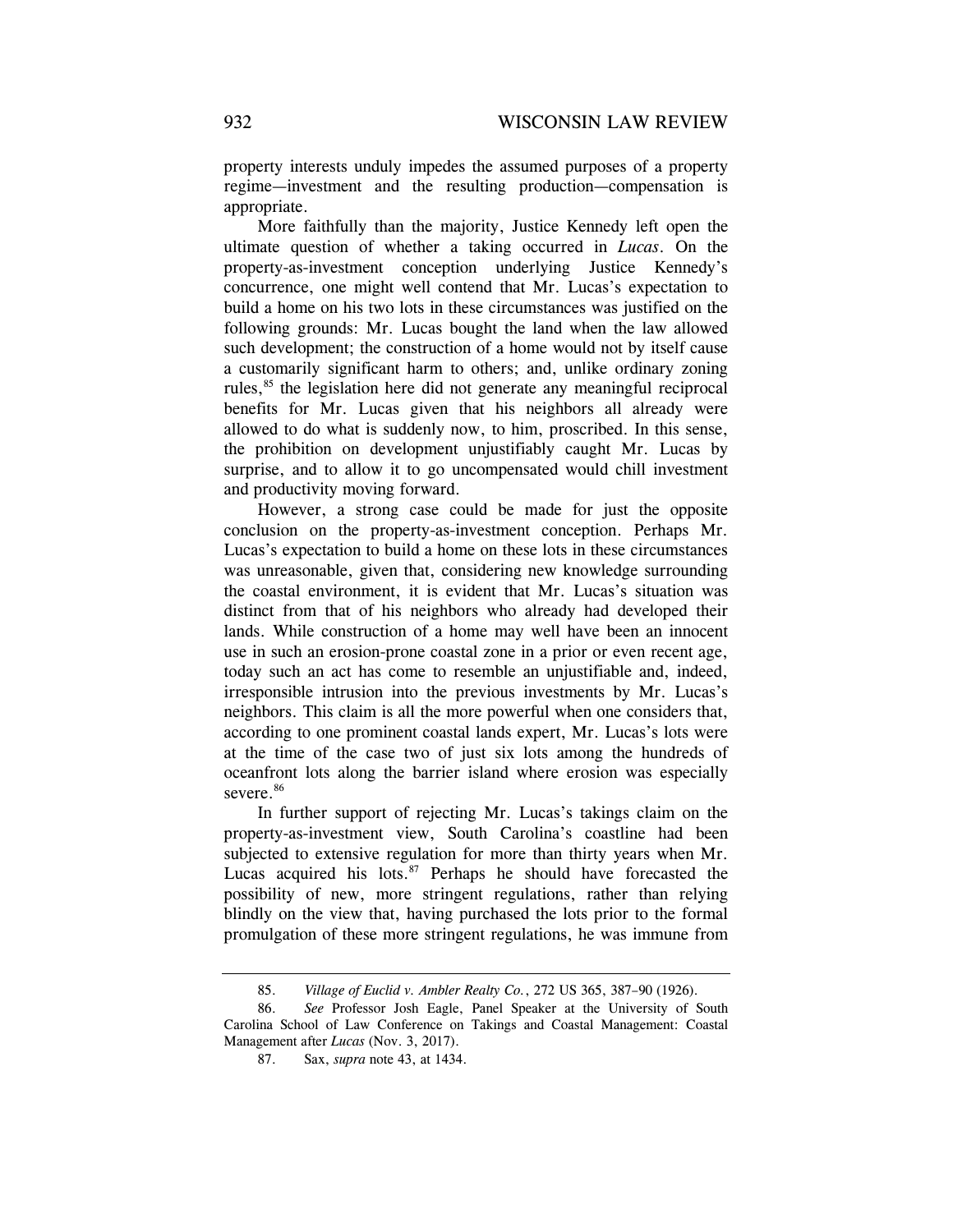their application for all time absent compensation. $88$  On this view, it is not welfare enhancing to encourage investments in property without concern for the possibility that scientific advancements, and the laws based on the revelations of those advancements, might change. South Carolina made no promises to Mr. Lucas (or anyone else) that he could construct a home on privately-owned property *in perpetuity*. This risk the possibility that reasonably foreseeable regulations will be adopted to protect the public from direct or cumulative harms—is part and parcel of the very idea of investment.

### *B. Property-as-Investment: A Critical Normative Assessment*

The preceding section explains that Justice Kennedy's concurrence in the *Lucas* judgment centers on a value that is only tangential to the conception of property underlying the majority opinion—the value of industry—by conceiving of property as a tool of economic investment. The benefits of property's incentivizing, or, perhaps more directly, rewarding, behavior that enlarges the amount and value of resources available for consumption can be distilled into the simple and undeniable assertion that human survival—let alone human flourishing—depends on the production of such resources. However, the mere investment and production of resources available for consumption does not alone serve the end of promoting human survival. Serving this end also requires concern for the distribution of these resources.

Like the property-as-liberty view, conceiving of property-asinvestment emphasizes the self-interested nature of property and conceives of the relevant interests of others in narrow terms. On the property-as-investment view, there is limited regard for the extent to which property owners, in light of their status as owners, owe responsibilities to their communities to keep those communities alive and functioning in a decent and just order.<sup>89</sup> While the property-asinvestment view does not mandate an immediate and strict reciprocity of advantage on each party negatively impacted by a new regulatory safeguard (which, in the words of Professor Richard Epstein, amounts

<sup>88.</sup> Even if South Carolina nuisance and property law, as historically construed, did not explicitly prohibit Mr. Lucas's proposed construction, they did not explicitly authorize it, either. *See* Michelman, *supra* note 33, at 316–18.

 <sup>89.</sup> *See* Lynda L. Butler, *Property as a Management Institution*, 82 BROOK. L. REV. 1215, 1220–21 (2017) (critiquing conceptions of property that lack "an outward-regarding perspective that encompasses a broader sense of responsibility for the impacts of property use on society and nature, and that recognizes the role of collective action in managing the exercise of property rights").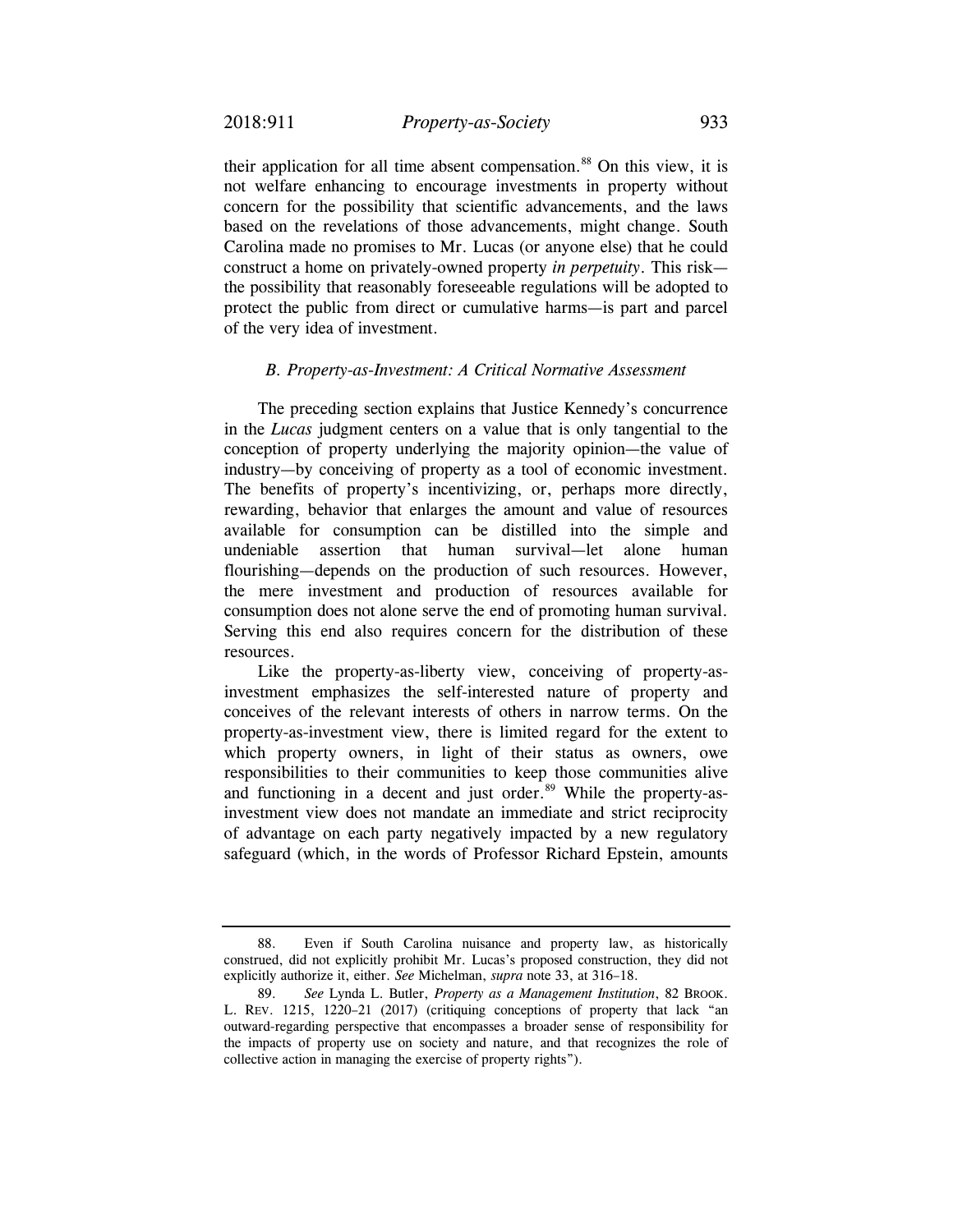to proper "implicit in-kind compensation"), $90$  it requires a stilldemanding version of an "average" reciprocity of advantage. $91$  To proponents of the property-as-investment view, determining whether such an average reciprocity of advantage exists requires an economic comparison of the disparity between the pre-regulation economic burden distribution and the post-regulation economic burden distribution through the claimant investor's eyes. <sup>92</sup> The property-asinvestment theory does not leave space to rationalize reallocations that depress investment without compensation on the grounds that the less fortunate in our communities deserve the economic means to improve their circumstances and that the more fortunate among us have an obligation to alleviate our neighbors' suffering by providing such means.<sup>93</sup> Only those reallocations that do not unduly discourage investment into the production of goods and services that people who already have spending power want to purchase are immunized from takings law's compensation principle.

According to the property-as-investment conception, industry is not one of a plurality of values that at times might give way to other values. Instead, it is *the driving value* with which law-makers ought to be concerned in considering whether contemplated allocations of

 *Cal. Coastal Comm'n*, 483 U.S. 825 (1987) (preventing the state from imposing permit *Bundle of Lockean Sticks: The Property Rights Legacy of Justice Scalia*, 41 VT. L. REV. 90. EPSTEIN, *supra* note 76, at 195. The author of the *Lucas* opinion, Justice Scalia, has echoed Professor Epstein's call for a narrow understanding of reciprocal advantages in numerous takings opinions. *See, e.g.*, *Pennell v. City of San Jose*, 485 U.S. 1, 18–24 (1988) (Scalia, J., concurring in part and dissenting in part); *Nollan v.*  conditions that do not offset a harm directly attributable to the development authorized by the permit). Professor Peter Byrne insightfully illuminates this aspect of Justice Scalia's takings jurisprudence in a recent article. *See* J. Peter Byrne, *A Hobbesian*  733, 754 (2017) ("Property rules are frequently tempered by equity, which may generously consider the circumstances of the parties. Statutory eviction rules contain protections for elderly people and people subject to cold weather. Scalia's concept of property would render anything of this nature unconstitutional because it imposes duties on lessors for tenant problems not caused by the lessor.") (citation omitted). Of course, a stronger libertarian perspective would preclude the state from appropriating property for public uses even upon the payment of just compensation.

<sup>91.</sup> *See, e.g.*, *Pa. Coal Co. v. Mahon*, 260 U.S. 393, 415 (1922).

<sup>92.</sup> Most modern discussions on reciprocal advantages in takings cases rely, if implicitly, on several opinions of Supreme Court Justice Oliver Wendell Holmes. *See, e.g.*, *Plymouth Coal Co. v. Pennsylvania*, 232 U.S. at 544–45 (1914) (finding a Pennsylvania statute prohibiting the extraction of coal along property boundaries did not amount to a compensable taking because all affected mine owners would be reciprocally benefitted); *Mahon*, 260 U.S. at 415 (concluding that a Pennsylvania statute requiring mine owners to keep coal in place to prevent surface subsidence did not secure the mine owners an "average reciprocity of advantage" but rather redistributed value from the mine owners to the surface owners).

<sup>93.</sup> *See* Carol M. Rose, *Property as Wealth, Property as Propriety*, *in*  COMPENSATORY JUSTICE 223, 238–39 (John W. Chapman ed., Nomos Ser. No. 33, 1991).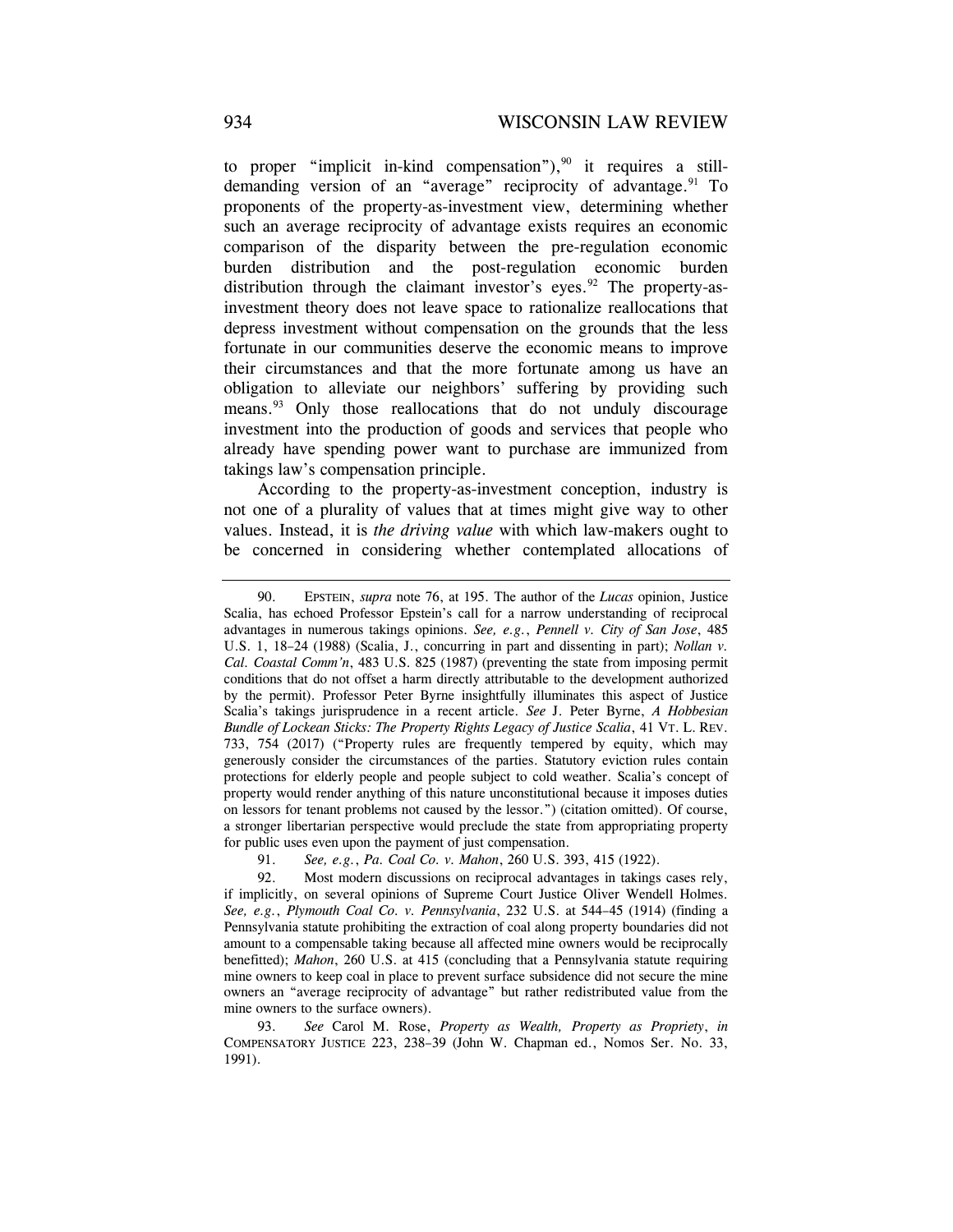property interests are fair and just absent compensation. As explained in the next Part, the property-as-society conception underlying the dissenting opinions of Justices Blackmun and Stevens in *Lucas* does not dismiss the type of inquiry regarding the legitimacy of one's expectations respecting economic investments that Justice Kennedy's approach highlights. Instead, the property-as-society view clarifies and pluralizes that inquiry's focus from one centered on promoting economic investment to one appreciative of a full range of democratic values.

#### IV. PROPERTY-AS-SOCIETY

In separate though complementary dissents in *Lucas*, Justices Blackmun and Stevens rely, if tacitly, on a social understanding of property as serving a plurality of democratic values, including, but not limited to, liberty and industry. The first section below draws on these dissenting opinions to articulate this property-as-society conception. The second section makes the normative case that the property-associety view provides an appropriately comprehensive framework for evaluating takings cases that is superior to that of the property-asliberty and property-as-investment conceptions.

### *A. Conceiving of Property as Society*

Justices Blackmun and Stevens chastised the majority for asserting that circumstances exist in which public interests are irrelevant to the question of whether private property deserves constitutional protection from state adjustment.<sup>94</sup> They read Justice Scalia's opinion to disregard a premise that, in the words of Justice Blackmun, "until today [was] unassailable—that the state has the power to prevent any use of property it finds to be harmful to its citizens."95 The dissenters highlighted the

<sup>94.</sup> *Lucas v. S.C. Coastal Council*, 505 U.S. 1003, 1047 (1992) (Blackmun J., dissenting). Though they had vastly different perspectives on how the case should be resolved, Professor Epstein agreed with Justice Blackmun on this basic point. *See*  Epstein, *supra* note 16, at 1249 ("Lucas argues that as long as the taking is total, the question of justification need not be considered at all. Yet no balanced theory of takings could be that protective of private property against the legitimate claims of the state.").

<sup>95.</sup> *Lucas*, 505 U.S. at 1039, 1047–49 (Blackmun, J., dissenting) (citing a long line of Supreme Court cases upholding regulations designed to prevent harm despite those regulations' destroying or adversely affecting private property interests, including *Mugler v. Kansas*, 123 U.S. 623 (1887); *Powell v. Pennsylvania*, 127 U.S. 678 (1888); *Hadacheck v. Sebastian*, 239 U.S. 394 (1915); *Miller v. Schoene*, 276 U.S. 272 (1928); *Goldblatt v. Town of Hempstead*, 369 U.S. 590 (1962); *First English Evangelical Lutheran Church of Glendale v. County of Los Angeles*, 482 U.S. 304 (1987); *Keystone Bituminous Coal Ass'n v. DeBenedictis*, 480 U.S. 470, 489 n.18 (1987)); *see also id.* at 1064 (Stevens J., dissenting) (asserting, with citations to many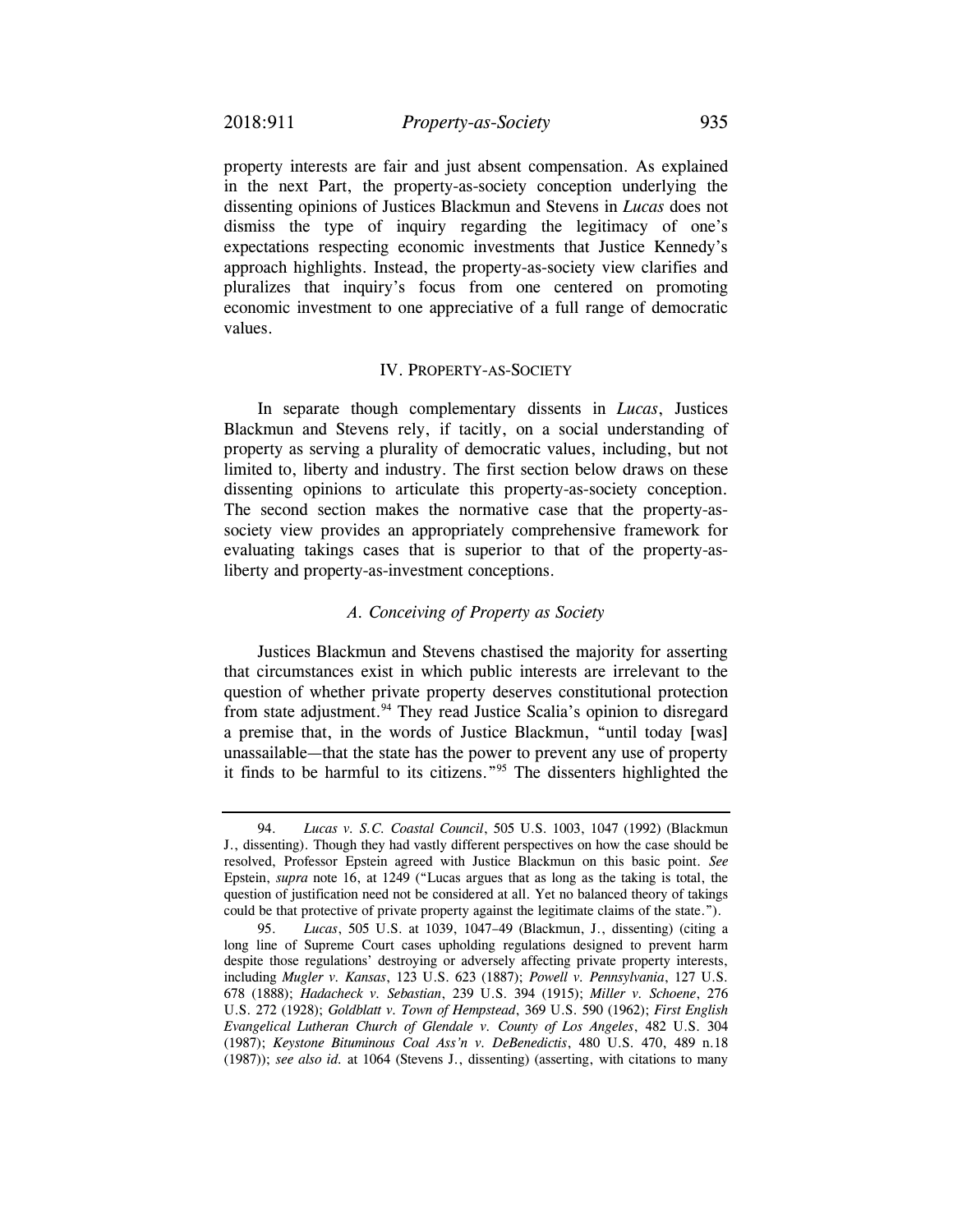fact that the statute at issue included procedures through which Mr. Lucas could challenge the location of the setback line. Had he proven through this process that development of his land would not cause harm, it would have been appropriate for the state to adjust the line and, therefore, eliminate the development prohibition's applicability to Mr. Lucas.<sup>96</sup> Yet Mr. Lucas did not pursue such a challenge and, thus, to Justices Blackmun and Stevens, did not meet his burden of proof.<sup>97</sup> According to the dissenters, the majority inexplicably shifted the burden to the state to convince the courts that the legislature's findings—here, that "serious harm to life and property" was likely to result if permanent structures were erected on Mr. Lucas's oceanfront lots—were both correct and consistent with the principles of common law nuisance as traditionally construed.<sup>98</sup>

The dissents disputed the Court's perspective that the worth of the state's claim on remand—that its regulation will prevent harmful uses traditionally proscribed by the common law—can be evaluated on a "value-free basis."<sup>99</sup> To Justices Blackmun and Stevens, there is no single principle of nuisance or any other law that mechanically classifies uses of property as harmful or not for all time. Property, instead, is a social craft that serves social ends. On this property-associety view, property is composed of an adaptive *body* of principles— "background" principles *and* foreground principles—that exists in service of the common needs and interests of the collective, as those needs and interests evolve over time.<sup>100</sup>

of the cases to which Justice Blackmun referred, that "[w]e have frequently—and recently—held that, in some circumstances, a law that renders property valueless may nonetheless not constitute a taking").

<sup>96.</sup> *Id.* at 1042–43 (Blackmun J., dissenting).

<sup>97.</sup> *Id.* at 1042 (Blackmun, J., dissenting).

<sup>98.</sup> *Id*. at 1046 (Blackmun, J., dissenting).

<sup>99.</sup> *Id.* at 1053–55 (Blackmun, J., dissenting) (quoting *id.* at 1026 (majority opinion)).

 <sup>100.</sup> *See id.* at 1070 (Stevens, J. dissenting) (calling, in takings cases, for a "focus on the future, not the past"); *id.* at 1037 n.1 (Blackmun, J., dissenting) ("The country has come to recognize that uncontrolled beachfront development can cause serious damage to life and property. . . . [B]eachfront buildings are not only themselves destroyed [in major coastal storms], but they are often driven, like battering rams, into adjacent inland homes. Moreover, the development often destroys natural sand dune barriers that provide storm breaks." (internal citations and quotations omitted)); *see also* Timothy M. Mulvaney, *Foreground Principles*, 20 GEO. MASON L. REV. 837 (2013). At the time of the *Lucas* decision in 1992, South Carolina had been a U.S. state for over 200 years and thus had a fairly developed body of common law. It is unclear whether the *Lucas* majority would have advocated its constrictive "background" principles" distinction had the dispute arisen in, say, Hawaii or Alaska, which were granted statehood just three decades prior and thus had very embryonic bodies of common law.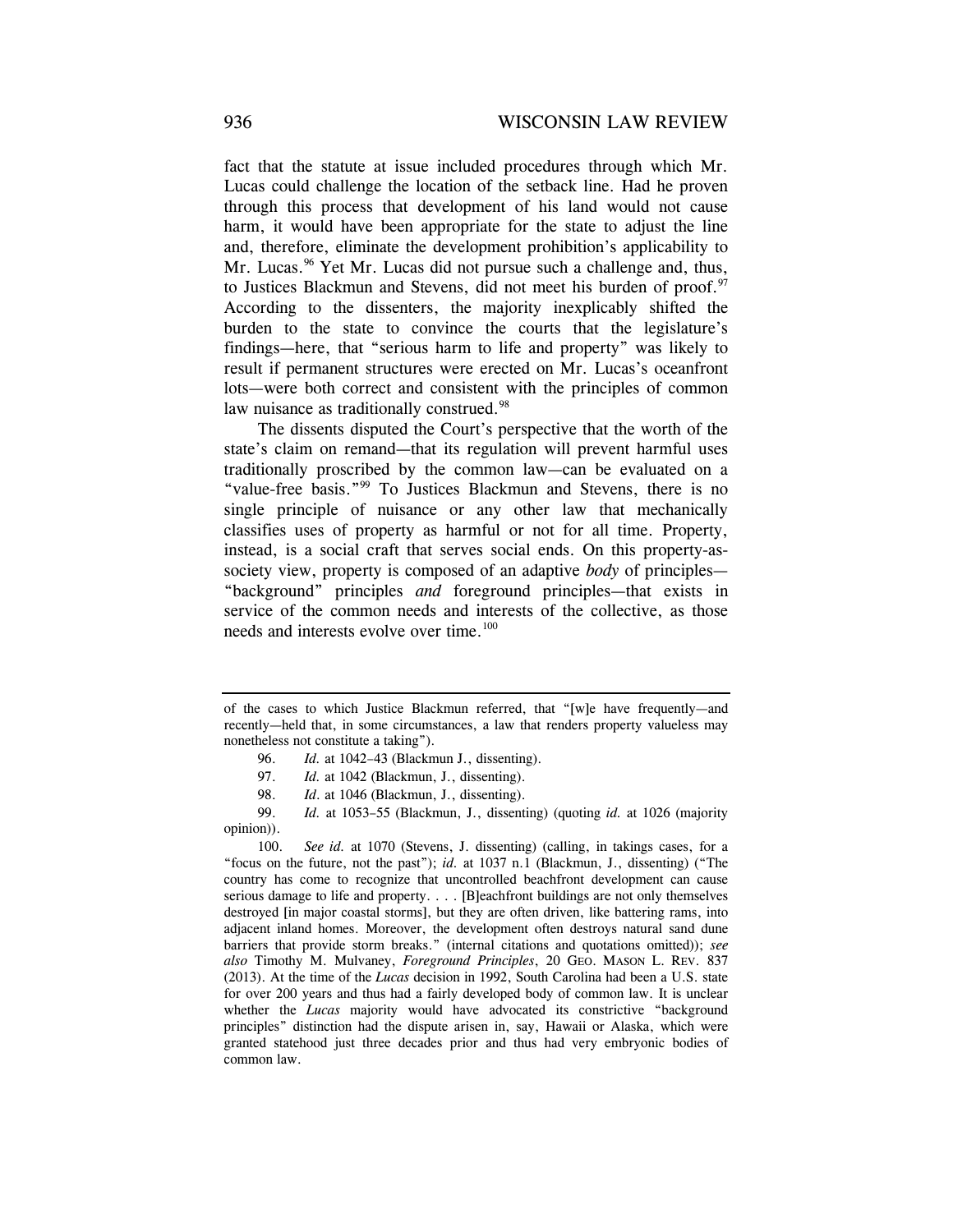that a master's holding power over fellow human beings in such a Property is, in Justice Stevens's words, "elastic."<sup>101</sup> Its elasticity stems from the institution's status as an endlessly developing product of education. Wrote Justice Stevens: "The human condition is one of constant learning and evolution—both moral and practical. Legislatures implement that new learning; in doing so they must often revise the definition of property and the rights of property owners." $102$  To the dissenters, where there is a plausible justification for a generally applicable revision of property rights that results from such "constant learning," compensation is inapposite. $103$  Justice Stevens pointed to perhaps the most obvious instantiation of this tenet: That state, and later federal, prohibitions on slavery appropriated from slave holders property of immense market value without compensation did not signify a disregard for property rights; instead, it reflected the collective view regard had become immoral and that such relations therefore would no longer be legally recognized.<sup>104</sup> He noted that, "[o]n a lesser scale, our ongoing self-education produces similar changes in the rights of property owners: New appreciation of the significance of endangered species; the importance of wetlands; and the vulnerability of coastal lands shapes our evolving understandings of property rights."<sup>105</sup> Fairness and justice necessarily require not a value-*free* conclusion, as the *Lucas* majority suggested, but value-*laden* judgment in allocating resources in the face of competing claims.

#### *B. Property-as-Society: A Critical Normative Assessment*

The property-as-society view underlying the complementary dissents of Justices Blackmun and Stevens does not reject the promise

104. *Lucas*, 505 U.S. at 1069 (Stevens, J., dissenting); *see also* Eric T. Freyfogle, *Property Law in a Time of Transformation: The Record of the United States*, S. AFR. L.J. 883, 913 (2014) (explaining the lack of compensation to former slaveholders by noting that, on an instrumentalist view of property law, "it made no sense to pay to halt immorality"); J. Peter Byrne, *Green Property*, 7 CONST. COMMENT. 239, 248 (1990) (asking, rhetorically, in 1990, "should the Czechs purchase the right to free elections from the Communist Party?"); Sax, *supra* note 43, at 1446 ("Historically, property definitions have continuously adjusted to reflect new economic and social structures, often to the disadvantage of existing owners . . . .").

105. *Lucas*, 505 U.S. at 1069 (Stevens, J., dissenting) (internal citations omitted).

<sup>101.</sup> *Lucas*, 505 U.S. at 1065 (Stevens, J., dissenting).

 <sup>102.</sup> *Id.* at 1069 (Stevens, J., dissenting).

 *Illusion of Property as a Right and Its Reality as an Imperfect Alternative*, 2013 WIS. L. 103. *Id.* at 1072 n.7 (Stevens, J., dissenting); *see also* Edward L. Rubin, *The*  REV. 573, 602 ("to protect individuals against government oppression, it is necessary to provide that an individual cannot be harmed unless the political process has determined that a larger group should be subject to such treatment and that the particular individual belongs to the group").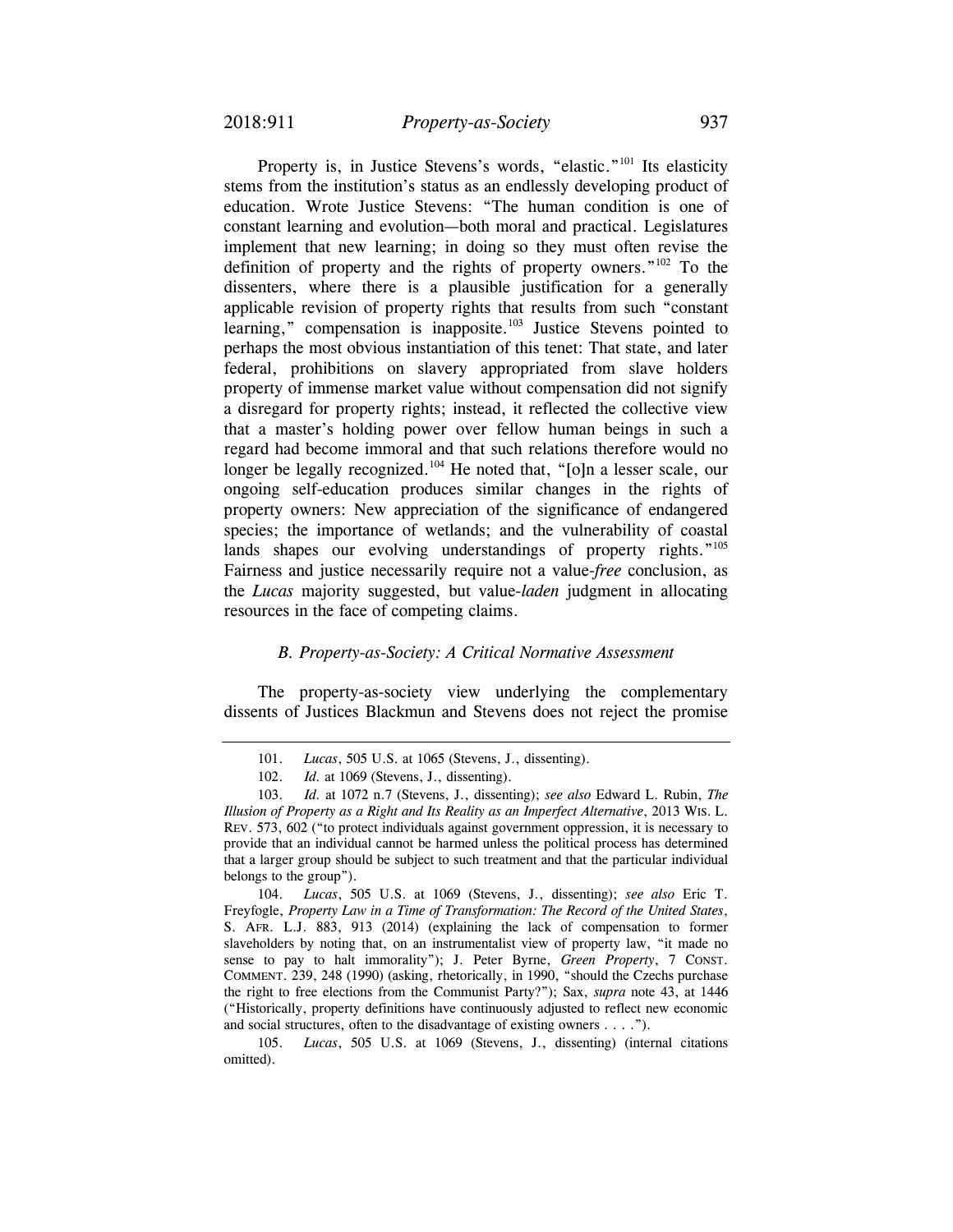of liberalism, be it grounded in liberty simply for liberty's sake or out of concern for promoting investment. Yet while the dissenters interpret that promise to allow owners to act self-interestedly, they also understand it to disallow owners from acting in ways that the collective now views as anarchic.106 This view shifts the emphasis in resolving property disputes from the accommodation of self-interest (as the property-as-liberty and property-as-investment views would have it) to the proscription against acting anarchically in the sense that it sees the prospect of subjecting owners to fair and just responsibilities toward their fellow citizens as perfectly compatible with—indeed, as an essential element of—a property system in a democracy. Owners of the resources on which humans rely are not merely individualistic decisionmakers or investors. They also are trustees of those resources essential for humankind's survival and flourishment in the years, decades, and centuries ahead.<sup>107</sup>

The property-as-society view transparently recognizes that it is not possible to protect the claimed entitlements or expectations of everyone. Property (most notably land) is interdependent, and the uses of it necessarily and directly, if at times only cumulatively, harm or displease others. Whether lawmakers' allocative choices in the face of this interdependence are "fair" and "just" absent compensation—the ultimate question in a takings case—thus cannot be assessed through the lens of a hypothetical self-regarding individual claimant but instead must be accomplished via a relational analysis. *Lucas* necessarily involved not solely a democratic choice regarding the landowner's interest in developing two parcels but also the important competing interests of those owners and non-owners who would be harmed by that choice. Conceived in this way, a land use regulation of the sort at issue in *Lucas* can well be understood as a choice that takes away Mr. Lucas's development "rights" or as one that deprives Mr. Lucas and other similarly situated persons of the "rights" they previously had to harm others.<sup>108</sup> The state cannot extract itself from making an allocative choice that either Mr. Lucas's interest and that of similarly situated owners includes the liberty to put his neighbors and the public at risk of

<sup>106.</sup> Singer, *supra* note 36, at 329–30; *see also Village of Euclid v. Ambler Realty Co.*, 272 U.S. 365, 387 (1926) ("Regulations, the wisdom, necessity and validity of which, as applied to existing conditions, are so apparent that they are now uniformly sustained, a century ago, or even half a century ago, probably would have been rejected as arbitrary and oppressive.").

 <sup>107.</sup> *See* Eduardo M. Peñalver, *Land Virtues*, 94 CORNELL L. REV. 821, 876 (2009) ("Because humans are physical beings, land is an essential component of virtually every human activity."). While Dean Peñalver made this claim in writing exclusively about land, the same claim naturally applies to myriad other resources, too.

 <sup>108.</sup> *See* Humbach, *supra* note 50, at 25.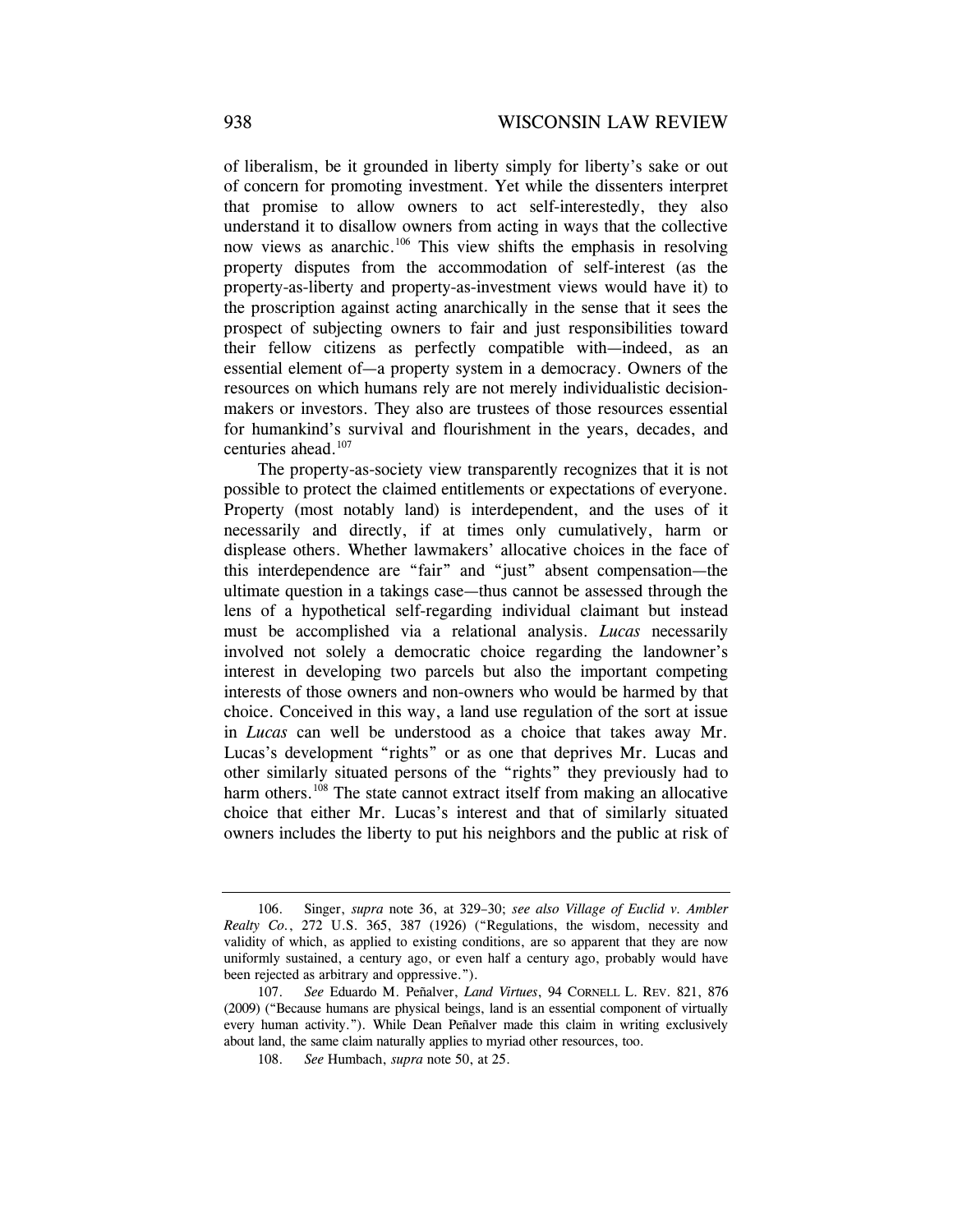harm or that the neighbors' and the public's interests include security against such harm.<sup>109</sup>

Society, of course, cannot impose any old responsibilities on property owners—for harm-prevention or otherwise—that it chooses. Rather, as noted, the Takings Clause requires that the imposition of those responsibilities occur in a fair and just manner absent compensation. Precedent suggests that the imposition of some responsibilities that are fair and just absent compensation involve the owner's exercise of restraint. For instance, an owner should avoid using her land in ways that unjustifiably debase others' use and enjoyment of their lands. $110$  Others, though, involve affirmative requirements.111 For instance, a coastal landowner may be asked, without the promise of compensation, to provide the state access to her land to conduct dune maintenance or to the public to facilitate their use and enjoyment of the water and the foreshore that the state holds in trust for, among other values, its recreational significance.<sup>112</sup> These types of responsibilities are not secondary to an owner's property rights but instead are an intrinsic characteristic of the very concept of ownership. Property's offering legal protection against impediments to

 *State Action and Private Property*, 5 TEX. A&M L. REV. 439, 487–88 (2018) ("Either 109. *See* Isaac Saidel-Goley & Joseph William Singer, *Things Invisible to See:*  an owner has the right to eject a homeless person from his property or the homeless person has a right to enter the property to save his life. The state cannot fail to act in cases like this; it must allocate the entitlement to someone and deny it to others; *there is simply no space within which the state can be said to not be acting*."). *But see Woods v. Mass. Dep't of Envtl. Prot.*, No. BACV200700099A, 2011 WL 7788022, at \*6 (Mass. Super. Jan. 7, 2011) ("The Woodses do not allege that [the state's] shoreline protection measures caused increased erosion of the Woodses' property . . . . The Woodses contend that [the state] effected a taking by issuing permits . . . to private owners . . . to defend their properties from wave action and by failing to enforce certain conditions associated with these permits. As such, the allegations . . . fail to state a claim under current law. . . . This case is best viewed as a dispute between private parties.").

<sup>110.</sup> *See, e.g.*, *Keystone Bituminous Coal Ass'n v. DeBenedictis*, 480 U.S. 470 (1987); *First English Evangelical Lutheran Church of Glendale v. County of Los Angeles*, 258 Cal. Rpt. 893, 894 (Ct. App. 1989).

<sup>111.</sup> *See* GREGORY ALEXANDER, PROPERTY AND HUMAN FLOURISHING 247 (2018).

 <sup>112.</sup> *See, e.g.*, *Raleigh Ave. Beach Ass'n v. Atlantis Beach Club, Inc.*, 879 A.2d 112 (N.J. 2005); *Matthews v. Bay Head Improvement Ass'n*, 471 A.2d 355 (N.J. 1984). For detailed discussions of these beach access cases, see, for example, Gregory S. Alexander, *The Social-Obligation Norm in American Property Law*, 94 CORNELL L. REV. 745, 801–10 (2009); Timothy M. Mulvaney & Brian Weeks, *Waterlocked: Public Access to New Jersey's Coastline*, 34 ECOLOGY L.Q. 579 (2007).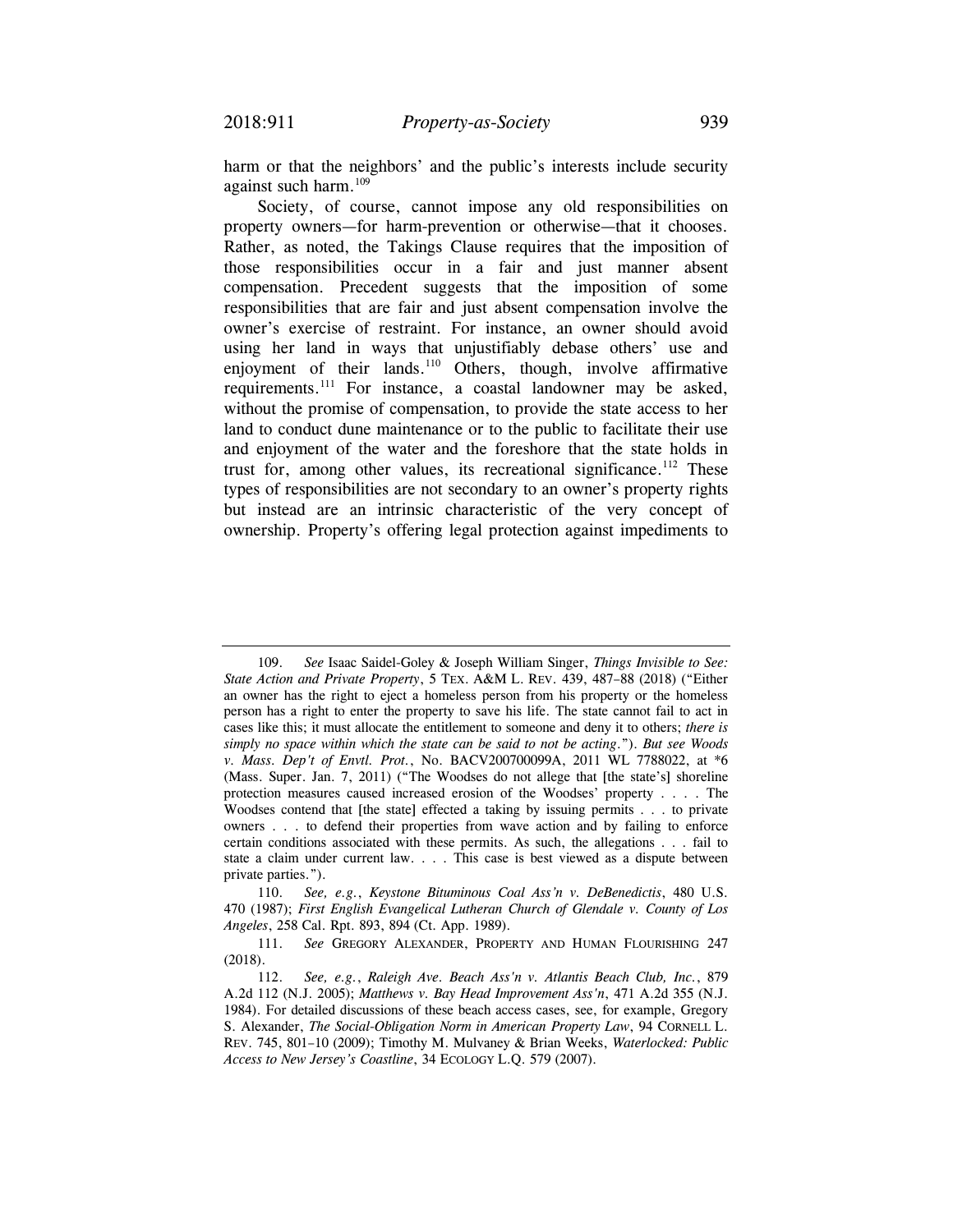possession, transfer, and use is not absolute but instead is attentive to the counterpoising societal interests of citizenship and neighborliness.<sup>113</sup>

Because allocative choices must be made with societal interests in  $mind<sup>114</sup>$  property cannot solely be defined in terms of an owner's rights to liberty or to a return on economic investments without considering an owner's responsibilities to, for example, consider the liberty and economic investments of others.<sup>115</sup> Property surely offers private advantages, but those private advantages must be compatible with the public's advantage.116 The benefits of laws like those at issue in *Lucas*  that preserve the coastal zone through development restrictions are not, as Justice Scalia once described them, "profits to [a] thief,"117 but, instead, are consequential effects that must be part of the decisionmaking process when the state is allocating property rights in the face of changing conditions. The *Lucas* majority confusingly feared the possibility of "private property . . . being pressed into some form of public service"<sup>118</sup> when responsibly serving the public is precisely what the institution of property is designed to  $\phi$ .<sup>119</sup> As the California Supreme Court would state it a decade after *Lucas*, reciprocity of advantage lies

not in a precise balance of burdens and benefits accruing to property from a single law, or in an exact equality of burdens among all property owners, but in the interlocking system of benefits, economic and noneconomic, that all the participants in a democratic society may expect to receive, each also being

 *Humanity in Property Regimes*, 52 LOY. L. REV. 243 (2006). 113. Underkuffler, *supra* note 46, at 729; *see also* ERIC T. FREYFOGLE, THE LAND WE SHARE (2003); Joseph William Singer, *After the Flood: Equality and* 

 114. *See, e.g.*, C.B. Macpherson, *The Meaning of Property*, *in* PROPERTY:  MAINSTREAM AND CRITICAL POSITIONS 1, 11–12 (C.B. Macpherson ed., 1978) (asserting that property "is not thought to be a right because it is an enforceable claim: it is an enforceable claim because it is thought to be a human right," such that "if it is not so justified, it does not for long remain"); André van der Walt, *Property Theory and the Transformation of Property Law*, *in* 3 MODERN STUDIES IN PROPERTY LAW 361, 376 (Elizabeth Cooke ed., 2005) ("[A] transformative property theory has to be a normative theory that justifies the balance between stability and change, in every individual context, on consideration of human values.").

 *Protection of Property Mean?*, 5 BRIGHAM-KANNER PROP. RTS. CONF. J. 109, 114–15 115. *See, e.g.*, Laura S. Underkuffler, *What Does the Constitutional*  (2016).

 <sup>116.</sup> Sax, *supra* note 43, at 1453.

 <sup>117.</sup> *Palazzolo v. Rhode Island*, 533 U.S. 606, 637 (2001) (Scalia, J., concurring) (emphasis omitted).

<sup>118.</sup> *Lucas v. S.C. Coastal Council*, 505 U.S. 1003, 1018 (1992).

 <sup>119.</sup> *See* Sax, *supra* note 43, at 1446 ("[T]he Court fails to recognize that lands in a state of nature are already in public service . . . .").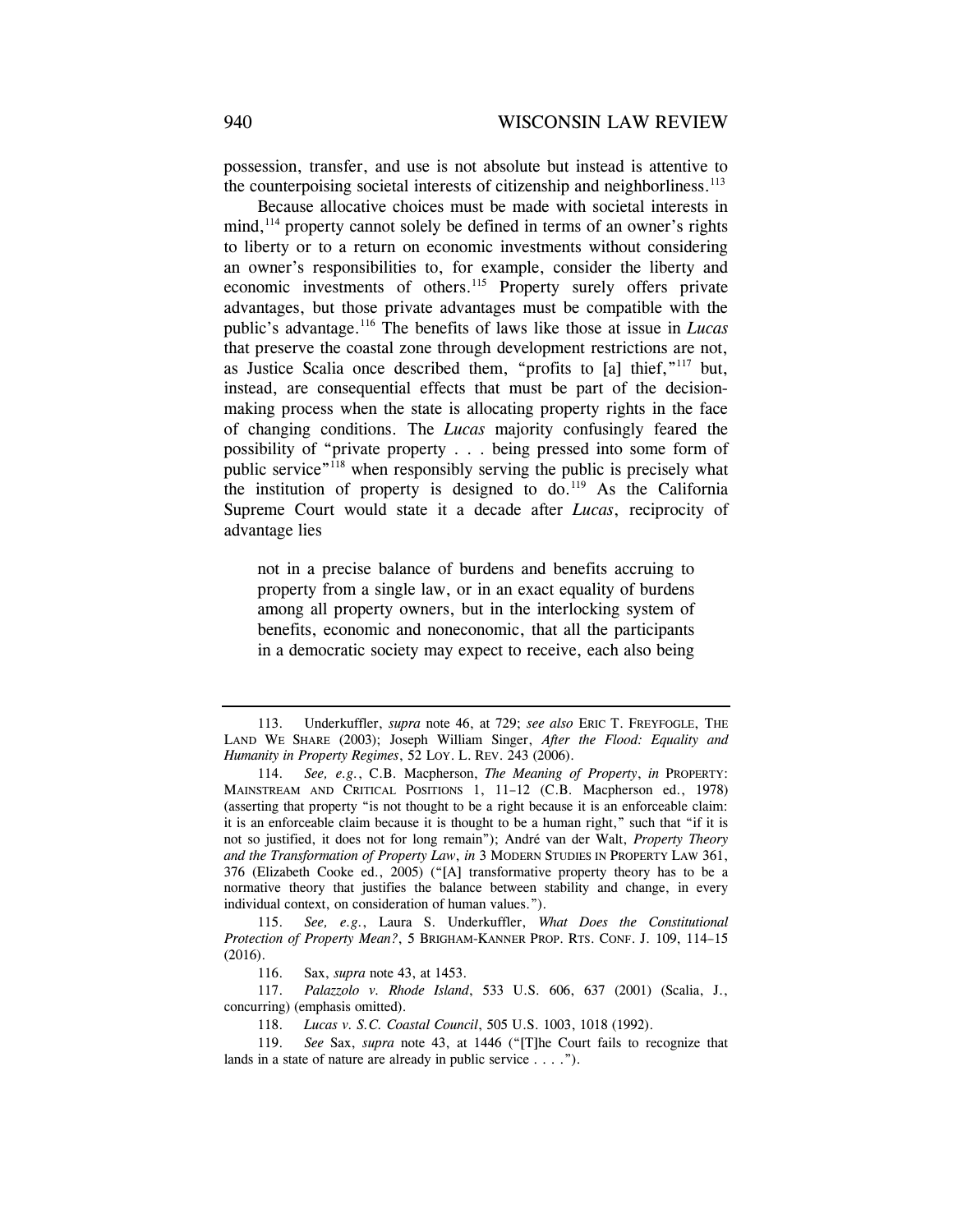called upon from time to time to sacrifice some advantage, economic or noneconomic, for the common good. $120$ 

The foregoing suggests that takings adjudications should be concerned not with whether a state decision presses property into public service but rather the extent to which it applies that pressure in a way that unfairly and unjustly isolates and sacrifices an individual owner's property interest.121 State decisions routinely allocate contested property interests. At a basic level, someone will win and someone will lose when the state, as it must, makes such decisions. $122$  In light of property's allocative nature, asking someone to comply with generallyapplicable laws designed to promote the public interest through reallocating the benefits and burdens of property ownership ordinarily should not require compensation.<sup>123</sup> In a democratic system, the institution of property usually can demand only that the loser be offered a justification that, however hard to swallow, should be accepted without such payment by reasonable persons in her shoes under the circumstances. Only when no such justification is available is affording takings compensation to an individual property owner who has been singled out appropriate.

\*\*\*

This Part has presented a normative case that the conception of property-as-society underlying Justices Blackmun's and Stevens's *Lucas*  dissents presents a more helpful structure for assessing the justificatory nature of an allocative choice absent compensation than the property-asliberty and property-as-investment conceptions underlying, respectively, Justice Scalia's majority opinion and Justice Kennedy's concurrence in the judgment. This conception suggests that the appropriate question in a case such as *Lucas* is not exclusively whether the claimant, Mr. Lucas, was acting outside his broad realm of personal concern in constructing a home (the property-as-liberty view) or whether the state's failing to provide compensation to Mr. Lucas would

<sup>120.</sup> *See San Remo Hotel L.P. v. City of San Francisco*, 41 P.3d 87, 108–10 (Cal. 2002).

 <sup>121.</sup> *Lucas*, 505 U.S. at 1067, 1071–74 (Stevens, J., dissenting). "What matters [in takings cases] is not the degree of diminution of value, but rather the specificity of the expropriating act." *Id.*

 <sup>122.</sup> *See, e.g.*, Byrne, *supra* note 90, at 758 ("No property rule can be changed without eliminating somebody's established right."); Sax, *supra* note 43, at 1451 (1993) ("Certain individuals will inevitably be caught up in the transitional moment" of "new legal regimes."); Rubin, *supra* note 103, at 601 (suggesting that, in a system where "representatives are empowered to enact general rules governing the society," such "rules will advantage some people at the expense of others").

<sup>123.</sup> The general applicability of the statute at issue in *Lucas* stems from its restricting not only new development but also re-construction of existing development. *See Lucas*, 505 U.S. at 1007–08.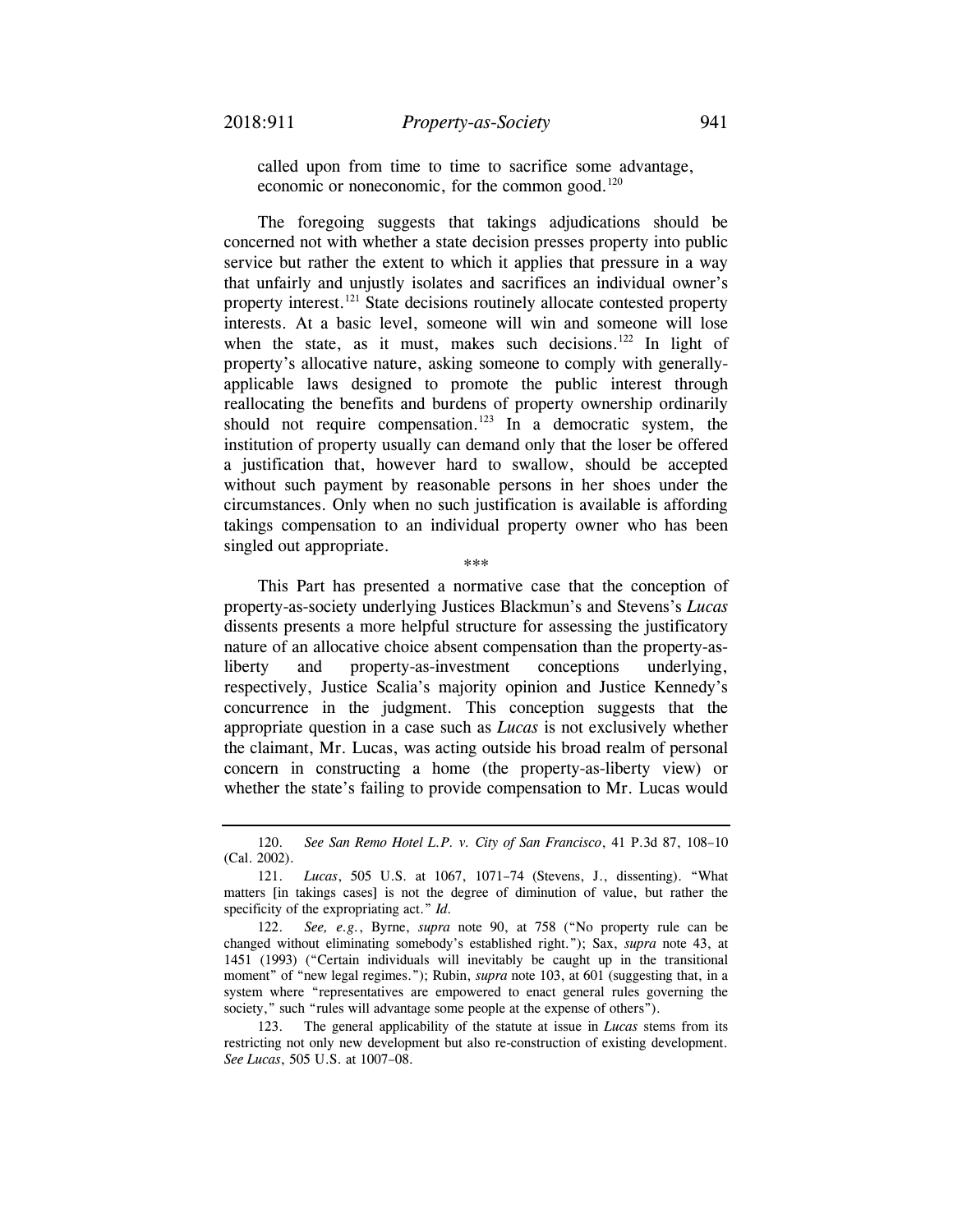chill economic investment moving forward (the property-as-investment view). Instead, on the property-as-society view, the appropriate question is whether the state's tasking Mr. Lucas with the responsibility to refrain from putting the public, others' property, and the natural environment at risk is fair and just absent compensation in an evolving world of competing claims that serve competing values in which the state has no option but to choose among them. The point of conceiving of property on the terms outlined here is not to offer a definitive and mechanical answer to this question on the facts of *Lucas*, but, rather, to suggest that siding with Mr. Lucas requires sound and transparent reasoning for rejecting the neighbors' and the greater public's competing interests in the same way that siding with these competing interests requires sound and transparent reasoning for siding against Mr. Lucas's alleged interests. The next Part surveys the doctrinal import of these competing conceptions in the twenty-five years since *Lucas* was handed down, with a particular emphasis on the Court's most recent takings opinion in *Murr v. Wisconsin*.

### V. THE JURISPRUDENCE: COMPETING CONCEPTIONS OF PROPERTY

The preceding pages have staked the following claims. First, the property-as-liberty view underlying Justice Scalia's opinion for the Court in *Lucas* conceives of liberty through the narrow lens of the takings claimant without sufficiently appreciating the extraordinary impact that protection of claimed property rights can have on the liberty of others. Second, the property-as-investment view underlying Justice Kennedy's concurrence in the *Lucas* judgment, while offering a broader outlook than that of the majority, is similarly concentrated on the claimant's self-interest, not in liberty but industry. Third, the more pluralistic property-as-society view underlying the respective dissents of Justices Blackmun and Stevens in *Lucas* recognizes that property allocations implicate a range of evolving and, at times, conflicting democratic values, and thus offers the most useful framework and vocabulary of the three for fairly and justly evaluating the competing claims at stake in takings disputes.

This Part surveys the extent to which these competing conceptions of property have been reflected in takings jurisprudence since the Court issued its decision in *Lucas* in 1992, with special emphasis on the Court's most recent takings decision in *Murr v. Wisconsin*. The admittedly concise first section asserts that while the conception of property-as-liberty enjoyed a welcome reception in several takings cases in the decade immediately following *Lucas*, its influence has waned in the past fifteen years. The lengthier second section suggests that the remaining influence of this conception of property has been checked significantly by the Court's sparsely veiled critique in its 2017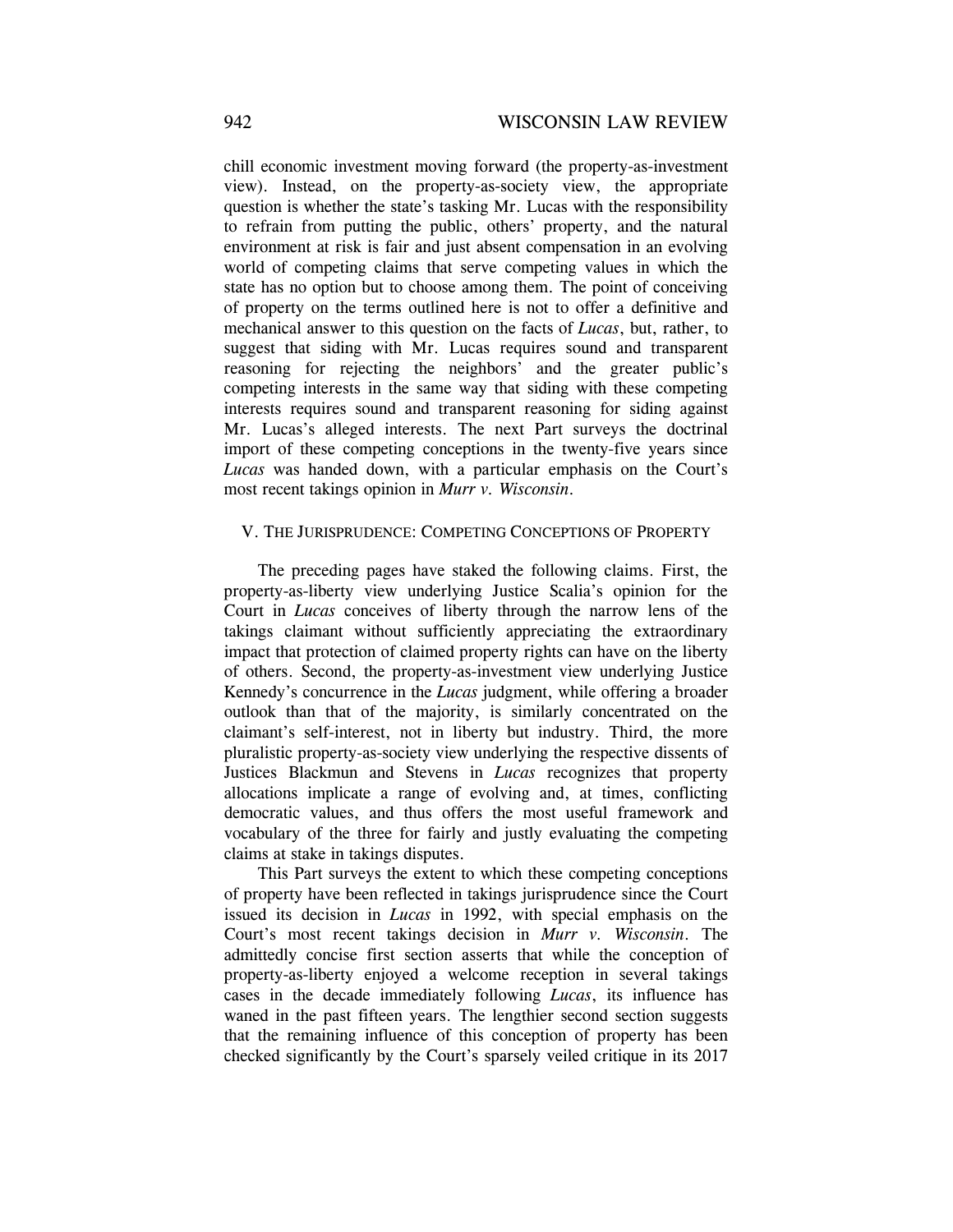decision in *Murr*. Indeed, in the course of engaging with the initial scholarly reactions to *Murr*, the section contends that even the *dissenting* opinion took issue with the rigidity of the property-as-liberty view and, indeed, offered some doctrinal ammunition for defending against takings claims that in several ways mirrors the property-associety view. Together, this Part concludes, the majority and dissenting opinions in *Murr* illuminate the ascendance since *Lucas* of the propertyas-society view to a position of prominence in takings jurisprudence.

# *A. The Fading Influence of the Property-as-Liberty View*

 Prior to *Lucas,* the property-as-liberty view arguably played its most prominent role in takings law in the matter of *Loretto v. Teleprompter Manhattan CATV Corp*. 124 There, the Court held that takings liability attaches where a regulation results in a forced, permanent physical occupation of land by a stranger, regardless of the public interests at stake.<sup>125</sup> Justice Thurgood Marshall wrote for the Court that "permanent occupations of land by such installations as telegraph and telephone lines, rails, and underground pipes or wires are takings even if they occupy only relatively insubstantial amounts of space and do not seriously interfere with the landowner's use of the rest of his land."126 On its face, the holding could be construed as suggesting that an owner's freedom to reject even the slightest permanent physical occupation of her land by a stranger is a principal interest so respected that it cannot ever be altered, even for an exceedingly important public purpose, absent compensation.<sup>127</sup>

 permanent physical character of the third-party invasion required by the In time, though, *Loretto* has been exposed as a mere application of *Penn Central* in cases in which one consideration—the forced, state—weighs especially heavily in favor of the takings claimant. Myriad examples indicate that, despite this heavy weight, the importance of the public interest in the challenged regulation still

126. *Id.* at 430.

<sup>124. 458</sup> U.S. 419 (1982).

<sup>125.</sup> *Id.* at 432 (deeming "permanent physical occupation[s] . . . taking[s] without regard to other factors that a court might ordinarily examine").

<sup>127.</sup> It is possible to construe several of the Court's takings precedents as recognizing other principal interests, including *Babbitt v. Youpee*, 519 U.S. 234 (1997) (the right to pass property to others upon one's death); *Hodel v. Irving*, 481 U.S. 704 (1987) (also discussing the right to pass property to others upon one's death); *Webb's Fabulous Pharmacies, Inc. v. Beckwith*, 449 U.S. 155 (1980) (holding in a narrow circumstance that the interest earned on the interpleader fund while it was in the registry of the court was a taking violative of the Fifth Amendment); *Armstrong v. United States*, 364 U.S. 40 (1960) (holding that the government's complete destruction of a materialman's lien in certain property constituted a "taking"), though the Court has not stated as much. *See* Singer, *supra* note 69, at 644–47.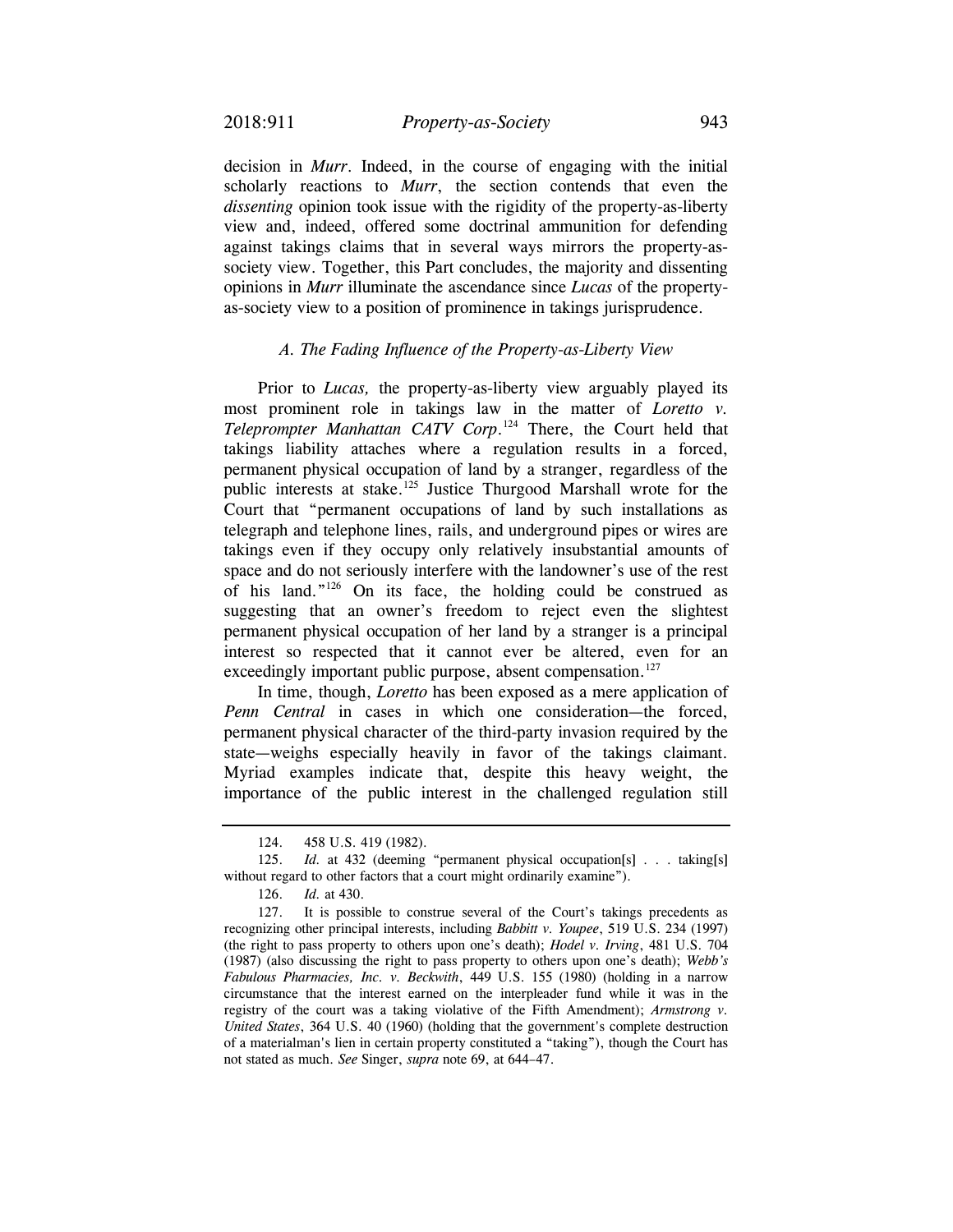matters in applying *Loretto*, and, in some instances, is sufficient to override any claim for compensation. For instance, *Loretto* did nothing to disturb the Court's previously deeming justified without the provision of compensation leaf-letting and public accommodations laws establishing permanent public access easements.<sup>128</sup> Simply describing *Loretto* as advancing a broad categorical rule—in a case, no less, involving the extremely rare instance of a regulation that not only authorized strangers to use the titleholder's property but also precluded the titleholder from using that property herself—can be somewhat misleading.

To some, though, *Lucas* held the prospect of a more lasting impact. According to two commentators remarking on the case shortly after its release, *Lucas* laid the groundwork for the Court to deem in a future case that "partial takings should be compensated no matter how small."<sup>129</sup> Another explained that *Lucas* not only "enhanced the cause of private property rights against oppressive regulatory actions" in several ways but "may foretell yet additional advances for landowners' rights" down the road.130 To yet another, *Lucas* suggested that the nation was "en route to a new takings jurisprudence" in which the state "would lose its power to regulate without counting its resources available to pay compensation, even when it genuinely seeks to prevent harm to life or property."<sup>131</sup>

130. *See* John J. Delaney, *Advancing Private Property Rights: The Lessons of*  Lucas, 22 STETSON L. REV. 395, 395–96 (1993); *see also* John M. Groen & Richard M. Stephens, *Takings Law,* Lucas*, and the Growth Management Act*, 16 U. PUGET SOUND L. REV. 1259, 1300 (1993) (interpreting *Lucas* as portending "potential takings resulting from Washington's Growth Management Act").

 *Harbingers of A Takings Clause Reconstellation*, 72 OR. L. REV. 603, 604–06, 656 131. Bruce W. Burton, *Regulatory Takings and the Shape of Things to Come:*  (1993); *see also* Robert V. Percival, Murr v. Wisconsin *and the Supreme Court's Regulatory Takings Jurisprudence* 4–5 (Univ. of Md. Legal Studies Research Paper No. 2018-04, 2017), [https://papers.ssrn.com/sol3/papers.cfm?abstract\\_id=3135424](https://papers.ssrn.com/sol3/papers.cfm?abstract_id=3135424) [[https://perma.cc/S2L5-E96H\]](https://perma.cc/S2L5-E96H) (noting that, upon its release, "*Lucas* seemed to signal an aggressive new posture for the Court's regulatory takings jurisprudence that was

<sup>128.</sup> *See Pruneyard Shopping Ctr. v. Robins*, 447 U.S. 74 (1980); *Heart of Atlanta Motel, Inc. v. United States*, 379 U.S. 241 (1964).

 *Takings After* Lucas, 70 DENV. U. L. REV. 497, 507 (1993); *see also id.* at 510 129. *See* James W. Sanderson & Ann Mesmer, *A Review of Regulatory*  (describing *Lucas* as issuing to lower courts a "mandate to continue issuing decisions that take less account of legitimate state interests in regulating and more account of a loss in an owner's property value resulting from that regulation"); Paul M. Barrett, *Supreme Court Supports Rights of Landowners*, WALL ST. J., June 30, 1992, at A3; *Commentary: No More 'Takings,' Please*, ROCKY MOUNTAIN NEWS, July 2, 1992, at 70; Don Elliott, *Property Rights Ruling Recasts Land-Use Law*, THE DENV. POST, July 18, 1992; Catherine Yang & Peter Hong, *The Grass is Looking Greener for Landowners*, BUS. WK., July 13, 1992, at 31, 31 (asserting that *Lucas* "may be ammunition for a new generation of regulation-fighting lawsuits that aim to push beyond [this] Supreme Court ruling").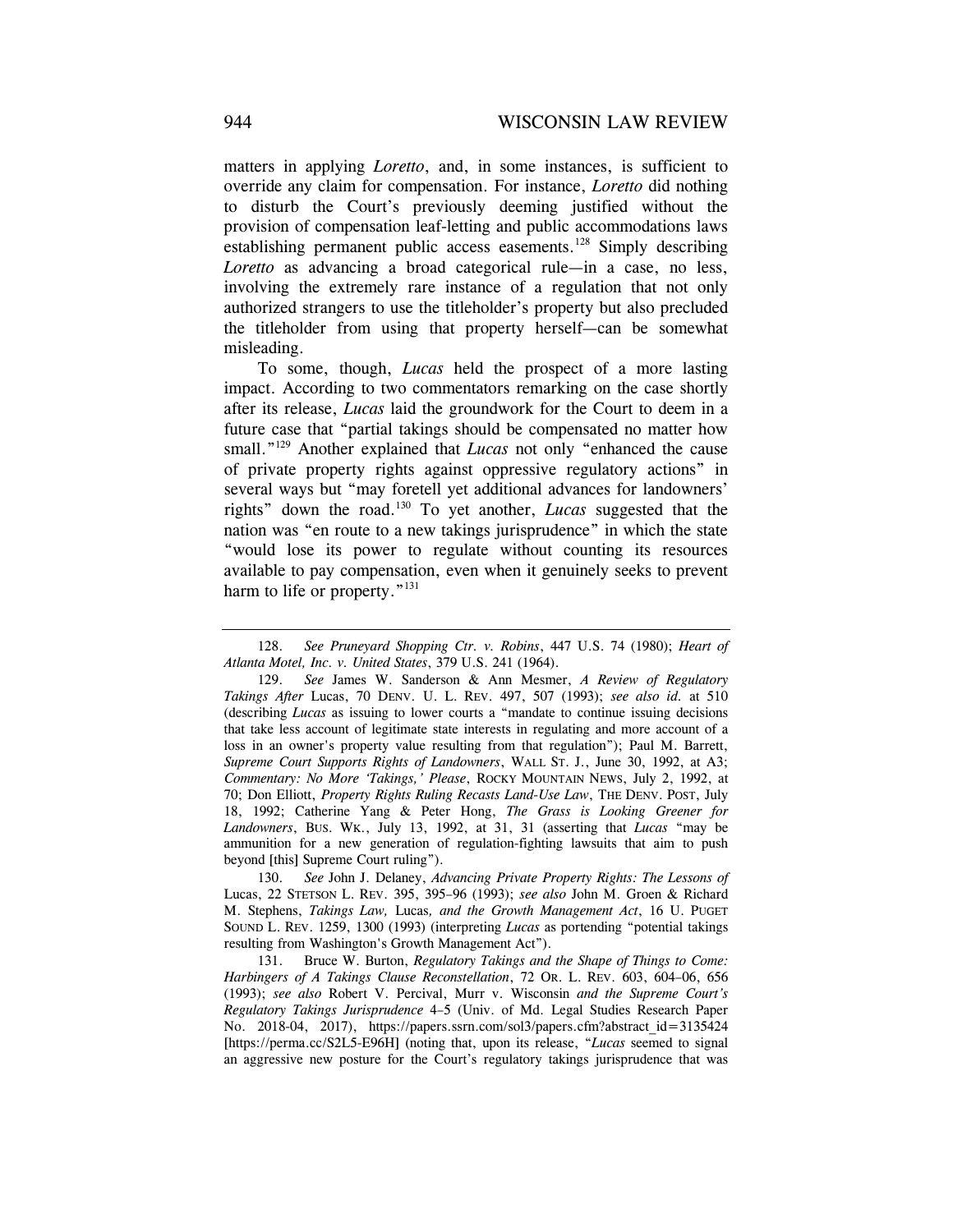For several years, there was some evidence that the Court ultimately would prove these forecasts accurate by continuing to expand the category of undeviating principal interests that cannot be impaired absent compensation, irrespective of the public interest at stake. In 1997, the Court in *Babbitt v. Youpee*<sup>132</sup> found a restriction on the right to pass property to others upon one's death in an effort to consolidate splintered tribal allotments categorically amounted to a taking even where the income generated from that property was de minimis.<sup>133</sup> Though not in terms as explicit as the *Babbitt* opinion, several other takings decisions in the 1990s rested on assumptions about property's concrete and static nature, including *Dolan v. City of Tigard*, <sup>134</sup>*Phillips v. Washington Legal Foundation*, <sup>135</sup>*Eastern Enterprises v. Apfel*, 136 and *City of Monterey v. Del Monte Dunes at Monterey, Ltd*. 137

As recently as 2000, one commentator reflecting on post-*Lucas*  caselaw described the Court's opinion in *Lucas* as having "sent a clear message that the Constitution provided for nothing less than just compensation whenever government action deprives owners of their beneficial use of their private property."<sup>138</sup> Since 2001, though, the Court's takings jurisprudence generally has moved away from the rigid conception of property-as-liberty underlying the *Lucas* majority opinion. The Court's disinclination toward categorical and principal interest rules in the takings context is illustrated in the oft-cited decisions of *Palazzolo v. Rhode Island,*<sup>139</sup> *Tahoe-Sierra Preservation* 

134. 512 U.S. 374, 384 (1994) ("Without question, had the city simply required petitioner to dedicate a strip of land along Fanno Creek for public use, rather than conditioning the grant of her permit to redevelop her property on such a dedication, a taking would have occurred.").

135. 524 U.S. 156, 162, 164 n.4 (1998) (holding that "interest earned on client trust funds held by lawyers in IOLTA accounts [is] a property interest of the client" that is "cognizable under the . . . Fifth Amendmen[t]" even where any interest the client could have earned on those funds was "not likely to be sufficient to offset the cost of establishing and maintaining" a private, interest-bearing account (alterations in original)).

136. 524 U.S. 498 (1998).

137. 526 U.S. 687 (1999).

 *Philosophy and Adherence to Protecting Property Rights*, 12 REGENT U. L. REV. 549, 138. Nancie G. Marzulla, *Clarence Thomas and the Fifth Amendment: His*  559 (2000).

139. 533 U.S. 606 (2001).

 *Defense*, 29 HARV. ENVTL. L. REV. 321, 321 (2005) ("Advocates for expanded eager to embrace claims by property owners while dismissing rationales for regulation proffered by state and local governments"); Michael C. Blumm & Lucus Ritchie, Lucas*'s Unlikely Legacy: The Rise of Background Principles as a Categorical Takings*  property rights heralded the Supreme Court's 1992 decision in *Lucas v. South Carolina Coastal Commission* [sic] as the dawn of a new era . . . .").

<sup>132. 519</sup> U.S. 234 (1997).

 <sup>133.</sup> *See id.* at 244–45.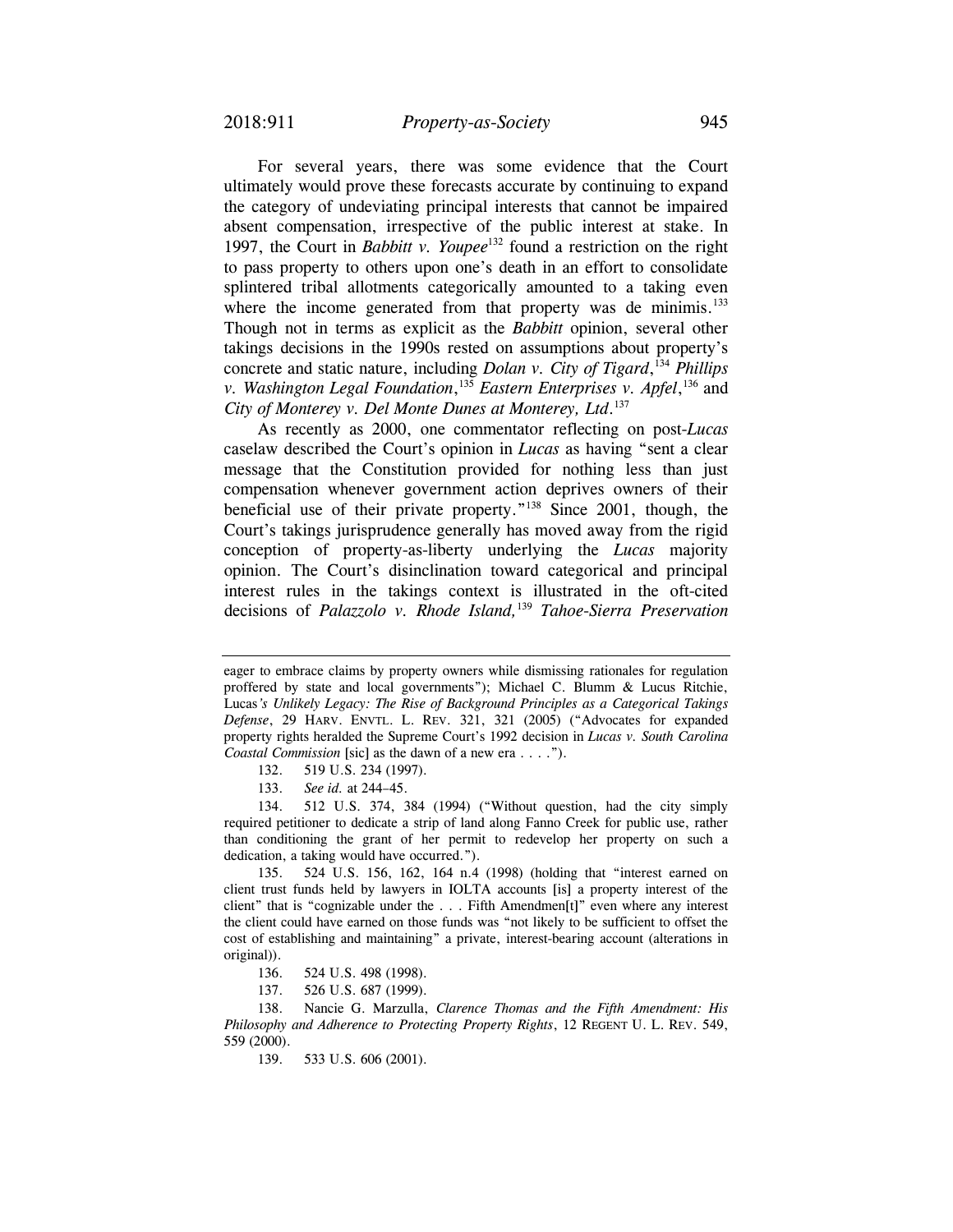*Council, Inc. v. Tahoe Regional Planning Agency*, 140 and *Arkansas Game & Fish Commission v. United States*. 141

In *Palazzolo*, the Court held that a claimant who purchases property after a certain regulation is adopted is not automatically precluded from later challenging that regulation as a taking.<sup>142</sup> In isolation, this holding seems but the latest in the line of cases advancing the property-as-liberty premise of *Lucas* that property interests are abstract and rigidly defined, and thereby protected against government interference. However, the Court explained that, on remand, the state court should address "the merits of petitioner's takings claim under *Penn Central*" to determine whether the imposition "is so unreasonable or onerous as to compel compensation."143 "The right to improve property," said the Court, "of course[] is subject to the reasonable exercise of state [regulatory] authority, including the enforcement of valid zoning and land-use restrictions."<sup>144</sup>

*Palazzolo* produced dueling concurrences from Justices O'Connor and Scalia on whether the Court had walked back from the property-asliberty conception advanced in the *Lucas* majority opinion. Justice O'Connor asserted that whether the claimant knew or should have known about the challenged regulation's existence, as well as the "purposes served" by that regulation and the "effects produced" by it, all matter in the takings calculus.<sup>145</sup> Justice Scalia, meanwhile, insisted that takings analyses concentrate on what within the claimant owner's borders has been lost; on his view, the fact that a claimant may have acquired property after the enactment of the challenged restriction is, like the purposes and effects of the restriction, not relevant at all.<sup>146</sup>

In *Tahoe-Sierra* in 2006, the Court resolved this debate in Justice O'Connor's favor. A six-Justice majority rejected the claimant's contention that a development moratorium categorically should be deemed a taking of all economically viable uses regardless of any public interests advanced by the moratorium.<sup>147</sup> Instead, the Court held that "[t]he Takings Clause requires careful examination and weighing *of* 

- 144. *Palazzolo*, 533 U.S. at 627.
- 145. *Id.* at 633–34 (O'Connor, J., concurring).
- 146. *Id.* at 637 (Scalia, J., concurring).

<sup>140. 535</sup> U.S. 302 (2002).

<sup>141. 568</sup> U.S. 23 (2012).

 <sup>142.</sup> *Palazzolo*, 533 U.S. at 636.

<sup>143.</sup> *Id.* at 627–28. On remand, a Rhode Island trial court judge rejected the landowner's regulatory takings claim on the grounds that it was unreasonable for one to expect to be able to fill and develop a saltwater pond and the adjacent marshlands. *See Palazzolo v. State*, No. WM 88-0297, 2005 WL 1645974, at \*14 (R.I. Super. Ct. July 5, 2005).

 <sup>147.</sup> *Tahoe-Sierra Pres. Council, Inc. v. Tahoe Reg'l Planning Agency*, 535 U.S. 302, 320 (2002).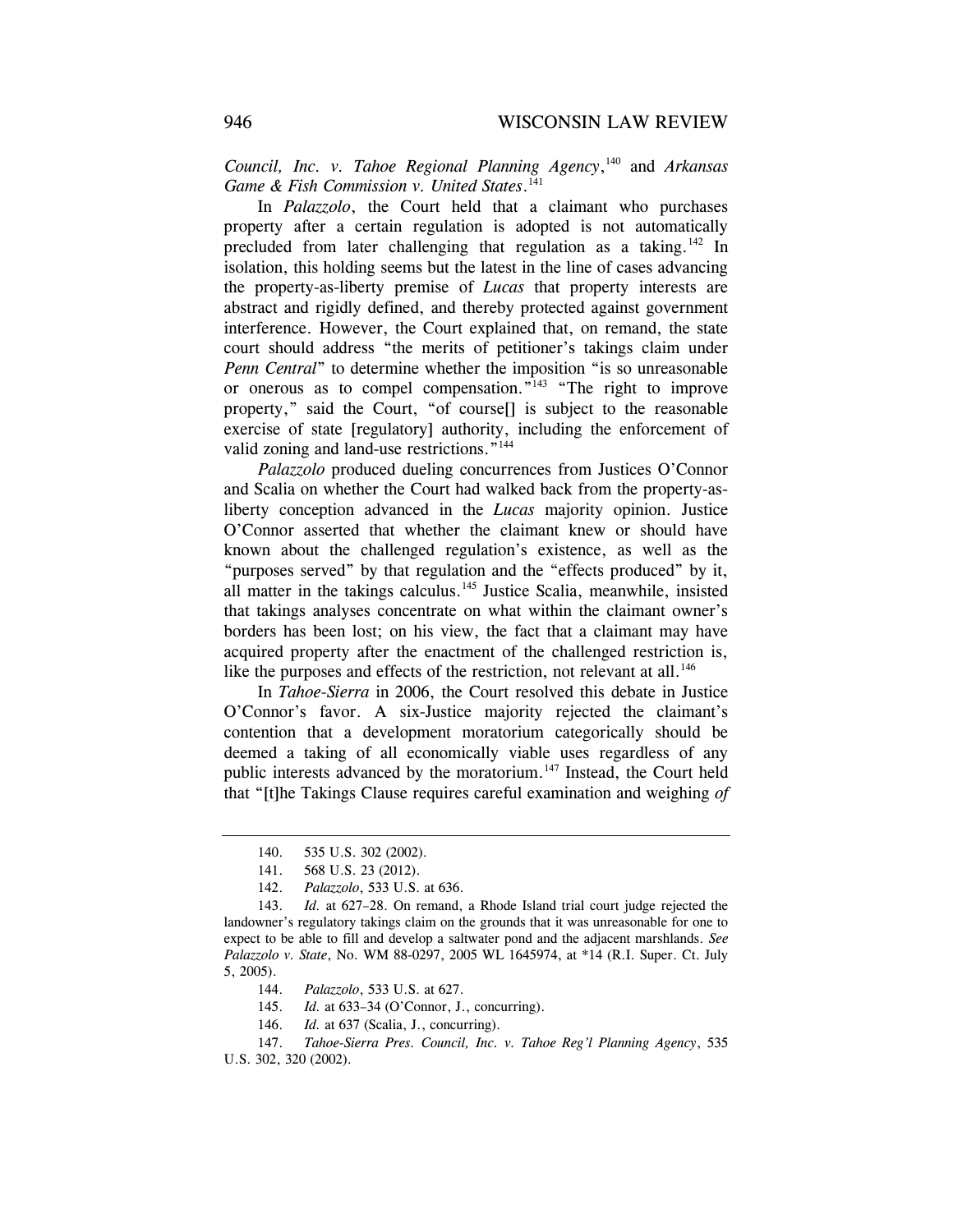*all the relevant circumstances*" via the "*Penn Central* inquiry."148 Similarly, a unanimous Court in its 2012 decision in *Arkansas Game*  declined to adopt a categorical rule deeming state-induced temporary flooding either an automatic taking or, alternatively, wholly immune from takings liability.<sup>149</sup> The Court held instead that such takings disputes must be the subject of "case-specific factual inquiry" regarding the duration and severity of the flooding, the state's intent, the foreseeability of the result, the causal relationship between the state's decision and the alleged injury, and the "character of the land at issue."<sup>150</sup>

There admittedly have been select recent takings decisions namely, *Stop the Beach Renourishment, Inc. v. Florida Department of Environmental Protection*, <sup>151</sup>*Koontz v. St. John's River Water Management District*,<sup>152</sup> and *Horne v. Department of Agriculture*<sup>153</sup>—in which several Justices lent some continued support to the property-asliberty ideal. However, these decisions came not at the core of regulatory takings law but instead at its margins.

At least at first glance, perhaps the strongest link to the *Lucas*  majority's property-as-liberty view came in the 2010 matter of *Stop the Beach.* In dicta, Justice Scalia stated for a four-Justice plurality that takings liability is appropriate where a court newly declares that "what was once an established right of private property no longer exists."<sup>154</sup> Categorically objecting to regulations as a result of their interference with "established" property rights amounts to what one scholar has declared a "discussion stopper."<sup>155</sup> If the sole issue in a takings case is simply whether the claimant owner has been deprived of an "established" property right recognized at common law,156 is it unfair absent compensation for society to alter a prior course and decide, for example, not to expose residents to the undesirable fumes emanating from industrial plants, not to destroy the environment, not to subject vulnerable parties to unconscionable loan terms, not to discriminate in places of public accommodation, not to favor husbands over wives in

 151. *Stop the Beach Renourishment, Inc. v. Fla. Dep't of Envtl. Prot.*, 560 U.S. 702, 715 (2010).

<sup>148.</sup> *Id.* at 327 n.23 (emphasis added) (quoting *Palazzolo*, 533 U.S. at 636 (O'Connor, J., concurring)); *id.* at 334.

<sup>149.</sup> *Ark. Game & Fish Comm'n v. United States*, 568 U.S. 23, 34 (2012) (stating "government-induced flooding of limited duration *may be* compensable" (emphasis added)).

 <sup>150.</sup> *Id.* at 38–39.

<sup>152.</sup> *Koontz v. St. Johns River Water Mgmt. Dist.*, 133 S. Ct. 2586 (2013).

 <sup>153.</sup> *Horne v. Dep't of Agric.*, 135 S. Ct. 2419 (2015).

 <sup>154.</sup> *Stop the Beach*, 560 U.S. at 715.

<sup>155.</sup> *See* Humbach, *supra* note 50, at 23.

<sup>156.</sup> *Id.* at 24.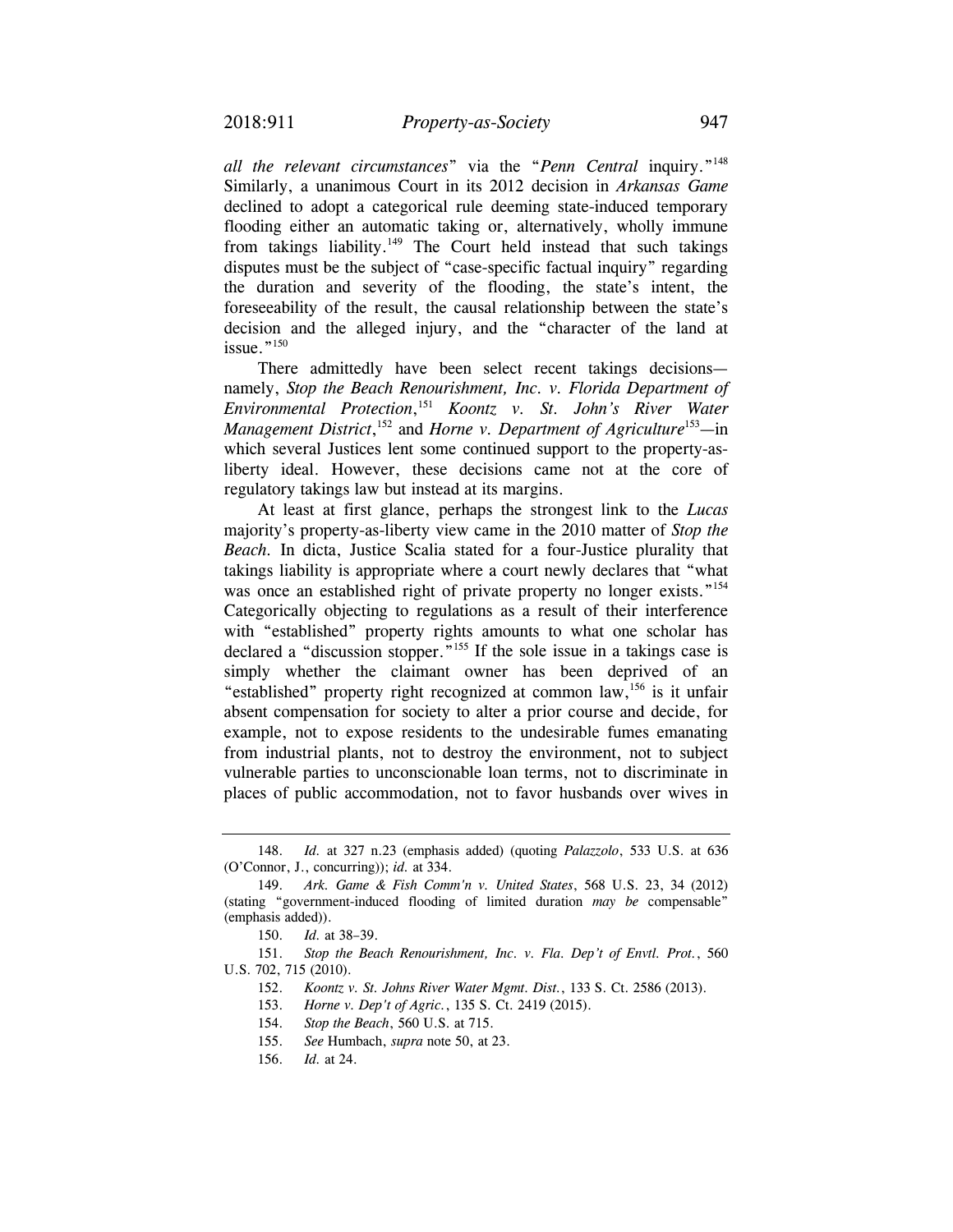distributing property upon divorce? No Justice, in actuality, has ever even intimated as much. Indeed, each member of the Court who signed on to the plurality opinion in *Stop the Beach* has joined other majority opinions that deem the types of "character of the burden" questions posed above—whether it is legitimate for a property owner to expose others to pollution, to destroy the environment, to issue predatory subprime loans, to discriminate among customers, or to refuse to separate marital property upon divorce—of relevance and import in takings cases.157 Were it the *Stop the Beach* plurality's preference to keep the many existing regulations that prohibit these types of acts of property owners in place without compensation and to require compensation only for those future regulations, it is not evident how—on the property-asliberty argument on which the *Stop the Beach* plurality's assertion rests—these Justices might justify requiring compensation for new takings but not old ones.158 Ultimately, the bark of the "established" language in the *Stop the Beach* plurality is far larger than its bite.

 libertarian-minded takings claimants. Moreover, as explained below, While Justices Kennedy and Sotomayor in concurrence rejected the plurality's advocating for the creation of a "judicial takings" doctrine, they suggested that the Due Process Clause "could" limit the power of courts to "change established property rights."159 However, Justice Kennedy's and Sotomayor's later explanation in *Murr* that property rights are not "established" in the many instances in which they come into conflict with the "whole of our legal tradition"—a tradition that necessarily includes the state's pursuit of myriad public health, safety, and welfare ends—marginalizes the value of *Stop the Beach* for the *Murr* dissent offers little more doctrinal support for the *Stop the Beach* plurality's "established rights" idea.

In 2013, the Court in *Koontz* slightly expanded the "special"<sup>160</sup> universe of land use permit conditions that the state, as the defendant in a takings case, peculiarly shoulders the burden of proving bear an "essential nexus" to and are in "rough proportionality" with the proposed development's impacts.161 However, the prediction by many scholars upon the decision's release that *Koontz* would herald a far greater expansion of that universe of takings cases to which such

<sup>157.</sup> *See, e.g.*, *Lingle v. Chevron U.S.A. Inc.*, 544 U.S. 528, 542 (2005) (emphasis omitted); *Koontz*, 133 S. Ct. at 2604.

<sup>158.</sup> Arizona legislation, without justification, seemingly follows this course. *See* Jeffrey L. Sparks, Comment, *Land Use Regulation in Arizona After the Private Property Rights Protection Act*, 51 ARIZ. L. REV. 211 (2009).

<sup>159.</sup> *Stop the Beach*, 560 U.S. at 733–37 (Kennedy, J., concurring in part).

<sup>160.</sup> *Lingle*, 544 U.S. at 538.

<sup>161.</sup> *See Koontz*, 133 S. Ct. at 2599.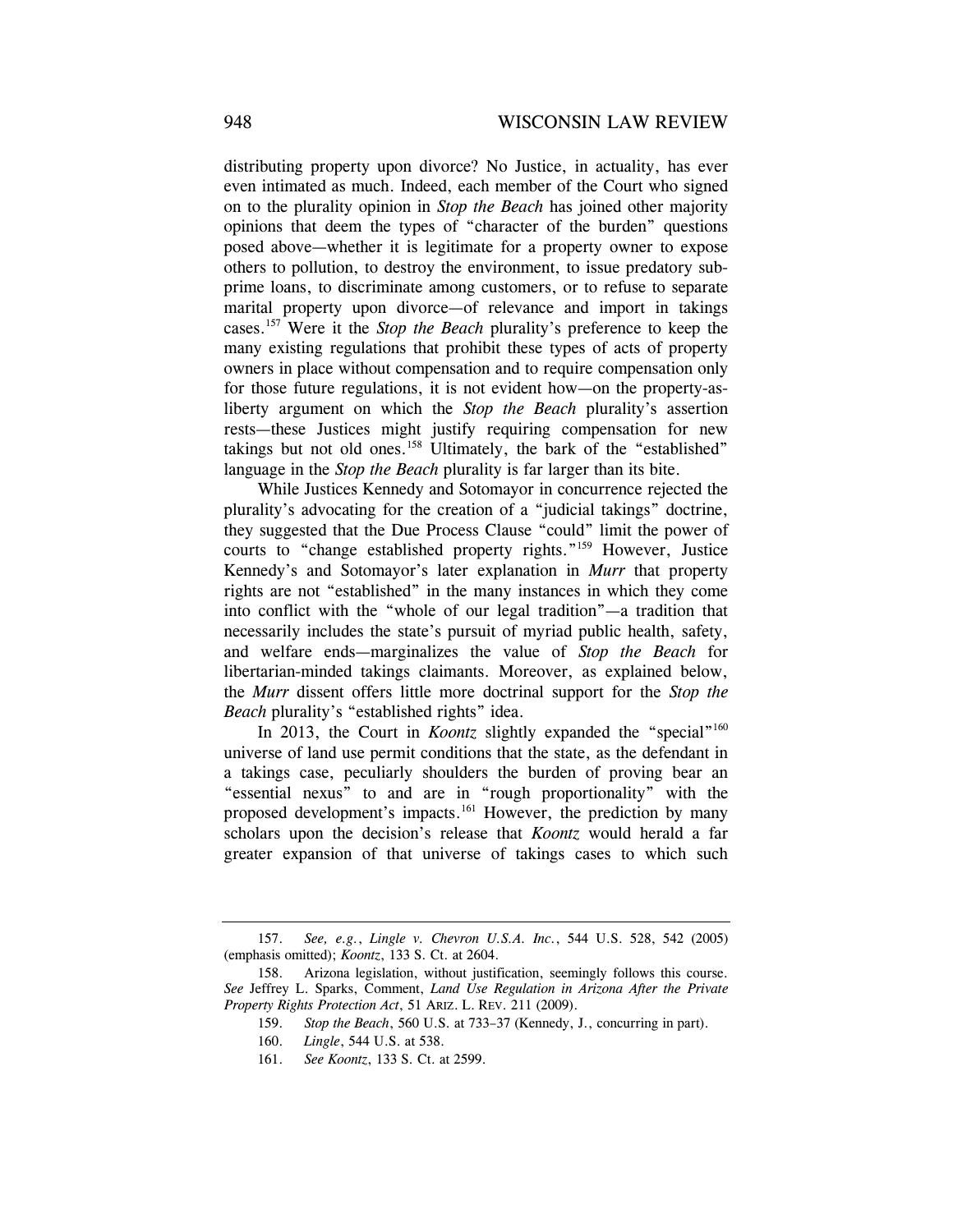heightened judicial scrutiny applies has not come to pass to date in the lower courts.<sup>162</sup>

In 2015, *Horne* described *Loretto* as "reaffirm[ing] the rule that a physical appropriation of property [gives] rise to a *per se* taking" and extended that *per se* rule from the land context (as was the case in *Loretto*) to the personal property context "without regard to other factors."163 Yet the Court simultaneously recognized a limitation to this rule when the state deems possession or use of a certain item of personal property "dangerous," which, for those rare future cases involving outright physical appropriations of personal property, necessarily reflects not a categorical form of analysis but instead one that takes into account the implications for and harm to the public.<sup>164</sup>

This very brief survey illustrates that the libertarian understanding of property underlying the *Lucas* majority opinion slowly had been fading from view in terms of the core of regulatory takings law for some time leading up to the 2017 case of *Murr v. Wisconsin*. 165 In *Murr*, though, the Court subjected the property-as-liberty understanding to an especially damning critique.

## *B. The Mounting Influence of the Property-as-Society View*

*Lucas* had left unanswered what came to be known as the "denominator" question of how a jurist is to determine the nature of the property interest against which the now restricted interest—the "numerator"—should be compared.<sup>166</sup> For example, were a new wetlands regulation to prohibit development on 90 of a claimant's 100 acres, Justice Scalia wrote in *Lucas* that

it is unclear whether we would analyze the situation as one in which the owner has been deprived of all economically

 162. *See* Timothy M. Mulvaney, *The State of Exactions,* 60 WM. & MARY L. Mulvaney, *Legislative Exactions and Progressive Property*, 40 HARV. ENVTL. L. REV. 137 (2016); Timothy M. Mulvaney, *On Bargaining for Development*, 67 FLA. L. REV. 511 (2012); Timothy M. Mulvaney, *Proposed Exactions*, 26 J. LAND USE & ENVTL. L. 277 (2011); Timothy M. Mulvaney, *The Remnants of Exaction Takings*, 33 ENVTL. L. REV. (forthcoming 2019). The author has discussed *Koontz* and its place amidst what is known as "exaction" takings law in some detail in prior work. *See, e.g.,* Timothy M. F. 66 (2015); Timothy M. Mulvaney, *Exactions for the Future*, 64 BAYLOR L. REV. & POL'Y J. 189 (2010).

<sup>163.</sup> *Horne v. Dep't of Agric.*, 135 S. Ct. 2419, 2427 (2015) (emphasis omitted).

<sup>164.</sup> *Id.* at 2430–31.

<sup>165. 137</sup> S. Ct. 1933 (2017).

<sup>166.</sup> Professor Frank Michelman coined the "denominator" term in this context in a still-celebrated article fifty years ago. *See* Michelman, *supra* note 82, at 1192.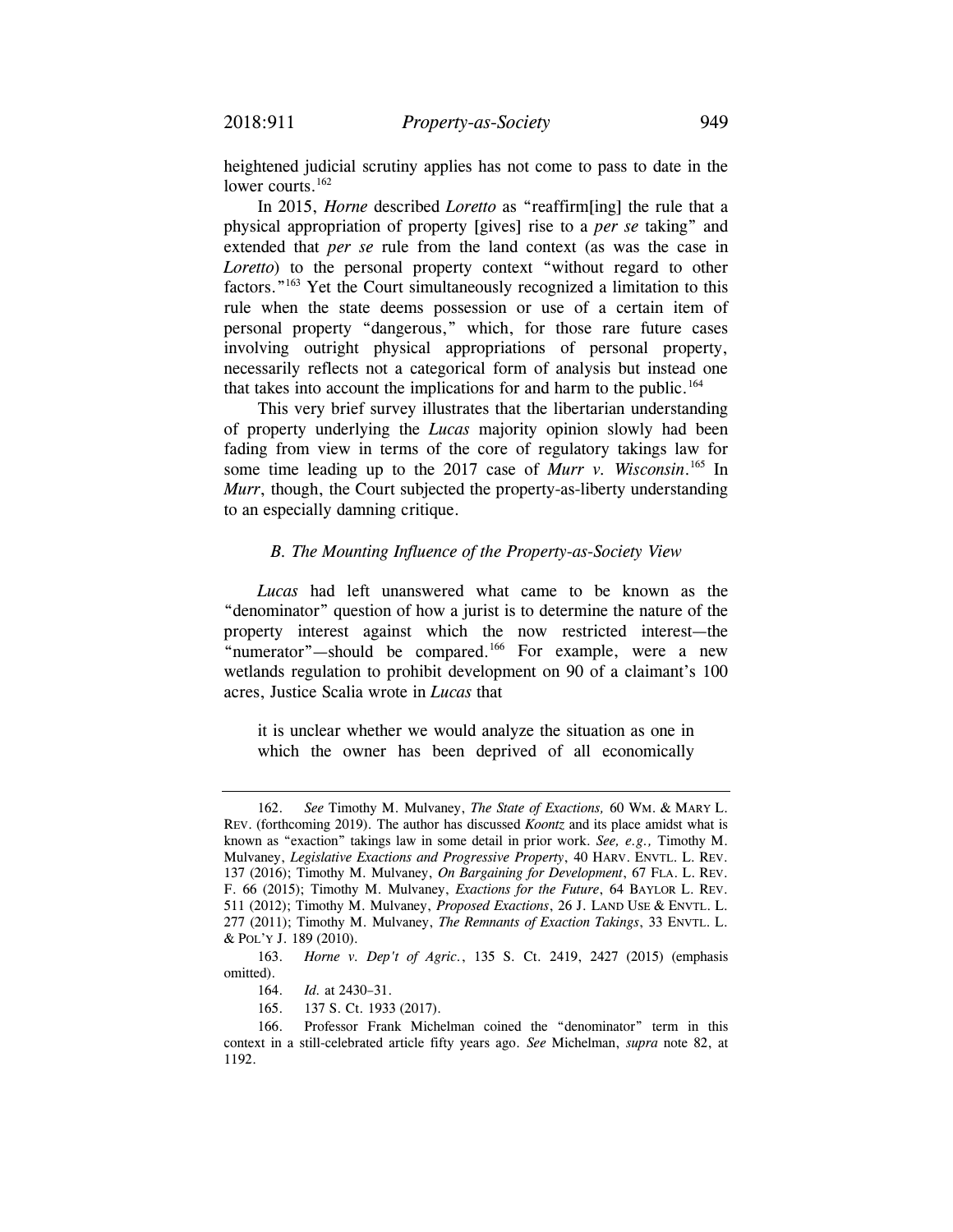beneficial use of the burdened portion of the tract, or as one in which the owner has suffered a mere diminution in value of the tract as a whole. $167$ 

After denying numerous petitions for certiorari in cases involving the issue,<sup>168</sup> the Court agreed during its 2016–17 term to take it up in *Murr*.

 allegedly unaware of this merger ordinance when they acquired Lot E The Murr siblings accepted a developed parcel known as "Lot F" as a gift from their parents in 1994 and the adjacent undeveloped parcel, "Lot E," as a gift from their parent's corporation one year later.<sup>169</sup> Both lots fronted a nationally designated "Wild and Scenic River."<sup>170</sup> In accord with state regulations and a parallel local ordinance enacted in the 1970s to "guarantee the protection of the wild, scenic, and recreational qualities of the river for present and future generations," neither lot in isolation had a sufficiently large area on which to erect an occupied structure.<sup>171</sup> However, to the extent the lots remained in separate ownership, they could be developed under the ordinance's hardship exemption.172 Once they came into common ownership, though, the hardship was alleviated because the Murrs at that point had options for development of, if they so chose, an especially large home spanning the two lots. Therefore, the exemption no longer applied, such that Lots E and F were now "merged" and could not be "sold or developed as separate lots."<sup>173</sup> The Murrs and frustrated that they were prohibited from moving forward with their plan to sell it to fund improvements to the home on Lot F (which had been the victim of repeated riverine flooding events)—filed a takings suit against the State of Wisconsin and St. Croix County.174

<sup>167.</sup> *Lucas v. S.C. Coastal Council*, 505 U.S. 1003, 1016–17 n.7 (1992).

<sup>168.</sup> *See, e.g.*, Petition for Writ of Certiorari, *Harris v. Miss. Dep't of Conservation*, 516 U.S. 930 (1995) (No. 95-142); Petition for Writ of Certiorari, *K & K Constr., Inc. v. Mich. Dep't of Nat. Res.*, 525 U.S. 819 (1998) (No. 97-1957); Petition for Writ of Certiorari, *Karem v. N.J. Dep't of Envtl. Prot.*, 528 U.S. 814 (1999) (No. 98-1866); Petition for Writ of Certiorari, *Dist. Intown Props. Ltd. P'ship v. District of Columbia*, 531 U.S. 812 (2000) (No. 99-1663); Petition for Writ of Certiorari, *Machipongo Land & Coal Co. v. Pennsylvania*, 537 U.S. 1002 (2002) (No. 02-321); Petition for Writ of Certiorari, *Giovanella v. Town of Ashland Conservation Comm'n*, 549 U.S. 1280 (2007) (No. 06-927); Petition for Writ of Certiorari, *Rose Acre Farms, Inc. v. United States*, 559 U.S. 935 (2010) (No. 09-342).

<sup>169.</sup> *Murr*, 137 S. Ct. at 1956.

 <sup>170.</sup> *See* 16 U.S.C. §§ 1274(a)(6), (a)(9) (2012).

 <sup>171.</sup> *Murr*, 137 S. Ct. at 1940 (quoting WIS. STAT. § 30.27 (1973)).

 <sup>172.</sup> *Id.* at 1940–41.

 <sup>173.</sup> *Id.*

 <sup>174.</sup> *Id.* at 1941.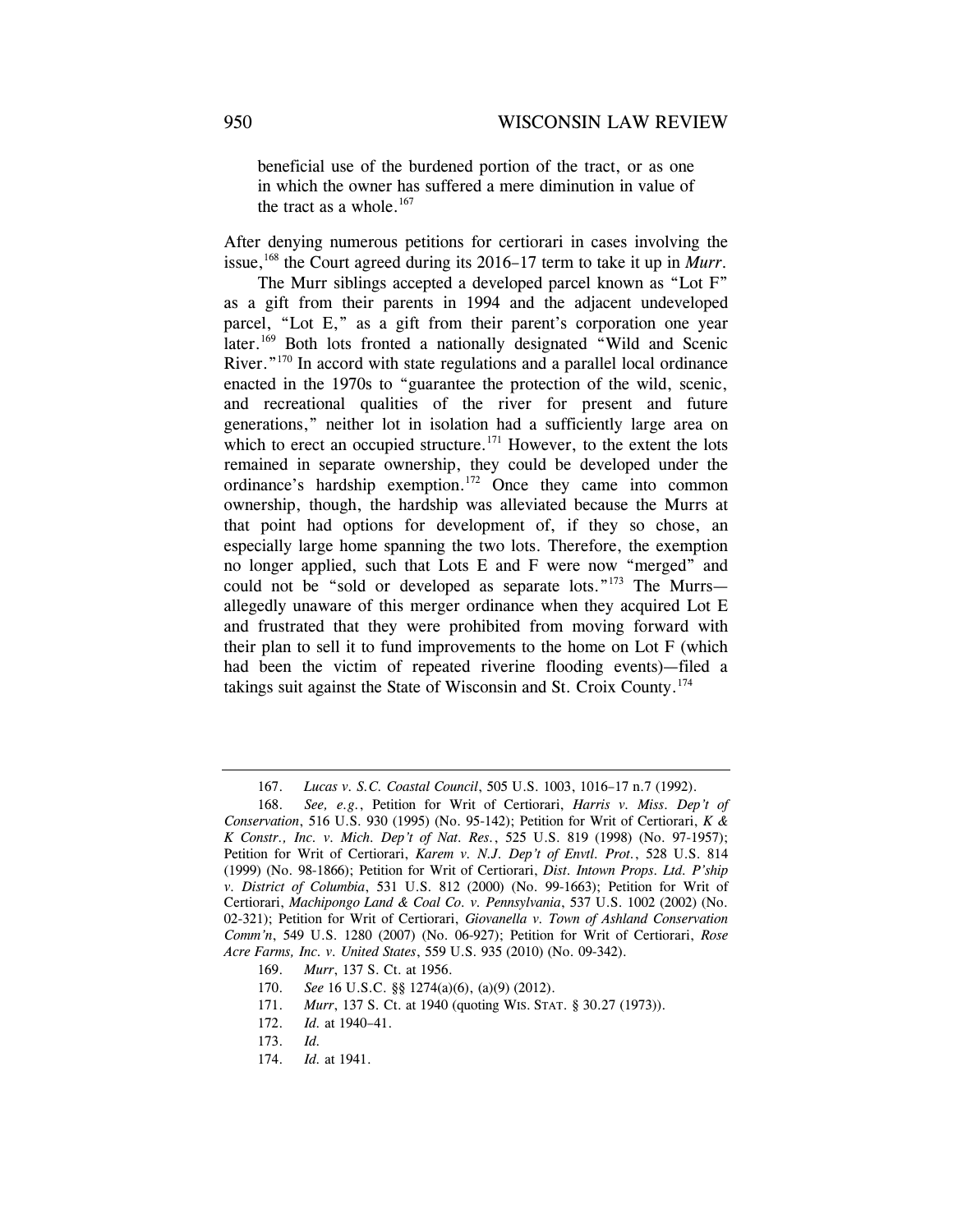The Murrs contended that lot lines presumptively should determine the relevant "parcel" in takings cases.<sup>175</sup> In their view, lot lines serve as the boundaries of one's ownership and, if the owner stays within them—both literally and figuratively—her desire to put the land to a particular use generally should be respected and protected.176 The Murrs claimed that they were acting within their boundaries in attempting to sell Lot E as an individually developable piece of land, such that the ordinance resulted in an unconstitutional total taking of that lot under *Lucas's* categorical formulation.177

In defense, the State of Wisconsin asserted that the two lots collectively should be considered the relevant "parcel" for takings analysis purposes on the positivist grounds that the state's laws say the two lots are merged.178 This position effectively would immunize the state from regulatory takings liability here and in most any other case, but leave open the prospect of Wisconsin residents' succeeding in takings claims against the federal government.<sup>179</sup> Meanwhile, the County contended that a series of considerations are at play in determining the relevant parcel, including state law (as the state had advocated) but also the reality of the economic impact of construing these multiple lots as one and "the physical and geographic characteristics of the property."180 The County believed that, on these considerations, no taking occurred because the merger clause was a reasonable land use regulation under which Lots E and F, in light of their character, together held numerous residual developmental uses.<sup>181</sup>

180. Transcript of Oral Argument, *supra* note 175, at 51:9–52:10.

<sup>175.</sup> *Id.* at 1947; *see also* Transcript of Oral Argument at 17:12–14, *Murr*, 137 S. Ct. 1933 (No. 15-214) (Counsel for the Murrs: "[Y]ou look to the State law, not the whole body of State law, you look to the State law that governs the creation that's the legal recognition of lots  $\dots$ .").

<sup>176.</sup> Petitioner's Reply Brief on the Merits at 12–18, *Murr*, 137 S. Ct. 1933 (No. 15-214).

 <sup>177.</sup> *See* Transcript of Oral Argument, *supra* note 175, at 69:18–22 ("[W]hen the regulations redefine and impose a new definition, the reliance that previously existed is undermined. And that is the gravamen of the takings claim.").

 <sup>178.</sup> *Murr*, 137 S. Ct. at 1946. In the words of one commentator, the State of Wisconsin advocated for a "categorical rule in which state law, both the bitter and the sweet, controlled." *See* Thomas, *supra* note 42, at 8.

<sup>179.</sup> Chief Justice Roberts critiqued the State's contention at oral argument. *See* Transcript of Oral Argument, *supra* note 175, at 32:18–21 ("You can't sort of preempt the takings analysis by saying we're only going to look at this aspect under which, of course, we win."); *see also* Underkuffler, *supra* note 115, at 114 ("If 'property'—the core material of the constitutional right—is a matter of state law . . . there is often not much left for the exercise of federal power.").

<sup>181.</sup> Brief for Respondent St. Croix County at 55–56, *Murr*, 137 S. Ct. 1933 (No. 15-214). The federal government agreed with the overall framework of the County's position, if not the specific considerations the County deemed relevant. *See, e.g.,* Transcript of Oral Argument, *supra* note 175, at 59:17–22.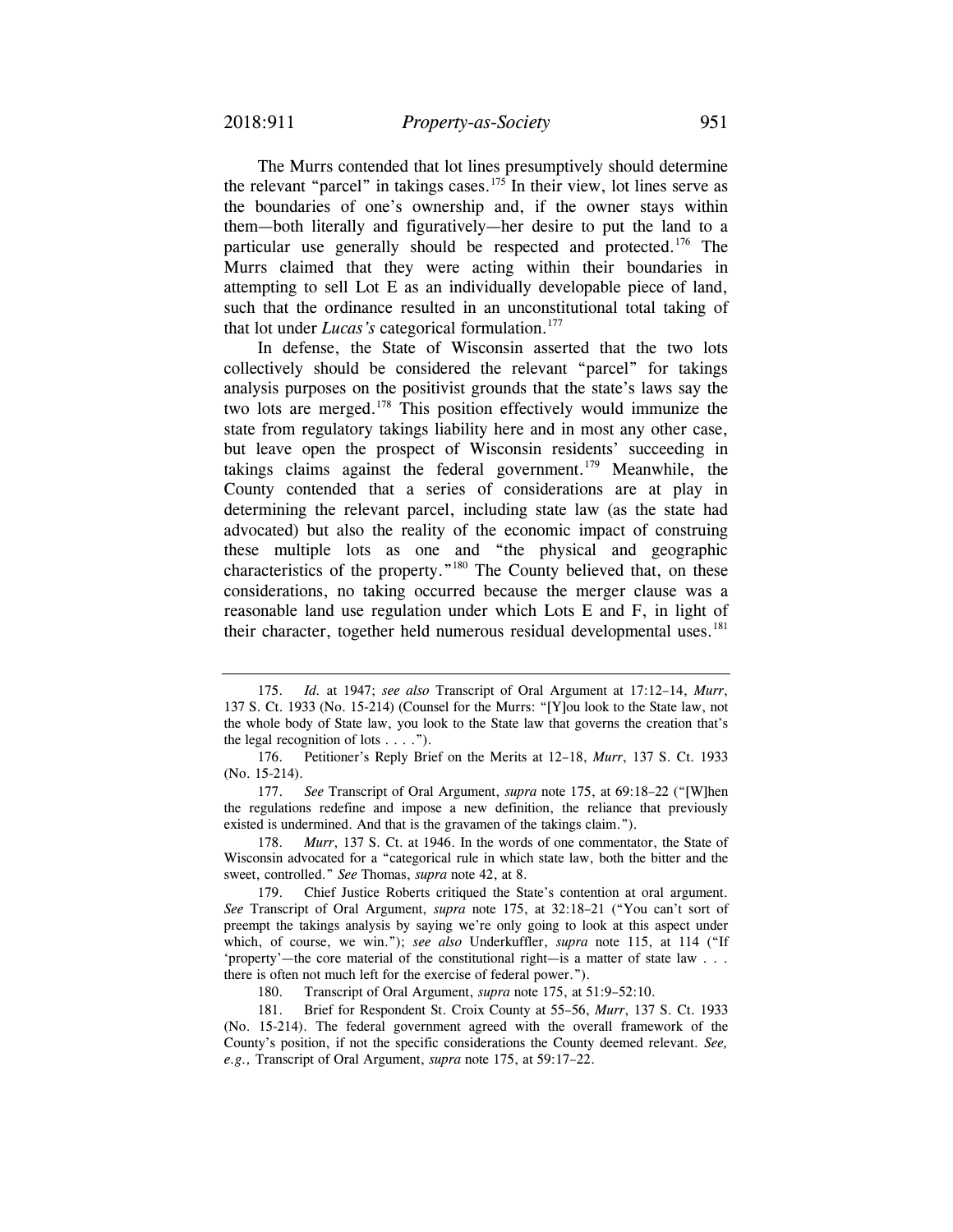It placed particular emphasis on the fact that the assessed value of Lots E and F together for one home was \$698,000, while the assessed value of Lots E and F with individual homes on each totaled just nine percent more, or \$771,000.<sup>182</sup>

In an opinion authored by Justice Kennedy, a majority of the Court's members rejected the Murrs' position as "flawed," "ignor[ant]," and an unsoundly self-serving concentration on one strand of state law—the original lot line demarcations—to the disregard of all others.183 Lot lines, the Court insinuated, are made to serve technical and administrative objectives that are far distinct from the federal constitutional objective of assuring fairness and justice in the allocation of property interests.184 The Court found that the State's position was imprecise, too, for it merely and "formalistic[ly]" identified one consideration—the bulk of state positive law, including the challenged merger ordinance—among a series of considerations that are pertinent to determine whether the state has taken a property interest for federal constitutional purposes.<sup>185</sup> Without suggesting they are exclusive,  $186$  the Court identified three such considerations that bore great similarity to those the County had proposed: (1) how the land is treated under the myriad applicable state and local laws, including those regarding lot lines and all other reasonable provisions affecting use and transfer; (2) the actual prospective value of the land; and (3) the extent to which the land's physical characteristics indicated that its available uses might be limited in the future.<sup>187</sup>

Upon an application of the totality of these considerations to the facts of *Murr*, the Court deemed Lots E and F to bear a "special relationship" that counseled in favor of deeming them a single parcel for federal takings purposes.<sup>188</sup> The Court pointed to the fact that the

<sup>182.</sup> Transcript of Oral Argument, *supra* note 175, at 50:9–52:24 (discussing the complementarity principle).

 <sup>183.</sup> *Murr*, 137 S. Ct. at 1947 ("[P]etitioners ask this Court to credit the aspect of state law that favors their preferred result (lot lines) and ignore that which does not (merger provision).").

<sup>184.</sup> *See id.*

 <sup>185.</sup> *Id.* at 1946.

 <sup>186.</sup> Mulvaney, *supra* note 51, at 152 n.23; John Echeverria, *Big Victory for State and Local Governments in* Murr, TAKINGS LITIG. (June 26, 2017), [https://takingslitigation.com/2017/06/](https://takingslitigation.com/2017/06) [\[https://perma.cc/D3GJ-DUTQ](https://perma.cc/D3GJ-DUTQ)].

 <sup>187.</sup> *Murr*, 137 S. Ct. at 1945 ("[N]o single consideration can supply the exclusive test for determining the denominator. Instead, courts must consider a number of factors. These include the treatment of the land under state and local law; the physical characteristics of the land; and the prospective value of the regulated land. The endeavor should determine whether reasonable expectations about property ownership would lead a landowner to anticipate that his holdings would be treated as one parcel, or, instead, as separate tracts.").

<sup>188.</sup> *Id.* at 1949.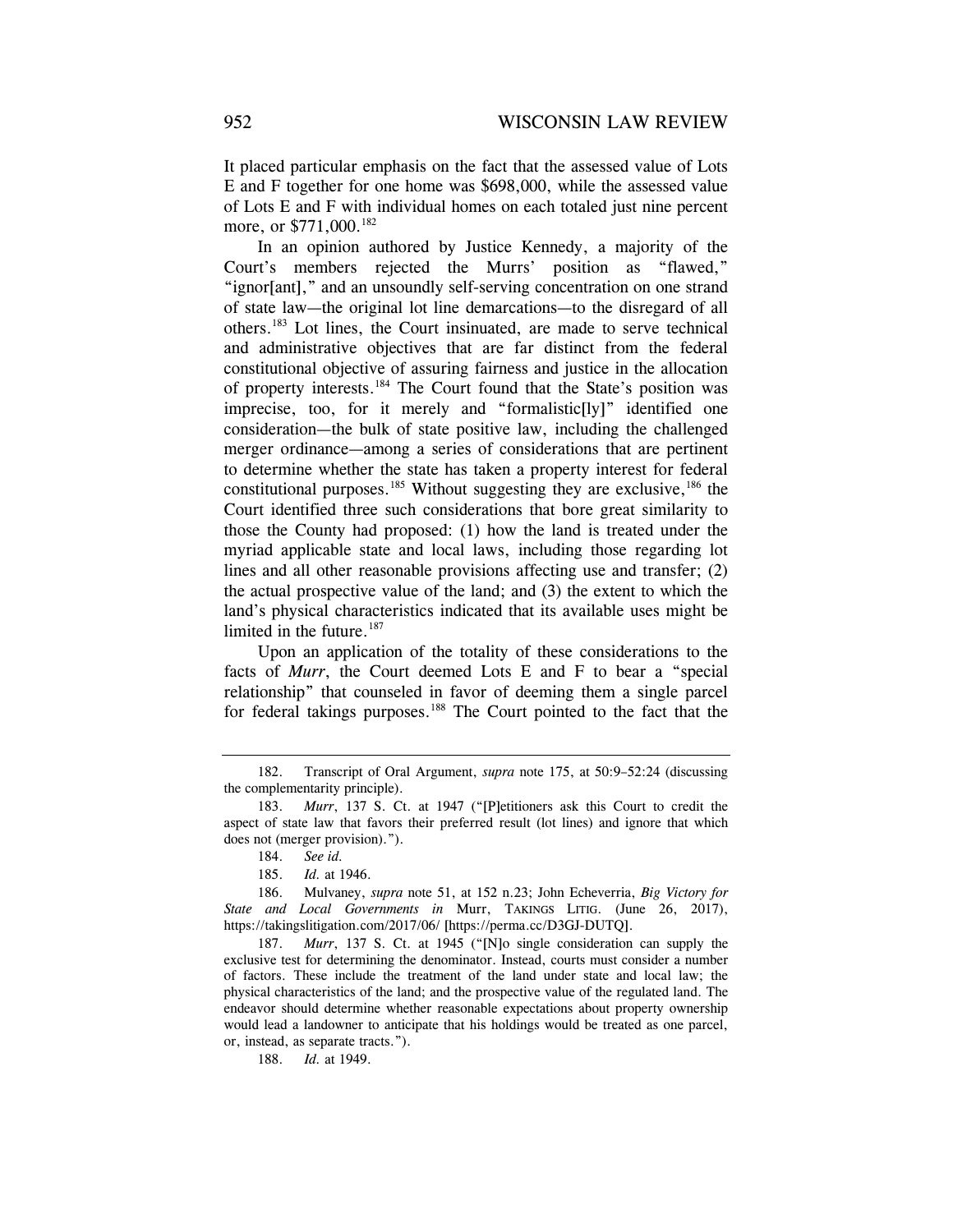lots had merged under the ordinance; the restrictions on Lot E contributed to the value of Lot F's development potential; and the Murrs should have known that their lands might be subject to significant development restrictions because they bordered a national Scenic River.<sup>189</sup> On this understanding, the Court found no partial regulatory taking, for the state had fulfilled "its responsibility to justify [the merger] regulation in light of legitimate property expectations" and the Murrs' merged lot retained significant value and use potential.<sup>190</sup>

 whole includes a number of assertions to which supporters of the The first section below suggests that Justice Kennedy's opinion for the Court in *Murr* demonstrates that the property-as-liberty view supported by the *Lucas* majority is of scant remaining jurisprudential impact and the property-as-society view endorsed by the *Lucas* dissents is now quite influential in regulatory takings law. The second section explains that, while the Chief Justice's *Murr* dissent includes an initial passage that leans on the property-as-liberty idea, his opinion on the property-as-society conception might cite for support in future cases.

## 1. THE *MURR* MAJORITY AND THE PROPERTY-AS-SOCIETY VIEW

This section is divided into three parts. The first outlines the *Murr*  majority's opposition to the property-as-liberty view, the second highlights the majority's support for the property-as-society view, and the third engages with the early academic commentary critical of the holding.

#### *a.* Murr*'s Eschewal of the Property-as-Liberty View*

The majority opinion in *Murr* marginalizes the property-as-liberty view underlying *Lucas* at most every turn. Its first affront to the contention that property creates a sphere of individual liberty that is immunized from state interference comes just four lines into the decision, where the Court suggests that "the background justifications for the challenged restrictions" are a relevant consideration in regulatory takings cases.191 Far from Justice Scalia's contention that

<sup>189.</sup> *Id.* at 1948–49.

 <sup>190.</sup> *Id.* at 1946, 1949. The Court explained that, under the challenged regulation, the Murrs "could preserve the existing cabin [on Lot F], or eliminate the cabin and build a new residence on Lot E, on Lot F, or across both lots." *Id.* at 1941.

 *Future of Takings Law*, 2017 SUP. CT. REV. 115, 142–44. The *Murr* Court's initial cite 191. *Id.* at 1939; *see also* Daniel A. Farber, Murr v. Wisconsin *and the*  to *Lucas* refers to Justice's Scalia's sheepish acknowledgement that an originalist view of the Constitution does not support the very notion of a regulatory takings doctrine. *Murr*, 137 S. Ct. at 1943. *Murr* is distinct from *Lucas* in a more pragmatic way, too. While *Lucas* left undisturbed Mr. Lucas's implausible factual claim that his property had been deprived of the entirety of its economic value, *Lucas v. S.C. Coastal Council*,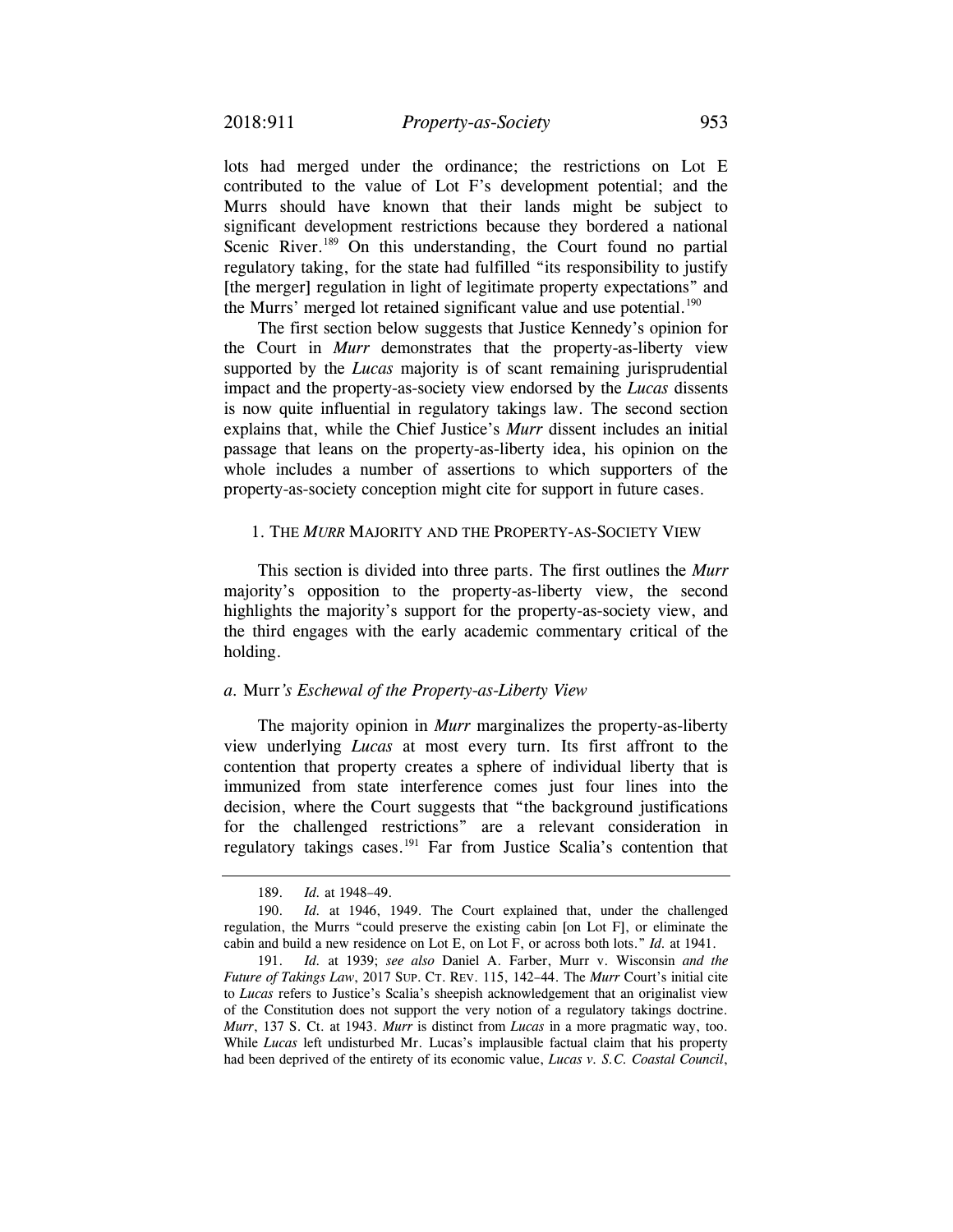*Lucas* established a "categorical" rule that disregards regulatory justifications, the *Murr* Court described *Lucas* as merely offering "guidelines" relevant to "determining when government regulation is so onerous that it constitutes a taking."192 Indeed, *Murr* almost seems to mock *Lucas*'s describing its holding as setting out a "categorical formulation" by noting its many necessary "caveat(s)"<sup>193</sup> and characterizing *Lucas*'s "nuisance exception" as comprehensively "recognizing the relevance of [presumably, *all*] state law and land-use customs."194 "A central dynamic of the Court's regulatory takings jurisprudence," wrote Justice Kennedy in *Murr*, "is its flexibility."195

 valuable use is inconsistent with the historical compact recorded in the The *Murr* Court did quote the following assertion from *Lucas*: "[T]he notion . . . that title is somehow held subject to the 'implied limitation' that the State may subsequently eliminate all economically Takings Clause that has become part of our constitutional culture."<sup>196</sup> However, it did so only to pitch this assertion not as *the* objective of regulatory takings law but as one of two *competing* objectives. "The other persisting interest," said the *Murr* Court, "is the government's well-established power to 'adjus[t] rights for the public good.'"<sup>197</sup> It described takings law as a "means to reconcile" these competing objectives, not to serve the former at the expense of the latter.<sup>198</sup> There is no "simple test;"<sup>199</sup> rather, such reconciliation can only occur through "careful inquiry informed by the specifics of the case." $200$ While *Lucas* castigated approaches to takings cases that cannot be employed on a "value-free basis," *Murr* asserts—echoing the *Lucas*  dissents of Justices Blackmun and Stevens—that takings analyses must be "driven" by considered judgments surrounding the principles of "fairness and justice."<sup>201</sup>

197. *Id.* (quoting *Andrus v. Allard*, 444 U.S. 51, 65 (1979)) (alteration in original).

quoting *Palazzolo v. Rhode Island*, 533 U.S. 606, 617–18 (2001)). 201. *Id.* ( Confusingly, *Murr* refers to its approach as "objective," but the bulk of the opinion otherwise suggests that judgment cannot be avoided. *Id.* at 1945. As Professor Peter Byrne notes in a recent article, "[e]ven if the determination needs to be one based on

<sup>505</sup> U.S. 1003, 1018 (1992), *Murr* called into question the Murrs' implausible claim that, under the challenged regulation, Lot E would be worth \$40,000 if sold as an undevelopable individual parcel when, in fact, the regulation precluded the sale of Lot E as an individual parcel. *Murr*, 137 S. Ct. at 1943.

<sup>192.</sup> *Murr*, 137 S. Ct. at 1942.

<sup>193.</sup> *Id.* at 1943.

 <sup>194.</sup> *Id.*

 <sup>195.</sup> *Id.*

<sup>196.</sup> *Id.* (quoting *Lucas*, 505 U.S. at 1028).

 <sup>198.</sup> *Id.*

<sup>199.</sup> *Id.* at 1950.

<sup>200.</sup> *Id.* at 1943.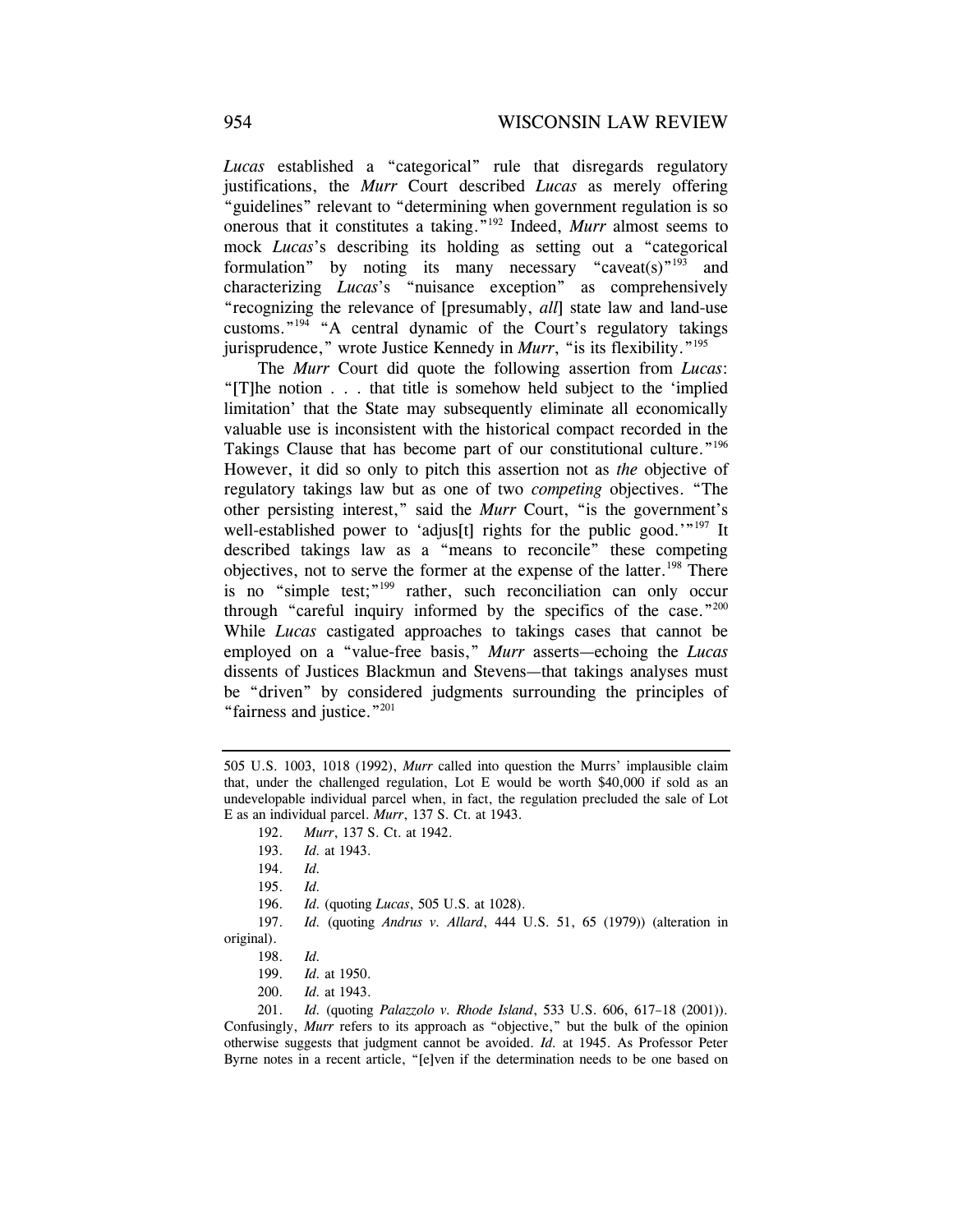Indeed, in *Murr,* Justice Kennedy goes so far as to quote a line from his *Lucas* opinion—in which he concurred *only in the Court's judgment—*that cuts at the heart of *Lucas's* categorical approach: "Coastal property may present such unique concerns for a fragile land system that the State can go further in regulating its development and use than the common law of nuisance might otherwise permit." $202$  In other words, not all property is the same. That the Murrs' land sits "along the river," coupled with its "rough terrain" and "narrow shape," made it especially unreasonable for the Murrs to expect that their "range of potential uses" would never by limited.<sup>203</sup> Landowners, wrote Justice Kennedy for the Court, must "acknowledge legitimate restrictions."204 The Court concluded that this "reasonable land-use regulation [requiring the merger of substandard lots] enacted . . . to preserve the river and surrounding land" does not "work a taking."205 Thus, according to the Court, preserving the river and surrounding lands are legitimate goals that are properly understood not as something owners can ignore but instead as something that affects their expectations about the use of their property.

#### *b.* Murr*'s Support for the Property-as-Society View*

The *Murr* decision technically continues to treat the inquiry surrounding how to define the regulated property as a precursor to the inquiry surrounding whether or not that definition triggers takings liability. However, it appears that, at least on a certain level of generality, the two inquiries have been—ironically, like the Murrs' two lots—merged.<sup>206</sup> "What, precisely, is the property at issue,"<sup>207</sup> under the Court's framework, is the driving question in a takings case.<sup>208</sup> If,

 *The Legacy of* Lucas v. South Carolina Coastal Council*,* 53 REAL PROP., TR. & EST. objective factual analysis, the judgment regarding the regulation of uses that harm the public must be normative." *See* J. Peter Byrne, *A Fixed Rule for a Changing World:*  L.J. 1, 17 (2018).

<sup>202.</sup> *Id.* at 1946 (quoting *Lucas v. S.C. Coastal Council*, 505 U.S. 1003, 1035 (1992) (Kennedy, J. concurring)).

<sup>203.</sup> *Murr*, 137 S*.* Ct. at 1948.

 <sup>204.</sup> *Id.* at 1945.

 <sup>205.</sup> *Id.* at 1947, 1949–50.

<sup>206.</sup> This issue served as a source of contention at oral argument. *See, e.g.*, Transcript of Oral Argument, *supra* note 175, at 15:14–24; 20:13–21:11; 46:2–18; 48:8–49:20; 54:6–17; 60:19–61:6.

<sup>207.</sup> *Murr*, 137 S. Ct. at 1941 (internal citation omitted).

<sup>208.</sup> This point is especially clear in a case like *Murr*, where the challenged regulation's sole purpose is to define the denominator. *See, e.g.*, Farber, *supra* note 191, at 132 ("[I]n cases like *Murr*, where the challenged regulation effectively merges lots into a single whole, it is hard to see how the definition of the denominator can avoid considering the legitimacy of the state's merger rule, which necessarily overlaps with the test for whether a taking has actually occurred."); Nicole Stelle Garnett, *From*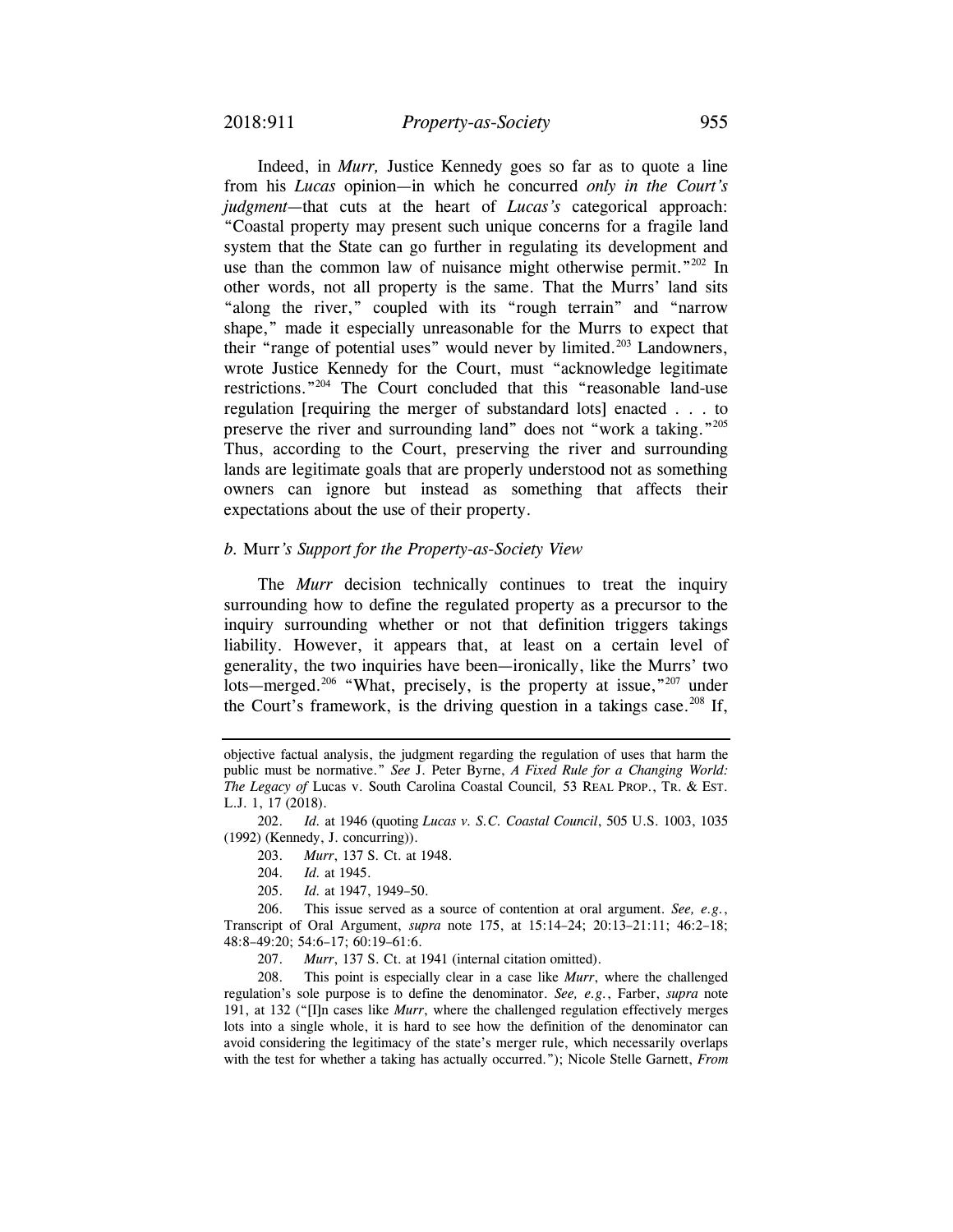based on what the Court referred to as a "complex of factors," property is defined in a manner that is fair and just absent compensation, there is no takings liability; if the definition is unfair and unjust absent compensation, there is. On these terms, *Murr* moves takings law closer to the understanding of property underlying the dissenting opinions of Justices Blackmun and Stevens in *Lucas*. Consider, for example, an environmental regulation that prohibits development on a claimant's ten-acre wetland property. A wetlands preservation law's ability to protect neighboring uplands and their inhabitants is not reliant on who owns those uplands.<sup>209</sup> To the *Murr* Court, liability is not automatically and definitively determined based on whether the claimant happens to own additional lands that are not subject to the development prohibition.<sup>210</sup> The claimant's additional lands are highly relevant, though, in those many instances where the regulation is *based upon* the larger parcel.<sup>211</sup>

The considerations identified in *Murr—*to repeat, how the land is treated under current law, the actual prospective value of the land, and the extent to which the land's physical characteristics and surroundings indicated its available uses might be limited in the future—are of the

 *a Muddle to a Mudslide:* Murr v. Wisconsin, 2017 CATO SUP. CT. REV. 131, 138 (suggesting that the "relevant 'parcel'" issue in *Murr* centered on a situation in which "the government *changed* parcel boundaries").

<sup>209.</sup> Similarly, for example, a sub-surface extraction limitation's ability to protect nearby surface lands and their inhabitants is not dependent on who owns those surface lands. *See Pa. Coal Co. v. Mahon*, 260 U.S. 393, 419 (1922) (Brandeis, J., dissenting) ("[W]hy should a sale of underground rights bar the State's power?").

<sup>210</sup>*. See* Humbach, *supra* note 16, at 22 (lamenting the supposition that, "[a]fter *Lucas*, regulatory protection of . . . vulnerable portions of our national landbase depends on their being joined in larger parcels that have substantial value 'as a whole'").

 *Regulatory Takings, Methodically*, 31 ENVTL. L. REP. 10,313, 10,318 (2001) ("[I]t 211. A regulation that is not based upon the larger parcel—a situation to which the *Murr* Court refers as "[t]he absence of a special relationship between . . . holdings"—may be more susceptible to taking's law's protections. *Murr*, 137 S. Ct. at 1945–46 ("[A] State might enact a law that consolidates nonadjacent property owned by a single person or entity in different parts of the State and then imposes development limits on the aggregate set. If a court defined the parcel according to the state law requiring consolidation, this improperly would fortify the state law against a takings claim . . . ."). Were the extent to which the challenged regulation was based upon the larger parcel not relevant, it would seem that the Murr siblings' parents simply erred in failing either to transfer their corporation (which owned Lot F) to their children or to convey one of the lots to a newly created corporation held by their children. Such an error hardly seems worthy of driving constitutional doctrine. Professor Eric Freyfogle demonstrated prescience on this issue some time ago. *See* Eric T. Freyfogle, could well be unfair for an owner of 10 acres, all wetland, to receive more favorable treatment [through, for instance, application of *Lucas's* "categorical" rule] than the owner of a similar wetland included in a larger tract. . . . [A] ban on mining in an area, if lawful generally, would not require special treatment of a person who owned only the right to mine (and, again, special treatment itself would raise fairness concerns).").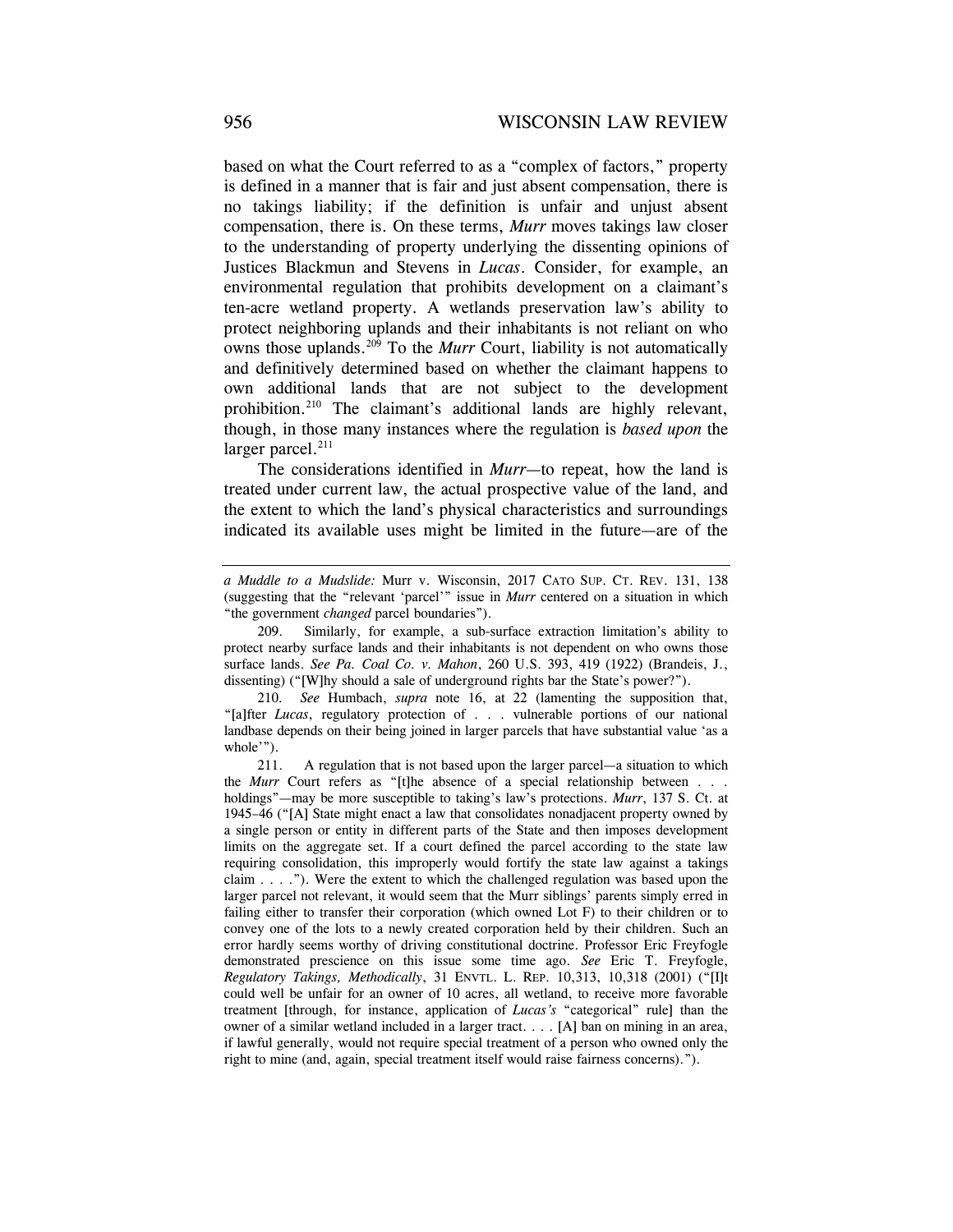sort that judges might draw on to determine whether a regulation is based upon the larger parcel. These considerations might be best understood not as a precursor to but rather as supplementing and shedding light on each of the three broad considerations identified in *Penn Central*.

First, prior jurisprudence on the "character of the governmental action" demonstrates that regulatory takings claims generally succeed only when the state cannot justify an imposition that is "functionally equivalent" to that borne in an ordinary instance of eminent domain without providing compensation.<sup>212</sup> In the main, claimants are not constitutionally entitled to compensation for abiding by democraticallyenacted and generally-applicable regulatory safeguards and obligations that advance public interests, $2^{13}$  prevent owners from engaging in activities that cause harm, $2^{14}$  or establish baseline standards for social and market relations by, for example, shielding consumers from merchants' deceptive practices.<sup>215</sup> Takings compensation is more likely, though, where a regulatory decision produces an unjustifiable confiscation of property that is not (and is not likely to) cause harm<sup>216</sup> or isolates

214. *See, e.g.*, *Keystone Bituminous Coal Ass'n v. DeBenedictis*, 480 U.S. 470, 500–02 (1987) (upholding a Pennsylvania regulation that limited how much subsurface coal could be mined in order to protect surface structures); *Goldblatt v. Town of Hempstead*, 369 U.S. 590, 595–96 (1962) (upholding a town regulation that prohibited excavation below the water table, which in turn rendered petitioner's quarry effectively useless); *Walls v. Midland Carbon Co.*, 254 U.S. 300, 325 (1920) (upholding a statute conditioning the burning of natural gas); *Hadacheck v. Sebastian*, 239 U.S. 394, 409–11 (1915) (upholding a regulation that banned the operation of brick factories within Los Angeles' city limits); *Reinman v. City of Little Rock*, 237 U.S. 171, 176–77 (1915) (upholding a regulation banning livery stables from certain areas in the community); *Mugler v. Kansas*, 123 U.S. 623, 675 (1887) (upholding a regulation that banned the production of alcohol for recreational purposes); *Powell v. Commonwealth*, 7 A. 913, 915–17 (Pa. 1887) (upholding a law that outlawed the production of oleomargarine).

215. *See, e.g.*, *Home Bldg. & Loan Ass'n v. Blaisdell*, 290 U.S. 398, 445–48 (1934) (upholding the constitutionality of a state mortgage moratorium law, which allowed courts to extend the period of redemption for foreclosure sales); *Block v. Hirsh*, 256 U.S. 135, 156–58 (1921) (holding that a rent control law, which regulated rent prices and allowed tenants to stay in their apartments so long as they paid on time and satisfied any other conditions of the lease, was not a taking).

216. *See, e.g.*, *United States v. Causby*, 328 U.S. 256, 266–68 (1946) (holding that the continued low-lying air flight of United States Army bombers above the respondent's land constituted a taking); *Pumpelly v. Green Bay Co.*, 80 U.S. 166, 182 (1871) (holding that the flooding of petitioner's land as a result of the state's decision to dam a river was a compensable taking).

<sup>212.</sup> *Lingle v. Chevron U.S.A. Inc.*, 544 U.S. 528, 539 (2005).

<sup>213.</sup> *See, e.g.*, *Gorieb v. Fox*, 274 U.S. 603, 609–10 (1927) (holding that a setback requirement did not constitute a taking); *Village of Euclid v. Ambler Realty Co.*, 272 U.S. 365, 395–97 (1926) (holding that a zoning scheme did not constitute a taking); *Welch v. Swasey*, 214 U.S. 91, 107–08 (1909) (holding that a statutory building height limit did not constitute a taking).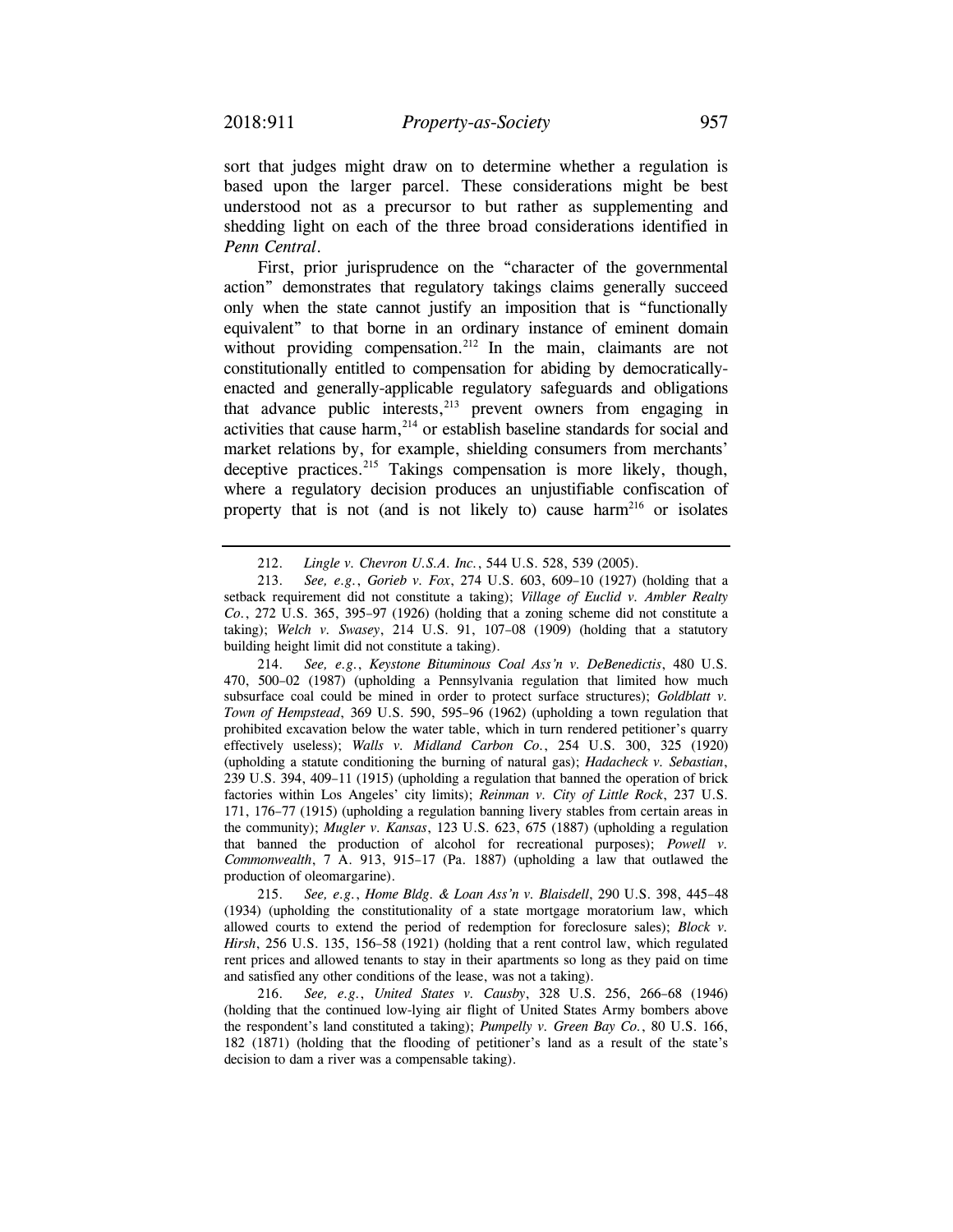individuals among similarly situated persons to shoulder a wholly disproportionate weight of that decision.217 *Murr* expands the inquiry into the "character of the governmental action" by highlighting the importance of the state's regulatory goal of environmental protection.<sup>218</sup> Determining whether the state is defining property in a manner that is fair and just absent compensation is not based on the mere contiguity of the regulated lot and other lots or the legal boundary delineated by local governments for purposes unrelated to federal takings law's fairness and justice inquiry, such as assessing taxes. Instead, says the Court, this definitional process must account for "the surrounding human and ecological environment."219

Second, precedent focused on considering the extent to which a regulation disturbs a takings claimant's reasonable "investment-backed expectations" indicates that liability usually attaches, if at all, only when uncompensated changes in the applicable standards retroactively impede existing, non-harmful uses absent substantial justification.<sup>220</sup> The more

 the extent to which a regulation advances legitimate state interests is relevant to the 218. It remains to be seen whether the Court will endeavor to explicitly square this position in *Murr* with the Court's 2005 holding in *Lingle v. Chevron U.S.A., Inc.*, 544 U.S. 528 (2005). Dicta in the Court's 1980 decision in *Agins v. Tiburon* suggested that a regulation that does not "substantially advance a legitimate government interest" amounts to a compensable taking. *Agins v. City of Tiburon*, 447 U.S. 255, 260 (1980), *abrogated by Lingle*, 544 U.S. 528. Twenty-five years later, though, the Court in *Lingle* disavowed the "substantially advance" test as singlehandedly determinative of a regulatory taking. *Lingle*, 544 U.S. at 548. The Court asserted that this test authorized a substantive review of the relationship between a regulation's design and the public goals in adopting it, which is a traditional due process question. *Id.* at 543 ("The owner of a property subject to a regulation that *effectively* serves a legitimate state interest may be just as singled out and just as burdened as the owner of a property subject to an *ineffective* regulation."). Perhaps *Murr* is suggesting that the state's regulatory goal rather than the extent to which that goal is advanced, as the *Agins* dicta suggested—is fodder for consideration in takings cases. Alternatively, *Murr* may be suggesting that takings calculus, though it is not subject to the *Lochner*-like judicial probing that the *Agins* dicta seemingly indicated. A third possibility is that, while the *Murr* Court's approach may not allow for consideration of the wrongfulness of a regulation in takings cases, it is open to consideration of the *rightfulness*—the public interest and purpose behind—the regulation. Regardless of whether the Court ultimately explicitly adopts one or more of these courses, though, *Murr* makes it plain enough that avoiding a due process analysis in takings cases does not mean wholly disregarding the public interest the challenged regulation seeks to further.

219. *Murr v. Wisconsin*, 137 S. Ct. 1933, 1945 (2017).

220. *See Penn Cent. Transp. Co. v. New York City*, 438 U.S. 104, 127, 136 (1978).

<sup>217.</sup> *See, e.g.*, *Ark. Game & Fish Comm'n v. United States*, 568 U.S. 23, 37– 40 (2012) (holding that the temporary nature of government-caused floods did not automatically preclude such floods from constituting a taking); *Pumpelly*, 80 U.S. at 182. For a fuller discussion of *Arkansas Game* within the larger picture of temporary takings jurisprudence, see Timothy M. Mulvaney, *Temporary Takings, More or Less*, *in* CLIMATE CHANGE IMPACTS ON OCEAN AND COASTAL LAW: U.S. AND INTERNATIONAL PERSPECTIVES 461, 465–72 (R. Abate ed., 2015).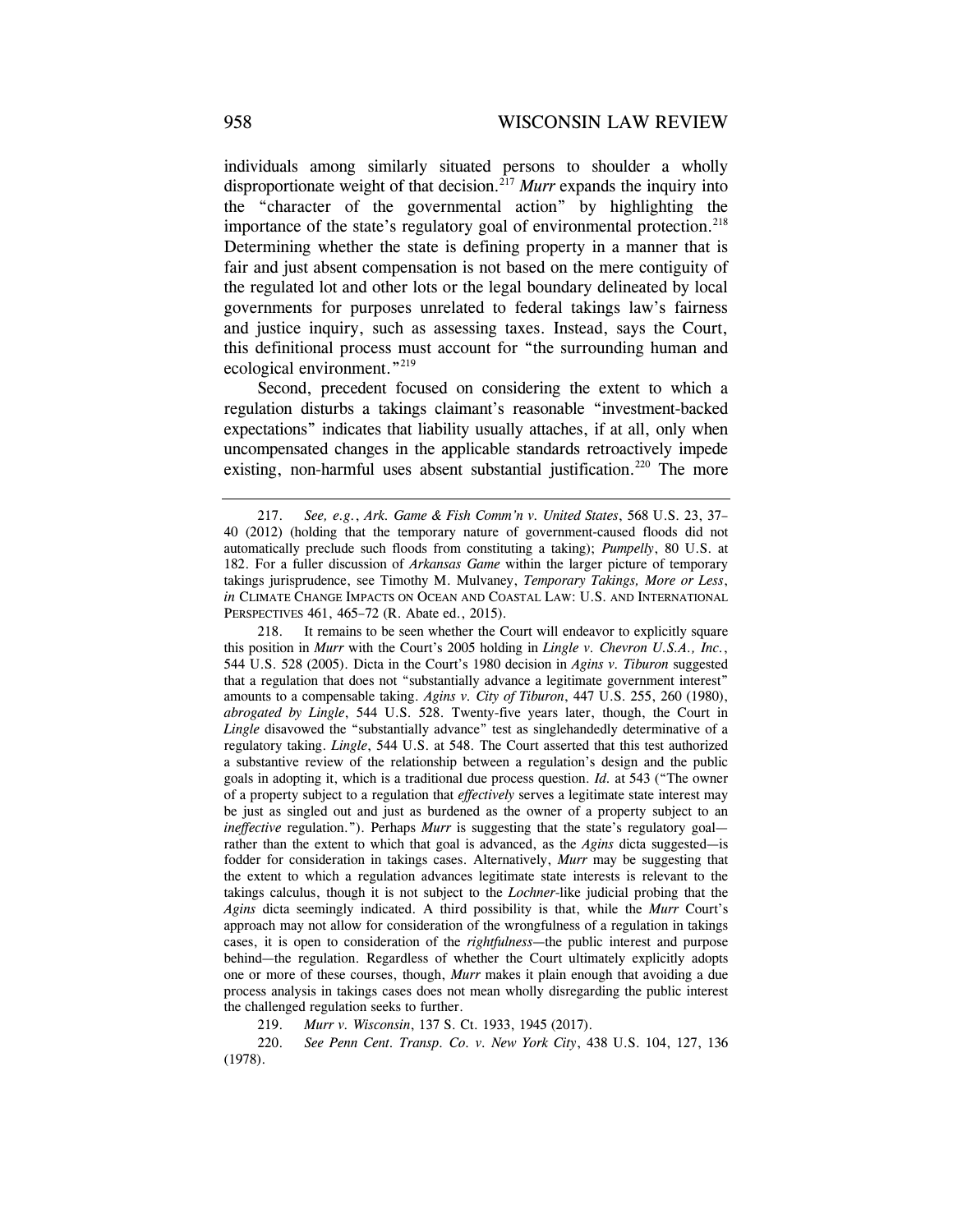do not trigger takings liability. The considerations referenced in *Murr*  common uncompensated changes that impact prospective uses generally inform this inquiry by counseling courts to evaluate the reasonableness of a claimant's "investment-backed expectations" not through the lens of the claimant at the moment of her purchase but instead through the lens of what a prudent investor has *a right to expect*. The inquiry, explained the Court, is not tied to expectations commensurate with background principles of the common law but instead with "background customs and the whole of our legal tradition."221

 Third, takings precedent has suggested that where a prior nonconforming use or similarly "vested" right is at stake, a regulation that produces a substantial "economic impact" potentially could be considered unfair absent the payment of compensation. However, acquiring vacant land does not alone give rise to a vested right; a regulatory safeguard enacted post-acquisition that prevents some future land uses ordinarily is considered to result merely in a non-compensable lost opportunity.<sup>222</sup> *Murr*, though, goes further in clarifying the import of the "economic impact" of the challenged regulation. Particularly through its acknowledging more forcefully than prior takings opinions the benefits that regulations confer on landowners, the Court suggests that the economic impact should be measured not from a baseline unfettered by regulation (value-with-this-illegitimate-regulation versus value-withoutthis-regulation) but instead from *a baseline of legitimate regulation*  (value-with-this-illegitimate-regulation versus value-with-legitimateregulation). Here, the state's regulation of land uses along the riverine corridor actually may well have *increased* the value of the Murrs' lots and those of their riverfront neighbors in the long run.<sup>223</sup>

 system" by "reduc[ing] the adverse effects of overcrowding and poorly Together, contemplating these refined considerations on the facts of *Murr* produced a rather obvious result for the Court: Application of Wisconsin's merger rule to "ensure the continued eligibility of the Lower St. Croix for inclusion in the national wild and scenic rivers planned . . . shoreline development"224 without compensation is a

<sup>221.</sup> *Murr*, 137 S. Ct. at 1945.

 <sup>222.</sup> *Penn Cent.*, 438 U.S. at 135–36 (stating that the regulation in question will not affect the uses to which petitioner had put its property in the sixty-five years prior to the case); *Village of Euclid v. Ambler Realty Co.*, 272 U.S. 365, 384 (1926) (noting that the parcel of land in question had been vacant for years).

 *Rights and Takings Burdens*, PROP. RTS. CONF. J. (forthcoming 2018) (manuscript at 223. *See* Farber, *supra* note 191, at 131; *see also* Steven J. Eagle, *Property*  30–31), <https://ssrn.com/abstract=3071021> [\[https://perma.cc/6U8G-NSVQ\]](https://perma.cc/6U8G-NSVQ) (querying whether "the value of enjoyment of land that results only from the imposition of a severe government restriction [should] be deemed an 'economic use' for purposes of takings law").

 224. *See* WIS. STAT. § 30.27(1) (1973–74); WIS. ADMIN. CODE NR § 118.01 (2017).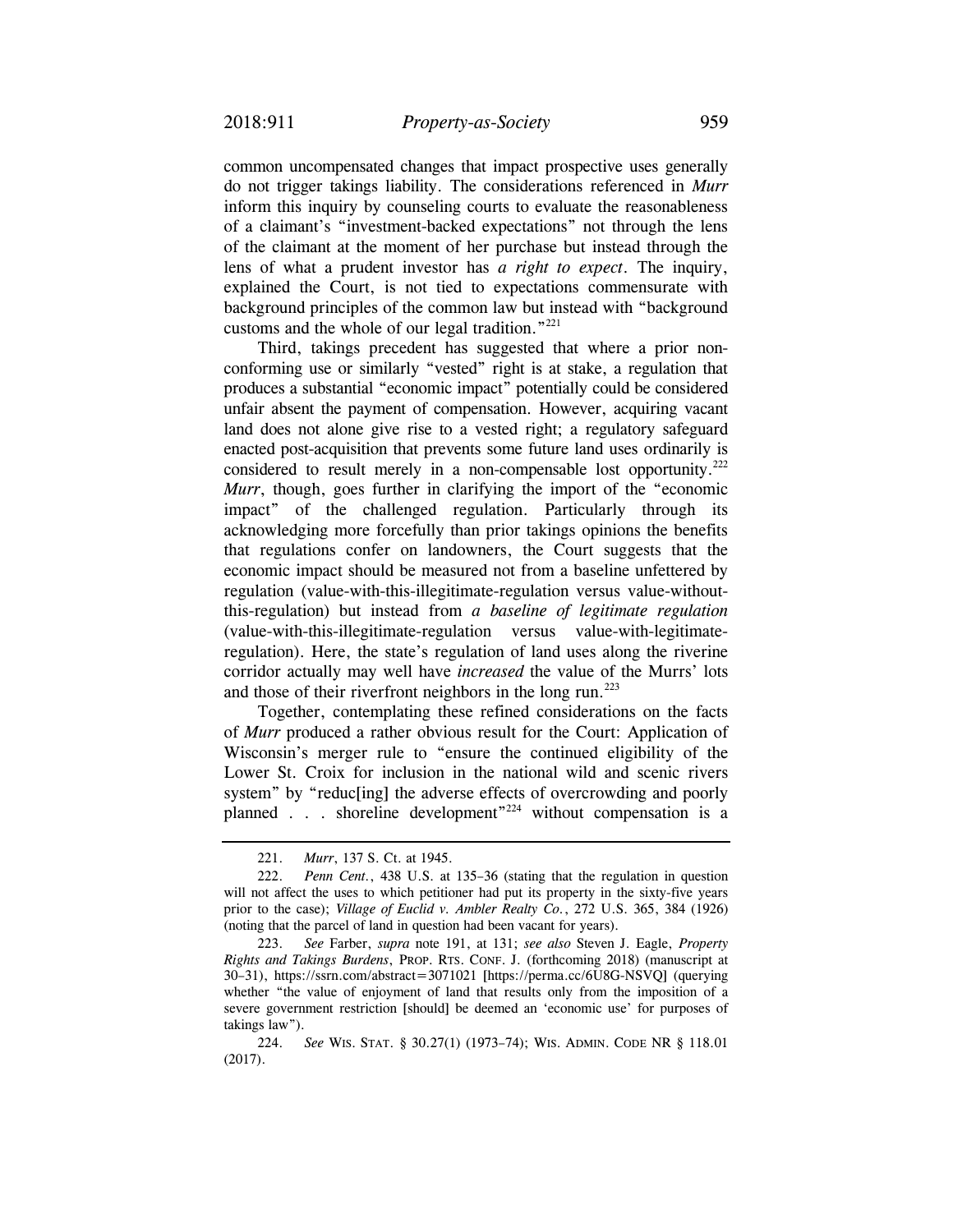property allocation of a character that reasonably should have been expected by the Murrs as an obligation of citizenship in these circumstances, particularly in light of the marginal economic impact on the Murrs' holdings.225 At bottom, then, *Murr* reflects a heavily moderated version of the property-as-investment conception underpinning Justice Kennedy's *Lucas* concurrence in the sense that it is heavily infused with the property-as-society vision set out by Justice Blackmun's and Justice Stevens's *Lucas* dissents. According to the *Murr* Court, economic analysis of the claimant's initial investment does not definitively reveal the fairness and justice of lawmakers' decisions about the scope and protection of property. Incentivizing investment surely is *one* relevant variable, and economic analysis can provide information on the costs of the available choices for allocating property interests that help lawmakers decide how to serve the many democratic values that are property's aim. Liberty also is highly relevant, but it must be evaluated in context and relative to those same interests of others. Reminiscent of the dissents of Justices Blackmun and Stevens in *Lucas, Murr* conceives of property as serving a whole host of evolving social goals, including, here, the preservation of the river's ecological functioning. The decision respects what Professor Joseph Sax called the "economy of nature," where "connections dominate."<sup>226</sup>

### *c. Initial Critiques of* Murr *as Takings Doctrine*

While the academic response to *Murr* is just beginning to materialize, the limited writing to date consists primarily of dissatisfaction from scholars generally amenable to the conception of property-as-liberty.<sup>227</sup> Professor Maureen Brady issued the first such cutting critique. She described the Court's approach as a "careless" extension of the "maligned" *Penn Central* framework that "gives individual states' positive law of property short shrift" and undermines

<sup>225.</sup> *See Murr*, 137 S. Ct. at 1949–50.

<sup>226.</sup> Sax, *supra* note 43, at 1445 (asserting that "single ownership of an ecological service unit is rare"); *see also* Byrne, *supra* note 104 at 241–47 (advocating an orientation of property that tends to land's interconnected natural functions).

 *Factors of* Murr v. Wisconsin *Mean for Property Federalism*, 166 U. PENN. L. REV. PROP. 42 HARV. ENVTL. L. REV. 287 (2018). 227. *See, e.g.*, Maureen E. Brady, Penn Central *Squared: What the Many*  ONLINE 53 (2017); Garnett, *supra* note 208; Thomas, *supra* note 42; Eagle, *supra* note 223; James W. Ely, *David Callies and the Future of Land Use Regulations*, 7 BRIGHAM-KANNER PROP. RTS. CONF. J. (forthcoming 2018), <https://ssrn.com/abstract=3109942> [<https://perma.cc/RJ2S-S2DS>]; Luke A. Wake, *The Enduring (Muted) Legacy of* Lucas v. South Carolina Coastal Council*: A Quarter Century Retrospective*, 28 GEO. MASON U. C.R.L.J. 1, 24 (2017). Exceptions include Farber, *supra* note 191; Sterk, *supra* note 36; Elisabeth H. Carter, Murr v. Wisconsin*: A Victory for "Fairness and Justice" in the Regulatory Takings Denominator Analysis*,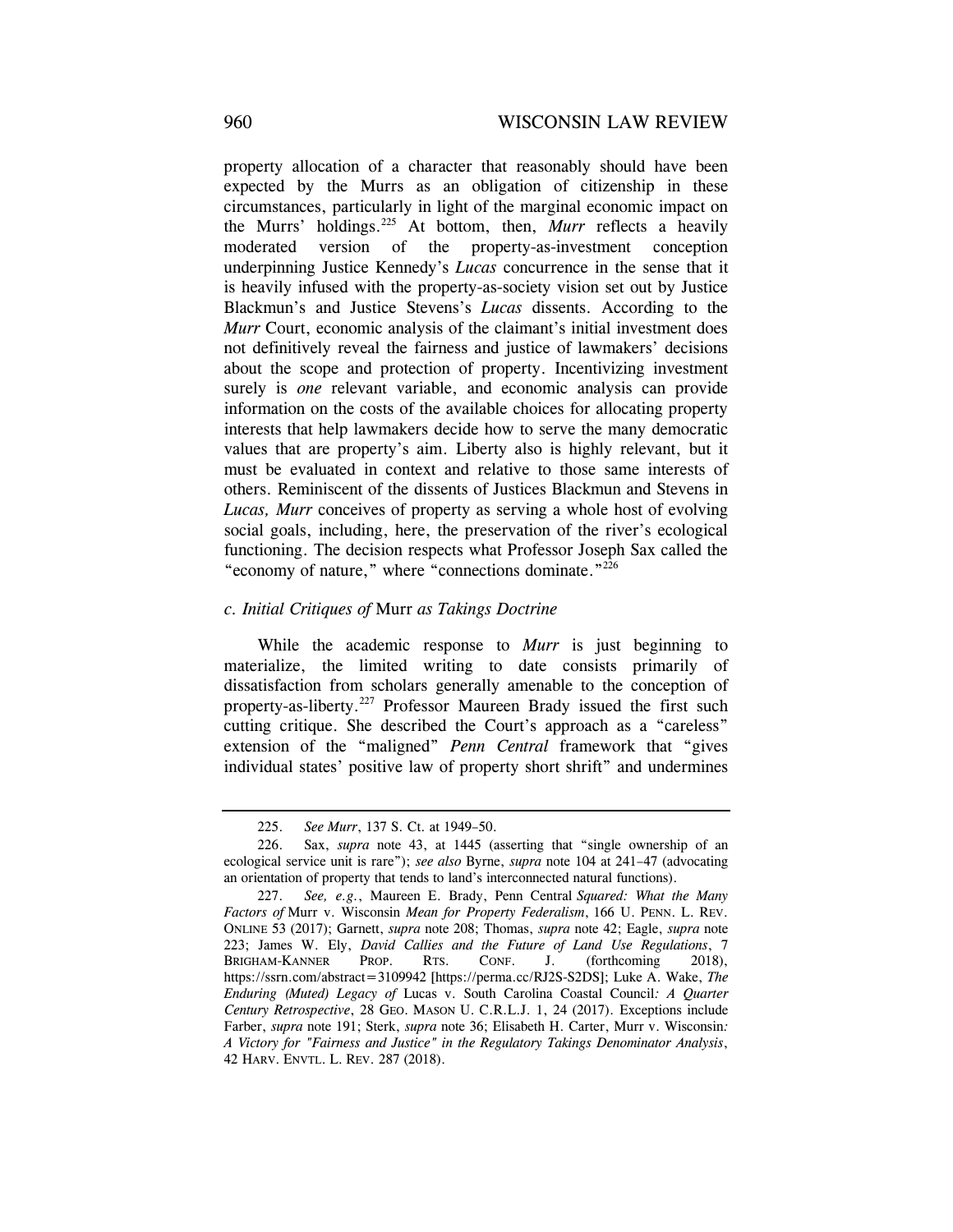"the federalist structure of constitutional property law."228 Professor Brady suggests that courts who share her concerns about "property federalism" might consider "establish[ing] evidentiary hierarchies within the *Murr* factors [that] giv[e] greater weight to the state's common law of property than to recently enacted land use regulation."229

On Professor Brady's view, that a state may recognize "flatly undesirable forms of property" is not reason to reject federal takings liability in the face of new regulation but instead only reason to make "persuasive arguments" about what the state does and does not recognize as property in the first place.<sup>230</sup> She argues that "one of the virtues of the Takings Clause is the flexibility it gives governments to shift and redraw entitlements" upon the payment of compensation, in lieu of what she sees as the lone alternative of precluding any such shifting and redrawing at all.<sup>231</sup> Indeed, she describes "the compensation mechanism" as "a built-in safety valve for eliminating [via regulations] property interests later determined to be undesirable."232 Professor Brady objects to the fact that, after *Murr*, state defendants in takings cases will "marshal evidence from across time and space to make [such] new regulation seem reasonable" absent compensation.233 She describes "*Murrs'* resort to various forms of 'reasonableness'"—especially those that are disconnected from the specific existing regulatory regime in the locus of the dispute—as "weaken[ing] constitutional protections for varied state property interests."<sup>234</sup>

Professor Brady does acknowledge that new legislation, like the common law, can "confer<sup>[]</sup> rights or creat<sup>[e]</sup> relationships,<sup>"235</sup> and she lauds the ability of states to "compet[e] and innovate[e]" through

231. *Id*. at 64.

233. Brady, *supra* note 227, at 68.

<sup>228.</sup> *See* Brady, *supra* note 227, at 53–54, 56.

<sup>229.</sup> *Id.* at 70 n.102.

 <sup>230.</sup> *Id.* at 62 ("[S]tates may recognize flatly undesirable forms of property that seem unworthy of federal protection, like the extreme example of property in slaves. . . . Of course, [this] problem[] might be better addressed by making persuasive arguments about what limits constitutional property should have, rather than calling for the elimination of constitutional property federalism.").

<sup>232.</sup> *Id.*; *see also* Epstein, *supra* note 37, at 184 (describing the just compensation requirement as "an intermediate position between two unpalatable extremes").

<sup>234.</sup> *Id.* at 70; *see also id.* at 56 (opposing what she sees as the Court's "replacing the inquiry into the form and content of property within a single jurisdiction with an analysis of reasonable property rules and expectations that is divorced from jurisdictional boundaries").

 <sup>235.</sup> *Id.* at 59.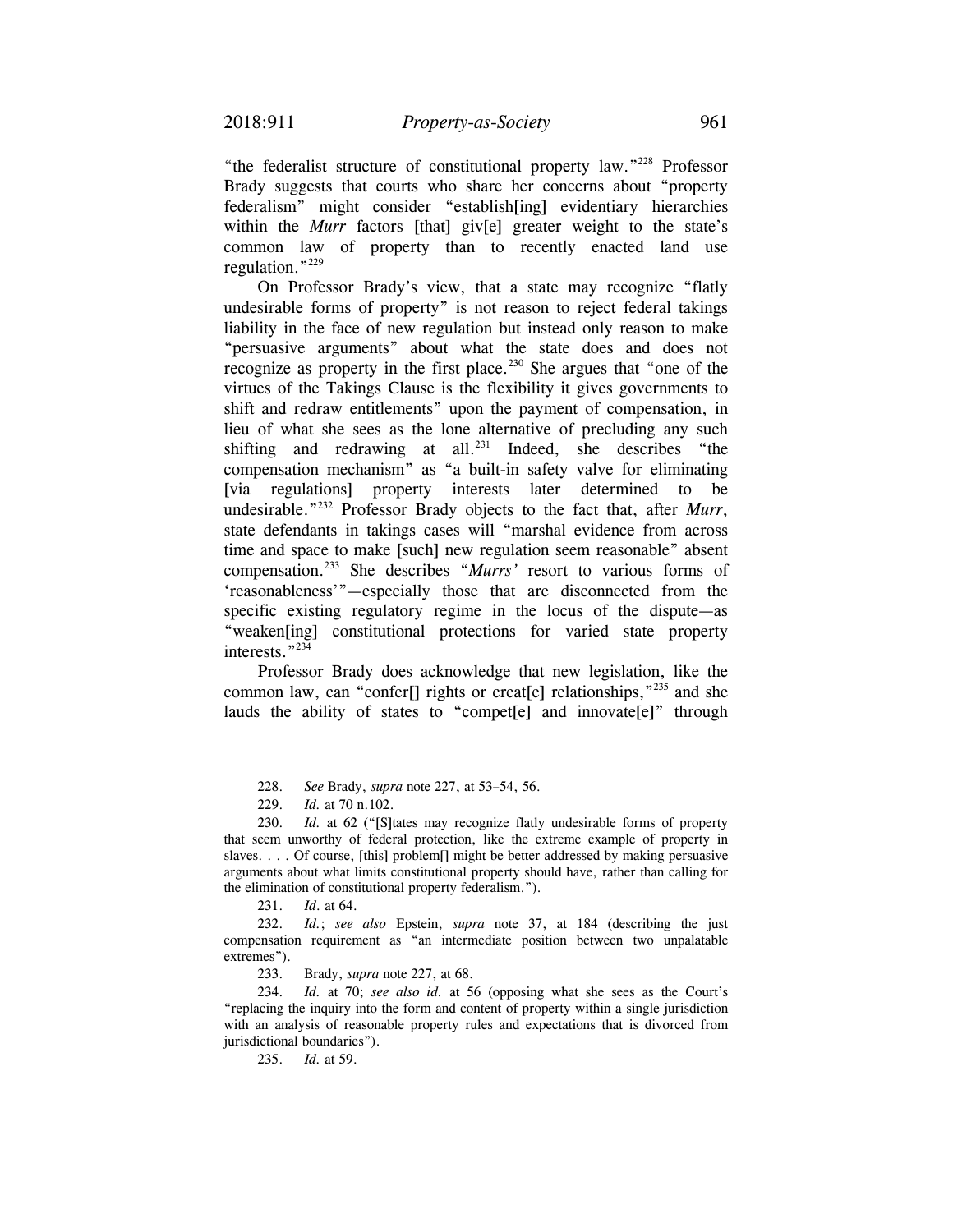"property forms."<sup>236</sup> "[C]onstituents of a jurisdiction," she writes, "can use political control mechanisms to obtain forms of property reflecting their preferences," and "[i]f a unique property form in one state carries with it significant benefits, other states can follow on and adopt it."237 For example, she praises those states who, late in the nineteenth century, "began recognizing new forms of 'easement[s] of access' through common law *and statutory law* in order to protect property owners from local government actions [namely, street re-gradings] harming their interests."<sup>238</sup>

While Professor Brady makes these assertions to support her view that the "guarantee of constitutional protection is a mechanism by which new property rights are stabilized," $239$  they instead serve to expose the tension within property that the property-as-liberty conception does not fully appreciate. How can constituents use political control mechanisms to obtain forms of property reflecting their preferences if their preferences conflict with a prior generation's preferences that already had been reflected in property laws? How can the citizens of one state follow on and adopt a unique property form that proved desirable for some owners in another state without negatively affecting the interests of others that were secured prior to this property form's adoption? To draw on her own example, property owners opposed to those easements of access—for example, presumably those benefitting from the improved access to their properties resulting from the road regrades—might well have had a claim in the late nineteenth century that the easements interrupted one of *their*  previously recognized rights or relationships. "Liberty" exists on both sides of these property debates, and thus sheds little light, in and of itself, on the fairness and justice of constituents using "political control mechanisms" to reflect their preferences or mirror laws in other jurisdictions absent compensation.

Professor Nicole Garnett is more circumspect than Professor Brady in her appraisal of *Murr*. Similar to Professor Brady, though, and in concert with critiques penned by Professor James Ely and others, she disapproves of the Court's defining property for federal constitutional purposes through reliance on what she deems "subjective and malleable" considerations that are "decidedly pro-government."<sup>240</sup>

<sup>236.</sup> *Id.* at 63.

<sup>237.</sup> *Id.*

 <sup>238.</sup> *Id.* at 60 (emphasis added).

<sup>239.</sup> *Id.* at 63.

<sup>240.</sup> Garnett, *supra* note 208, at 133; *see also id.* at 142 (describing the considerations identified in *Murr* as "an entirely new laundry list of inchoate, vague factors"); Ely, *supra* note 227, at \*7 ("Kennedy offers an amorphous multi-factor balancing test that is virtually worthless and is likely to disadvantage individual owners."); Thomas, *supra* note 42, at 25 ("*Murr* created a metaphysical, social justice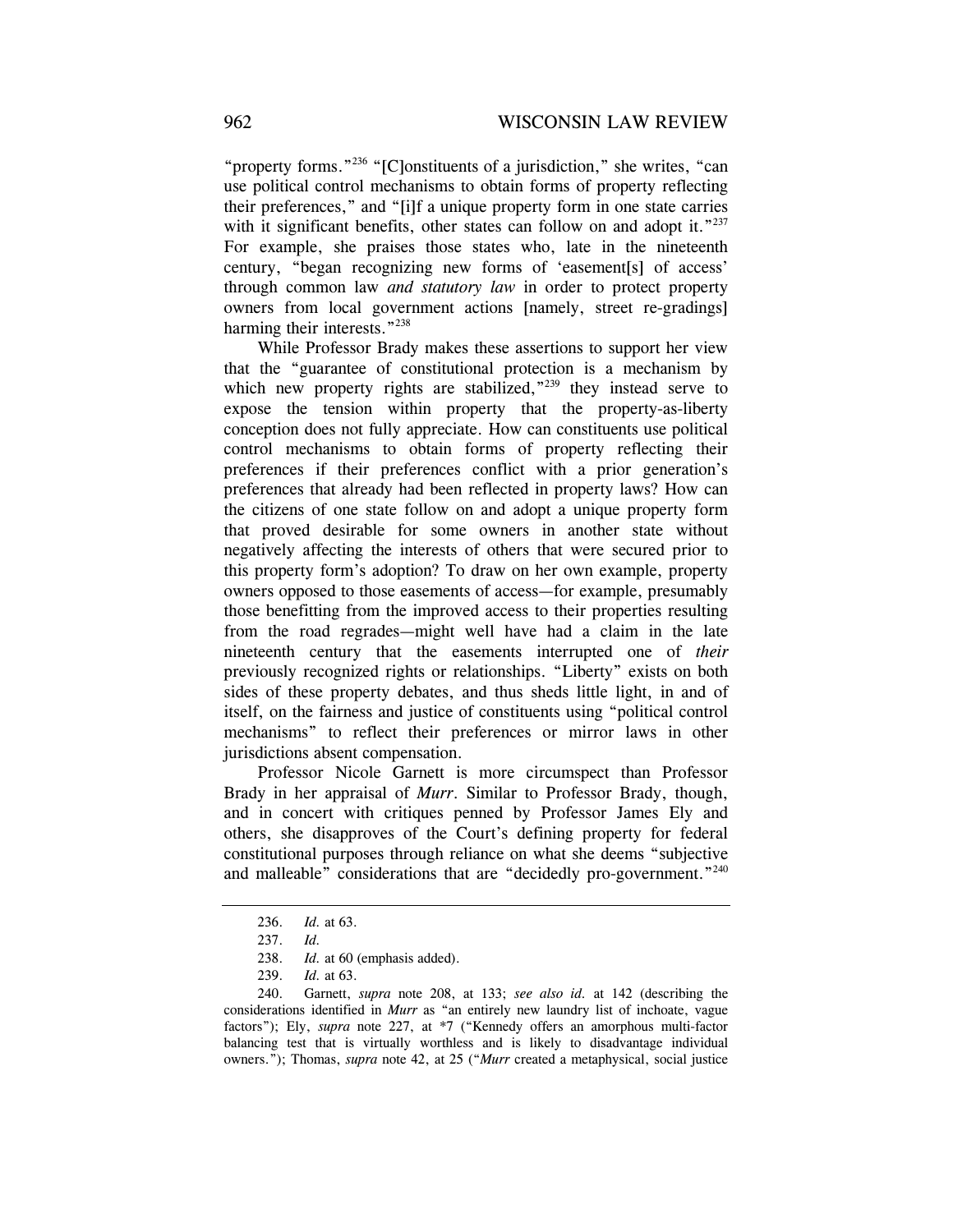At the same time, though, Professor Garnett acknowledges the difficulty in asserting simultaneously that (i) state law alone defines the contours of property and (ii) the federal constitution prohibits a state from defining property in a manner that is unfair and unjust absent compensation.<sup>241</sup> She writes: "[I]f states have the power to define what property *is*, why can't they *redefine* what it is without compensating property owners? Conversely, giving states *carte blanche* to regulate away all the value of private property would render the protection provided by the Fifth Amendment's Takings Clause a dead letter."<sup>242</sup>

 property law to "resolve contested questions about the nature and extent Professor Garnett's critique, therefore, does not endorse in absolute terms the property-as-liberty conception. But where the critique settles is not altogether clear. *On one hand*, Professor Garnett seems merely to challenge *Murr*'s expression of what she concedes must be a pluralistic process of defining property for "tip[ping] the scales" too far in the government's favor.<sup>243</sup> Indeed, *contra* Professor Brady, Professor Garnett cites approvingly to the Court's assertion in *Palazzolo* that the state has an "obligation" to avoid "unreasonable" definitions of property rights absent compensation.<sup>244</sup> Likewise, she concedes that there are no immutable "ordinary principles" of state of property rights affected by a challenged regulation."245 Takings law, suggests Professor Garnett, should rely on "reasoned analysis."246 *But on the other hand*, she excoriates the *Murr* majority for "emphasiz[ing] the reasonableness of the merger provision" and "import[ing] public policy considerations into the definition of private property itself."<sup>247</sup> This course, decries Professor Garnett, turns takings law's promise of "fairness and justice" into "mere hortatory fluff."<sup>248</sup>

Professor Garnett does not ultimately set out a preferred methodology by which takings law might approach this tension.<sup>249</sup> Yet she nonetheless concludes that, echoing Professor Brady, "*all* property

PROP. warrior test for property . . . ."); Roger Bernhardt, *The New Mathematics of Takings Cases*, 40 REAL PROP. L. REP. 108 (2017), https://papers.ssrn.com/sol3/papers.cfm?abstract\_id=3072759

<sup>[</sup>[https://perma.cc/F9HP-KE2V\]](https://perma.cc/F9HP-KE2V) (expressing concern that *Murr* does not provide "much clarity or predictability").

<sup>241.</sup> Garnett, *supra* note 208, at 132–33.

<sup>242.</sup> *Id.* at 133.

<sup>243.</sup> *Id.* at 139.

<sup>244.</sup> *Id.* at 141 (citing *Palazzolo v. Rhode Island*, 533 U.S. 606, 626 (2001)).

 <sup>245.</sup> *Id.* at 148.

<sup>246.</sup> *Id.* at 149.

<sup>247.</sup> *Id.* at 143, 148.

 <sup>248.</sup> *Id.* at 148 (citing *Armstrong v. United States*, 364 U.S. 40, 49 (1960)).

 <sup>249.</sup> *Id.* at 149 ("In my view, Justice Thomas [in a separate dissent in *Murr*] is correct that a historically grounded 'fresh look' is the only principled way to clear the takings muddle.").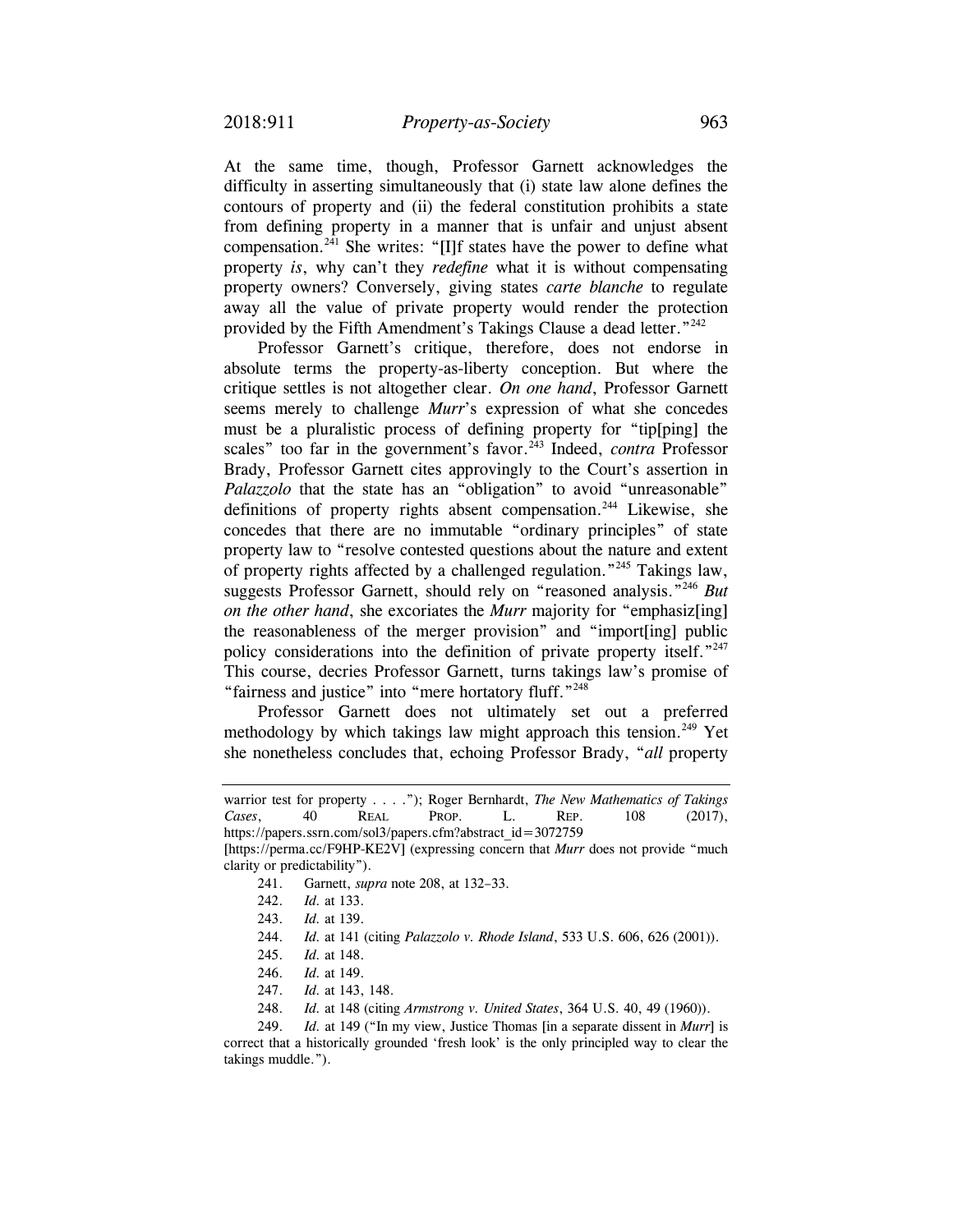owners, not just the members of the Murr family, lost in *Murr*."250 This conclusion does not sufficiently account for the reality that democratic lawmakers, when facing any conceived property dispute, must ask what values recognizing the *competing claims* serve. In the course thereof, these lawmakers must identify the reasons why our society might wish to preserve or advance—or, contrarily, renounce or suppress—those values.251 As the property-as-society view underlying *Murr* appreciates, a court adjudicating a takings case thus cannot avoid exercising its judgment in evaluating the fairness and justice of such reasoning in the face of a claim for compensation by one of the competing claimants.

#### 2. THE *MURR* DISSENT AND THE PROPERTY-AS-SOCIETY VIEW

In dissent, Chief Justice Roberts, joined by Justices Alito and Thomas, initially advocated an approach that could be considered a hybrid of the approaches advanced by the Murrs and the State of Wisconsin. On the whole, though, the dissent is riddled with language to which those who favor the property-as-society view might turn for support.

The Chief Justice wrote that "state law" both "define[s] the boundaries of distinct units of land" and "the interests that come along with owning a particular parcel."<sup>252</sup> He referenced the State's drafting of lot lines as one especially relevant state law that defines boundaries, but did not, as the Murrs had pitched, go so far as to describe those lot lines alone as presumptively determinative of the relevant "parcel" in takings cases. $253$  Though stopping short of the rule advocated by the Murrs, the dissent contended that the majority's "malleable," multiconsideration approach to identifying the denominator results in "the government's goals shap[ing] the playing field before the contest over whether the challenged regulation goes 'too far' even gets underway."<sup>254</sup> Takings law, wrote Chief Justice Roberts, should "protect<sup>[]</sup> property rights *as they exist* under state law."<sup>255</sup> From these

<sup>250.</sup> *Id.* at 147 (emphasis added).

<sup>251.</sup> *See generally* Timothy M. Mulvaney & Joseph William Singer, *Move Along to Where? Property in Service of Democracy*, *in* TRANSFORMATIVE PROPERTY LAW: FESTSCHRIFT IN HONOUR OF AJ VAN DER WALT 1 (G. Muller et al. eds., 2018).

 <sup>252.</sup> *Murr v. Wisconsin*, 137 S. Ct. 1933, 1953 (2017) (Roberts, C.J., dissenting).

<sup>253.</sup> *Id.* (Roberts, C.J., dissenting).

<sup>254.</sup> *Id.* at 1950, 1955 (Roberts, C.J., dissenting) (quoting *Pa. Coal Co. v. Mahon*, 260 U.S. 393, 415 (1922)). This position echoed the Chief Justice's assertion at oral argument that "I didn't think [justice] was applied to defining what the property was because then you really do get . . . *Penn Central* squared." Transcript of Oral Argument, *supra* note 175, at 48:16–18.

 <sup>255.</sup> *Murr*, 137 S. Ct. at 1953 (Roberts, C.J., dissenting) (emphasis added).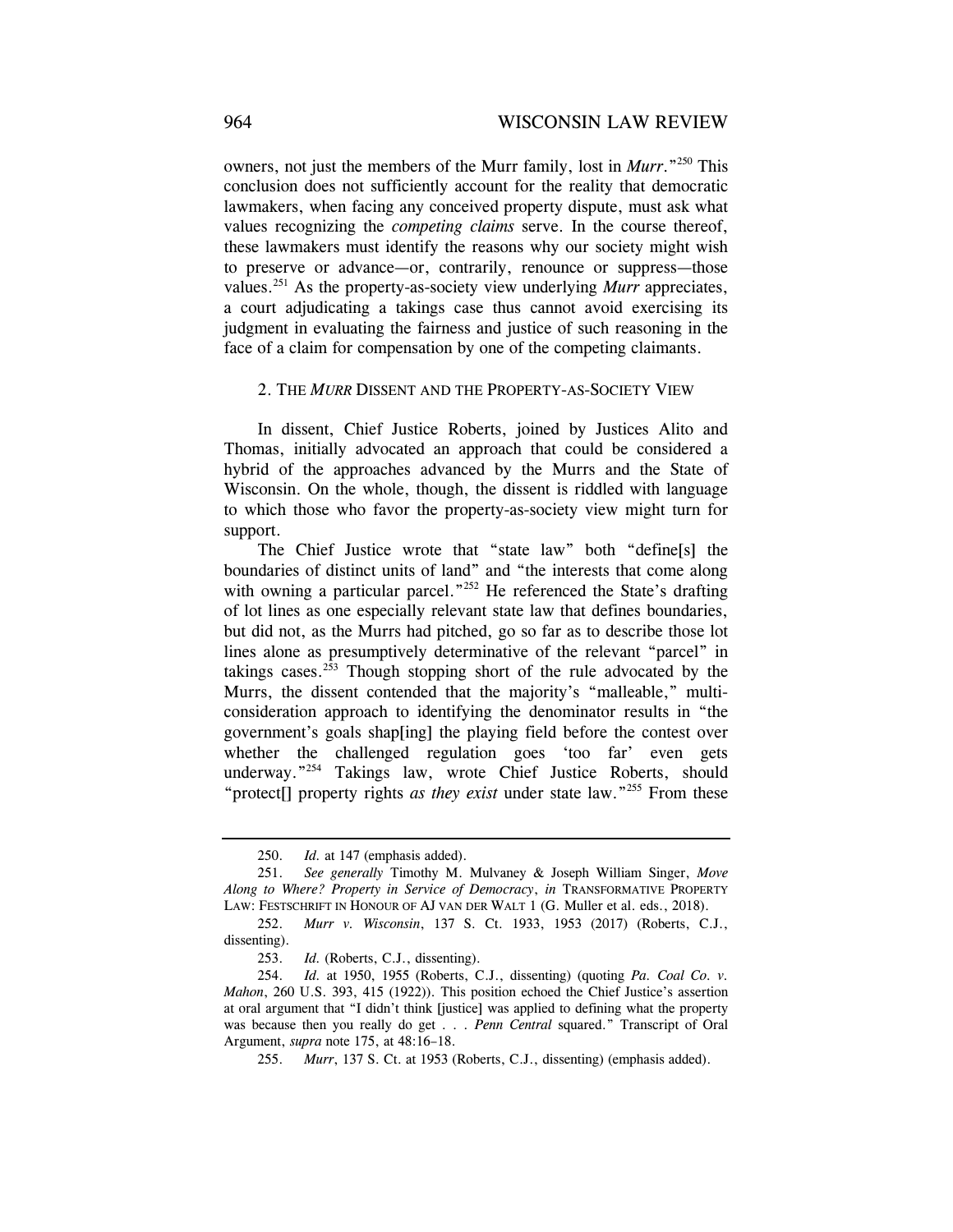assertions, one could summarize the dissent's position in the following terms: The State can define the boundaries of and interests associated with property; however, once it does so, ownership and regulation are divorced, such that any definitional adjustments implicate takings protections.<sup>256</sup>

However, the dissent quickly diluted the import of this position in two ways. First, it noted that looking to state law to "define the boundaries of distinct units of land" is not sufficient in "*exceptional circumstances*."257 While the dissent did not elaborate on what considerations might be relevant in determining whether these circumstances are present, the mere reference to such circumstances is itself a significant compliment to the majority's view that "indicia" in addition to state law help shape the claimant's reasonable expectations about property.258 Second, and more significantly, Chief Justice Roberts's dissent asserted that the Murrs' ownership of the contiguous parcel and their constructive knowledge of the merger rule at the time they acquired that parcel both would weigh significantly against their takings claim. $259$ 

The assertion by the dissent regarding the numerator in the takings fraction—a fraction that is intended to represent the percentage of preregulation value retained by the claimant post-regulation—effectively negates any significance of the dissent's position on the denominator. To the majority, Lots E and F both should be included in the numerator and the denominator. On the majority's view, drawing on the figures reported in the record, the numerator (the value of the lots merged) was \$698,000, and the denominator (the value of both lots if developable individually) was \$771,000, such that Murrs' total holdings diminished in value by approximately nine percent as a result of the regulation.<sup>260</sup> On the dissent's view, the numerator (the increase in the value of Lot F after the regulation) was \$325,000, and the denominator (the value of Lot E absent the regulation) was \$398,000, such that the Murrs' relevant holdings diminished in value by approximately eighteen

<sup>256.</sup> *See* Brady, *supra* note 227, at 58; *see also* Eagle, *supra* note 223, at 26– 28 (criticizing *Murr* for "[c]onflat[ing] [o]wnership and [r]egulation").

<sup>257.</sup> *Murr*, 137 S. Ct. at 1953 (Roberts, C.J., dissenting) (emphasis added).

 <sup>258.</sup> *Id.* at 1947. On the argument that the mere existence of exceptions requires a contextual analysis in each case to determine whether those exceptions should apply, see, for example, GREGORY ALEXANDER, PROPERTY AND HUMAN FLOURISHING 185–86 (2018).

 <sup>259.</sup> *Murr*, 137 S. Ct. at 1953 (Roberts, C.J., dissenting). Among other amici, the federal government pressed this point during briefing. *E.g.*, Brief of the United States as Amicus Curiae Supporting Respondents at 26–27, *Murr*, 137 S. Ct. 1933 (No. 15-214).

 <sup>260.</sup> *Murr*, 137 S. Ct. at 1941.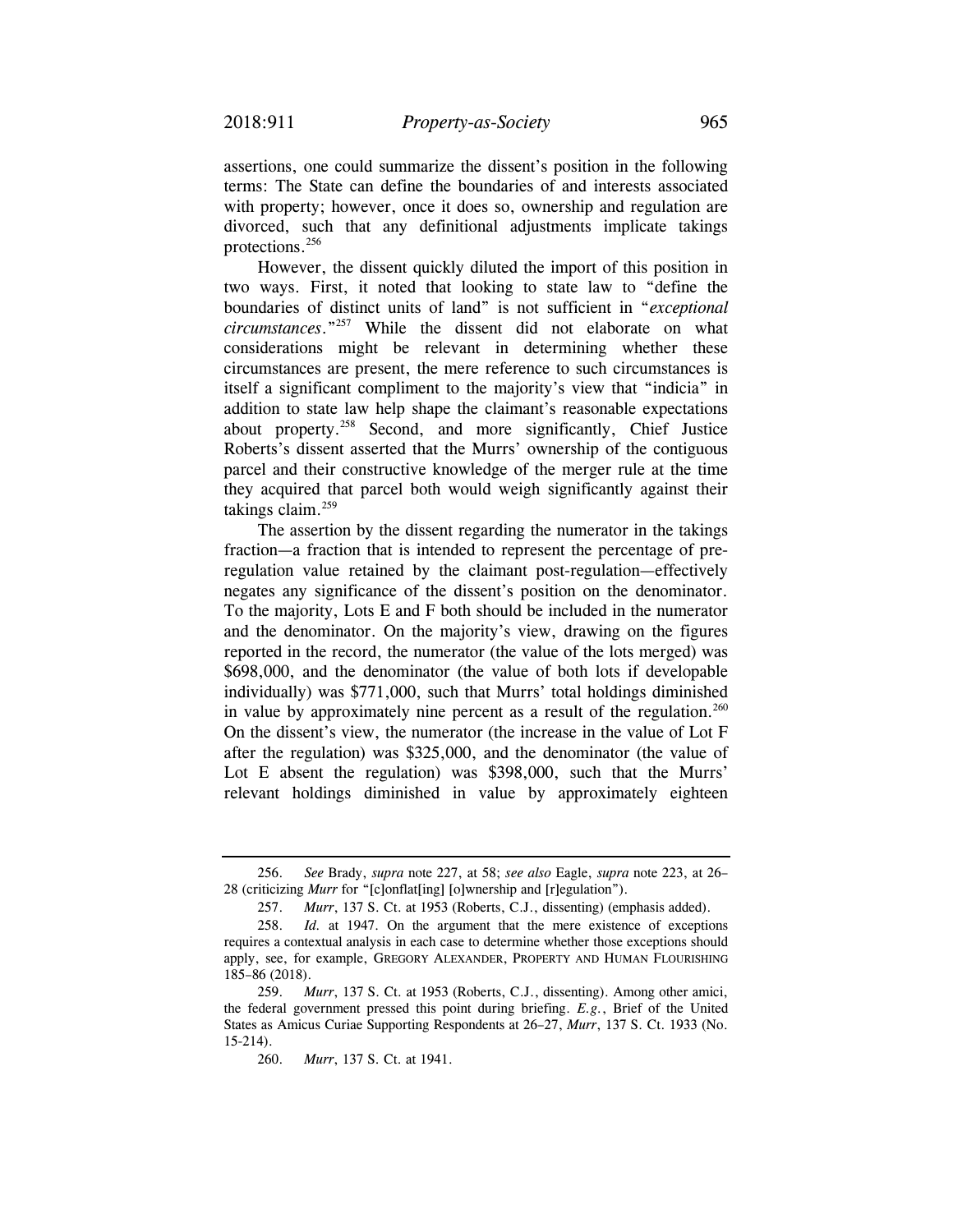percent.261 Unsurprisingly, given the valuable uses that remain for the Murrs under either approach, the Chief Justice explained that the majority's conclusion that the merger ordinance did not effect a compensable taking "d[id] not trouble [him]."<sup>262</sup> The majority, noted Chief Justice Roberts, "presents a fair case that the Murrs can still make good use of both lots," for Lot E still could be used "as 'recreational space,' as 'the location of any improvements' [on the lots as merged], and as a valuable addition to Lot F."263 The dissent further aligned with the majority in asserting that whether the Murrs "could have predicted Lot E would be regulated" is relevant in a takings case, for it "speak[s] to . . . interference with 'investment-backed expectations."<sup>264</sup>

The Chief Justice's dissent went on to describe regulatory takings law not as a one-sided doctrine that positions property as legally resistant to the government's interference—the property-as-liberty view—but instead as "strik[ing] a balance between property owners' rights and the government's authority to advance the common good."265 Regulatory takings law, wrote Chief Justice Roberts, promises compensation only for "particularly onerous regulatory actions."<sup>266</sup> Absent the "extreme" instance in which a regulation "denies all economically beneficial or productive use of land," the dissent explained that "a flexible approach is more fitting."<sup>267</sup> On this flexible approach, the appropriate considerations to determine what the Chief Justice called takings law's "traditional touchstone"—whether a regulation, "in all fairness and justice," is enforceable absent compensation—are "wide ranging."268 Apparently among many others, these considerations include the "importance" and "reasonableness" of the regulatory safeguard or obligation at issue,  $269$  the extent to which the claimant property owner "may have been especially surprised, or

264. *Id.* at 1957 (Roberts, C.J., dissenting) (quoting *Penn Cent. Transp. Co. v. New York City*, 438 U.S. 104, 124 (1978)).

266. *Id.* (Roberts, C.J., dissenting) ("Owners can rest assured that they will be compensated for particularly onerous regulatory actions, while governments maintain the freedom to adjust the benefits and burdens of property ownership without incurring crippling costs from each alteration.").

267. *Id.* at 1951–52 (Roberts, C.J., dissenting) (quoting *Lucas v. S.C. Coastal Council*, 505 U.S. 1003, 1015 (1992)). *See* Epstein, *supra* note 37, at 155, 179 ("The dissent . . . did not at any point question the soundness of [the *Penn Central*] framework.").

268. *Murr*, 137 S. Ct. at 1954, 1956 (Roberts, C.J., dissenting).

<sup>261.</sup> *See* Farber, *supra* note 191, at 20–21.

 <sup>262.</sup> *Murr*, 137 S. Ct. at 1950 (Roberts, C.J., dissenting).

<sup>263.</sup> *Id.* at 1950, 1957 (Roberts, C.J., dissenting).

 <sup>265.</sup> *Id.* at 1951 (Roberts, C.J., dissenting).

<sup>269.</sup> *Id.* at 1954–55 (Roberts, C.J., dissenting).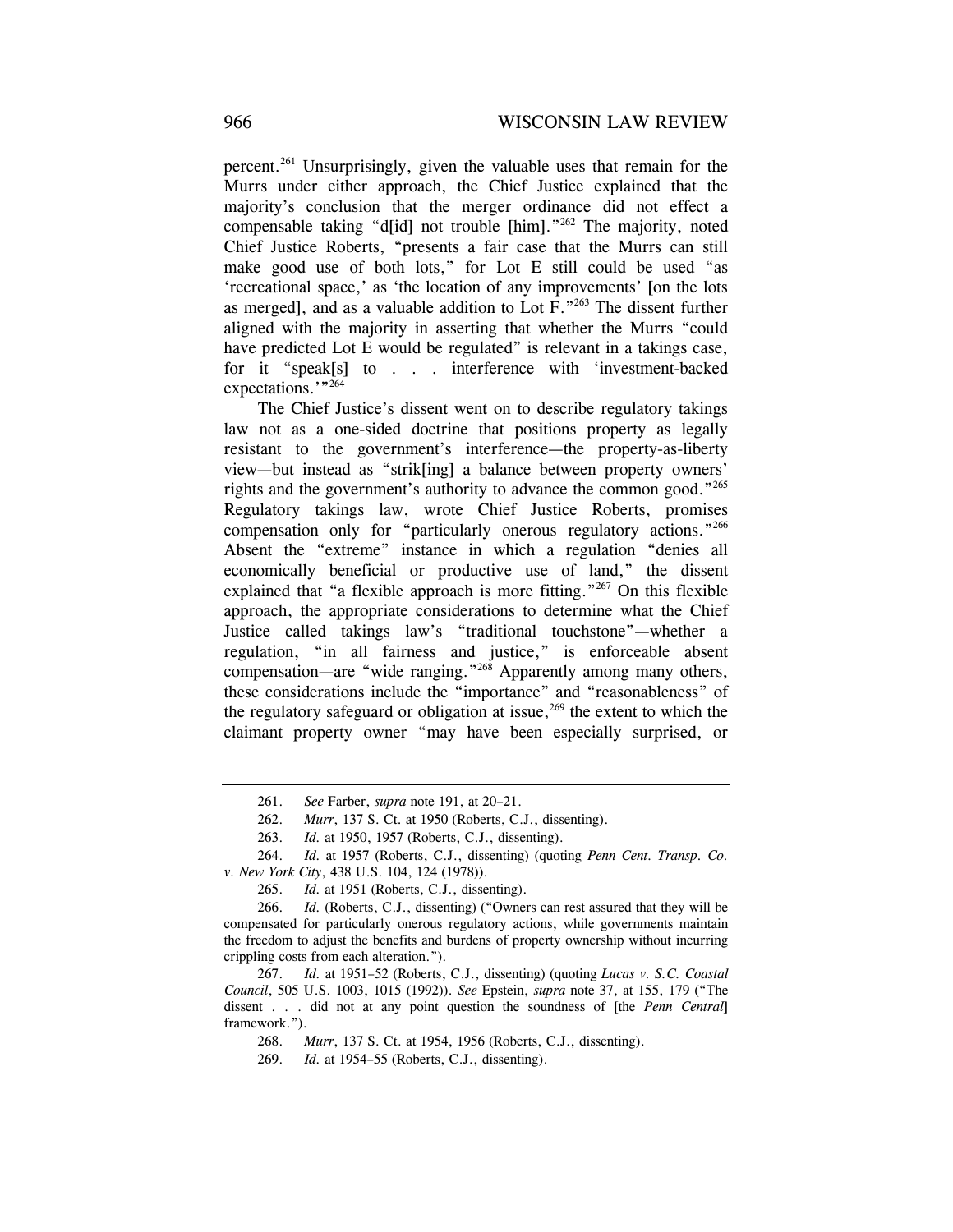unduly harmed," $270$  and whether the regulation "load[s] upon one individual more than his just share of the burdens of government." $^{271}$ Regulatory takings law, suggests Chief Justice Roberts, does not consist of the mechanical application of rigid rules but instead requires a "factintensive" inquiry that necessarily involves "'the exercise of judgment."?272

from [Locke's] theory several of its foundational elements."<sup>274</sup> While the foregoing assessment has contended that the dissent includes ample doctrinal fodder for those sympathetic to the propertyas-society view, Professor Steven Eagle interpreted the Chief Justice's *Murr* dissent as signaling an "*unarticulated*" fear that "the majority's opinion reflects a movement from Lockean property towards governance property, which attenuates traditional notions of owners' rights."273 However, if the phrase "traditional notions of owners' rights" is intended to mirror the property-as-liberty conception, pointing to John Locke for support is only possible if one "excis[es]

Locke's chief writings on property considered the problem of justifying individuals' appropriation of resources endowed to all in common. He posited that one who "hath mixed his Labour with, and joined to it something that is his own, . . . makes it his Property."<sup>275</sup> However, Locke subjected this labor theory to three significant constraints. First, the "waste" restraint demands that no individual appropriate so much of a resource that some of that resource might go unused.<sup>276</sup> Second, the "sufficiency" constraint suggests that appropriations are proper only so long as "there is enough and as good left in common for others."<sup>277</sup> Finally, the "charity" constraint suggests that, so long as the waste and sufficiency constraints are heeded, the

<sup>270.</sup> *Id.* at 1954 (Roberts, C.J., dissenting).

<sup>271.</sup> *Id.* at 1955 (Roberts, C.J., dissenting) (quoting *Monongahela Nav. Co. v. United States*, 148 U.S. 312, 325 (1893)).

 <sup>272.</sup> *Id.* at 1957 (Roberts, C.J., dissenting) (quoting *MacDonald, Sommer & Frates v. Yolo County*, 477 U.S. 340, 349 (1986)). As one prominent property and environmental scholar described it, "the divide between the majority and dissent in *Murr* is not that substantial." Percival, *supra* note 131, at 17. The Chief Justice evidently sees the distinction between regulatory and physical takings as valuable doctrinally, for he recently supported a categorical approach in writing for the court that a price-control regulation requiring raisin growers to turn over a percentage of their raisins to the government each year amounted to a taking under *Loretto*. *See Horne v. Dep't of Agric.*, 135 S. Ct. 2419, 2428 (2015).

<sup>273.</sup> *See* Eagle, *supra* note 223, at 32 (emphasis added).

<sup>274.</sup> GREGORY ALEXANDER & EDUARDO PEÑALVER, AN INTRODUCTION TO PROPERTY THEORY 35 (2012).

<sup>275.</sup> JOHN LOCKE, TWO TREATISES OF GOVERNMENT (Mark Goldie ed., Everyman's Library 1993) (1690).

 <sup>276.</sup> *Id.* at 31.

<sup>277.</sup> *Id.* at 27.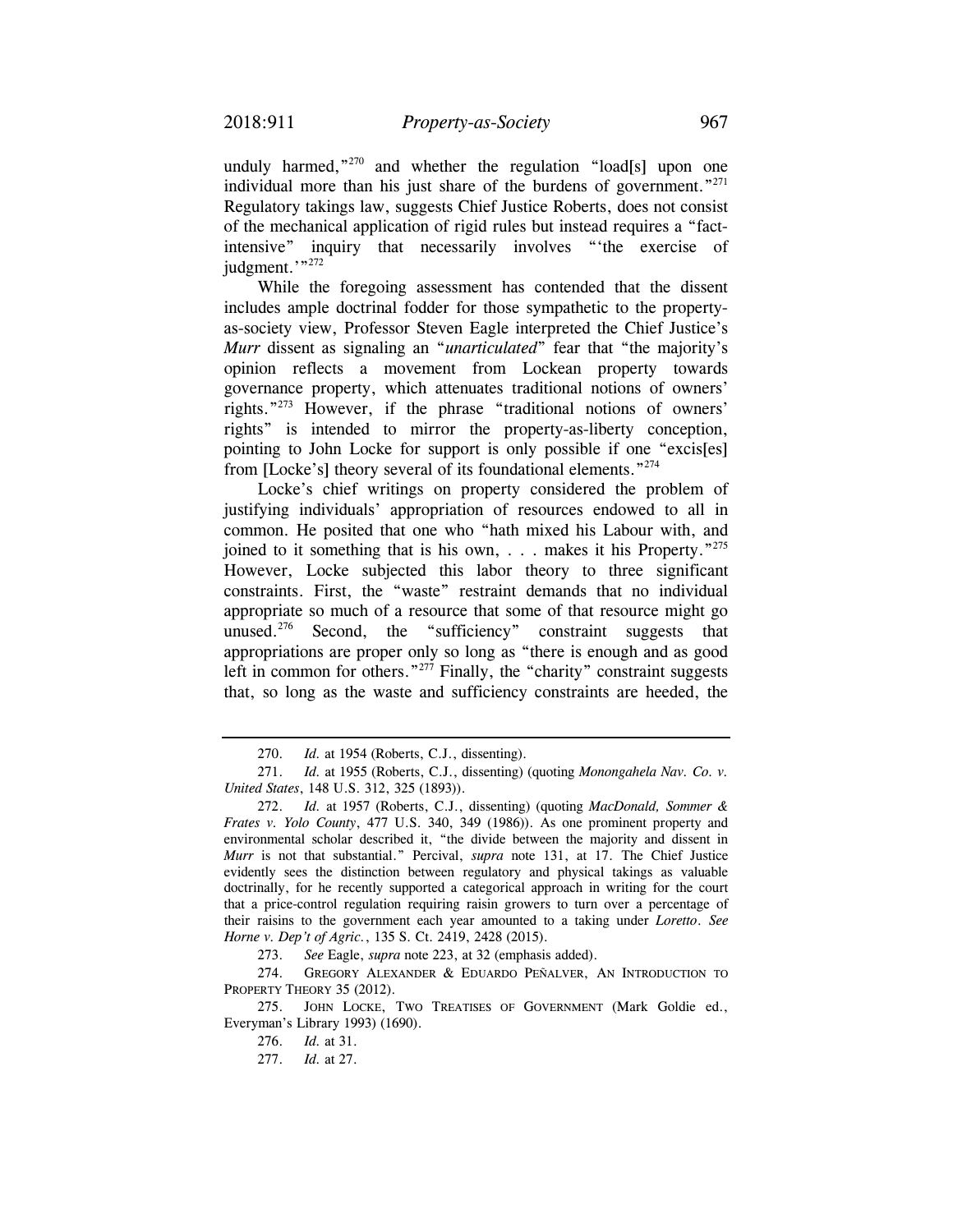community must acquiescence and defer to appropriations by those who need the resources they intend to appropriate to survive.<sup>278</sup> Taking these restraints into full account, the effects of scarcity, in the words of one prominent scholar, "defeat most of the point of Locke's arguments" and, indeed, more persuasively provide "a foundation for socialism rather than 'possessive individualism.'"<sup>279</sup> It follows that Lockean property and what Professor Eagle refers to as "governance property" are not all that dissimilar. Between the *counter*-Lockean view that rights to all resources are pre-political and immunized from government interference and the *actual* Lockean view that rights to resources, when scarce, necessarily must be subject to collective governance, the *Murr*  dissent includes more passages than not that seemingly side with Locke.

#### \*\*\*

Parts II through IV of this Article contended that, on normative grounds, the conception of property-as-society underlying Justices Blackmun's and Stevens's *Lucas* dissents presents a more helpful structure for assessing the justificatory nature of an allocative choice absent compensation than the property-as-liberty and property-asinvestment conceptions underlying, respectively, Justice Scalia's majority opinion in *Lucas* and Justice Kennedy's concurrence in the judgment. The Part just concluded here—Part V—has maintained that, on doctrinal grounds, the property-as-liberty conception welcomingly has fallen from grace in takings jurisprudence and the property-associety conception, as evidenced in both the majority and the dissent in *Murr*, has ascended to a position of jurisprudential prominence.<sup>280</sup>

#### **CONCLUSION**

Modern regulatory takings disputes present a key battleground for competing conceptions of property. The Supreme Court's splintered 1992 opinion in *Lucas v. South Carolina Coastal Council* elicited three leading theories: Justice Scalia's opinion for the Court rested on the libertarian view that property creates a bulwark of freedom against state interference; Justice Kennedy's concurrence in the judgment saw

<sup>278.</sup> *See, e.g.*, JEREMY WALDRON, THE RIGHT TO PRIVATE PROPERTY 148–57 (1988).

 *and Justice*, 88 COLUM. L. REV. 1714, 1723–34 (1988). 279. *See* LAWRENCE BECKER, PRIVATE PROPERTY: PHILOSOPHICAL FOUNDATIONS 36-43 (1977); *see also* T. Nicolaus Tideman, *Takings, Moral Evolution,* 

<sup>280.</sup> During the editorial stage of the publication of this article, Justice Kennedy announced his retirement from the Court. Now-Justice Brett Kavanaugh has been confirmed to replace him. The fact that Justice Kennedy was in the majority in all ten of the regulatory takings cases in which he participated suggests that Justice Kavanaugh may have an opportunity to reorient takings jurisprudence in some respects, if he is so inclined. *See* Percival, *supra* note 131, at 17–18.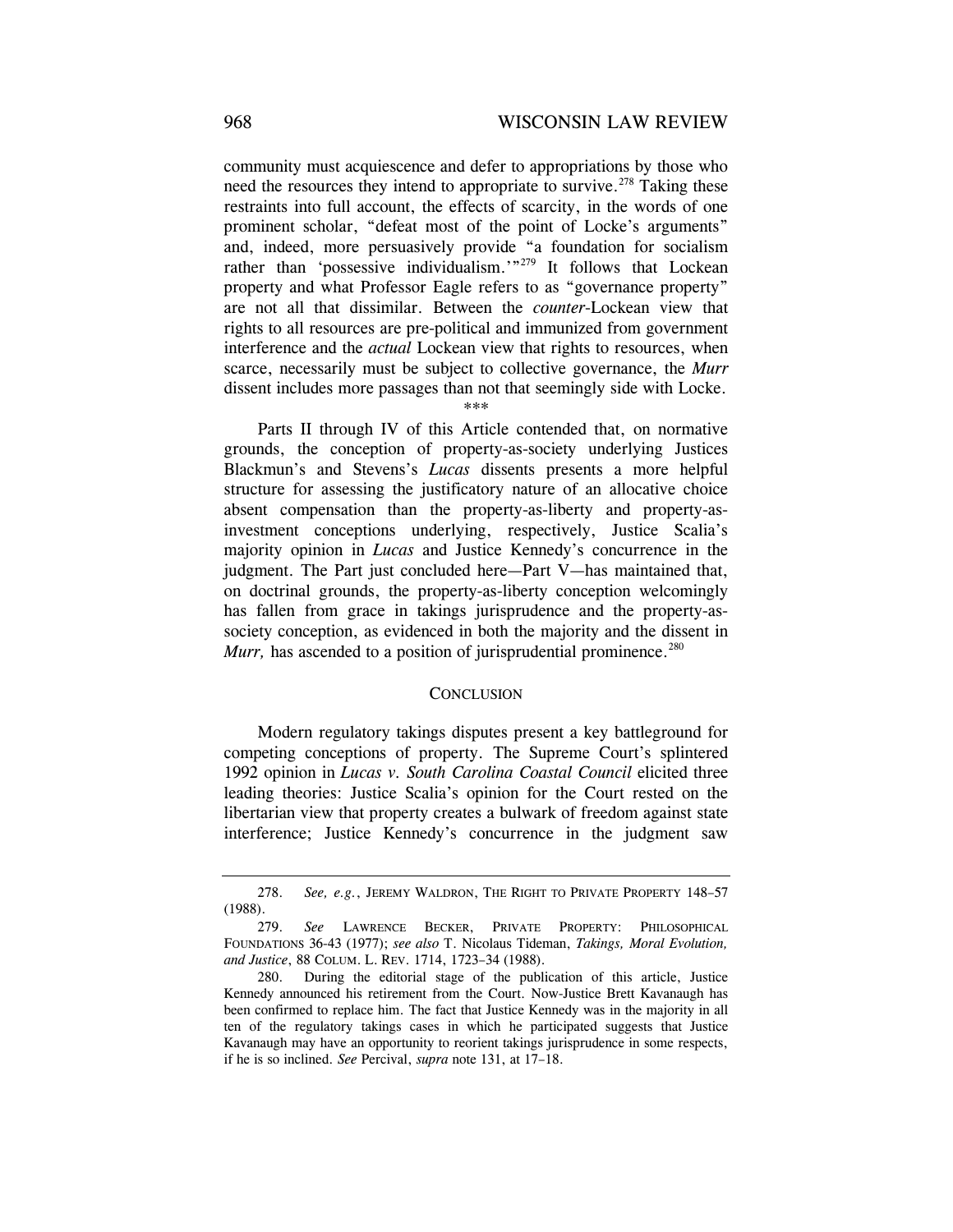property as a tool of economic investment; and the complementary dissents of Justices Blackmun and Stevens rejected these property-asliberty and property-as-investment views in favor of a more progressive property-as-society view that sees property as serving a host of evolving communal goals.

The property-as-liberty view underlying the *Lucas* majority is valuable to the extent that it illustrates how property can enhance liberty. However, it fails to appreciate that property can enhance the liberty of some only at the expense of the liberty of others. Therefore, this conception of property is not in and of itself useful in determining, as the Takings Clause demands, which varieties of liberty are fair and just to constrain absent compensation and which ones are not. Similarly, the property-as-investment view on which Justice Kennedy's concurrence in the judgment rested concentrates on the investmentbacked interests of the claimant while paying short shrift to those competing investment-backed interests of others. Moreover, both the property-as-liberty view and the property-as-investment view suffer from the fact that they focus on a single democratic value—freedom and industry, respectively—when, in actuality, property exists in service of plural democratic values.

The property-as-society conception underpinning the *Lucas*  dissents of Justices Blackmun and Stevens appreciates the plural nature of the values that property serves. Liberty and economic investment surely are among these values, though they rest alongside other moral and practical democratic values, such as human dignity, equality, and ecological preservation for future generations. Property disputes involve competing claims that serve these various values in various degrees. In a constitutional democracy, the state has no escape where, as is often the case, resources cannot readily be shared—it must choose among these competing claims and the values that these claims serve by defining and enforcing property rights. In choosing among these competing claims, the state is tasked with deciding what property rights are legitimate given their effects on other individuals and the community at large. This state decision-making process does not occur in a single moment, at which point "established" property rights vest and the state is forever disabled from altering those rights absent compensation.281 Rather, this process is a democratic one that requires accounting for the reality that social, economic, and moral perspectives

 *Conceptions of Property in Law*, 86 U. PA. L. REV. 691, 696 (1938) ("[T]he concept of 281. *See, e.g.*, Tideman, *supra* note 279, at 1715–22 ("The idea of justice evolves as we become aware that our definitions and presuppositions lead to difficulties that can be avoided by an alternative framework."); Francis S. Philbrick, *Changing*  property never has been, is not, and never can be of definite content. . . . Changing culture causes the law to speak with new imperatives, invigorates some concepts, devitalizes and brings to obsolescence others.").